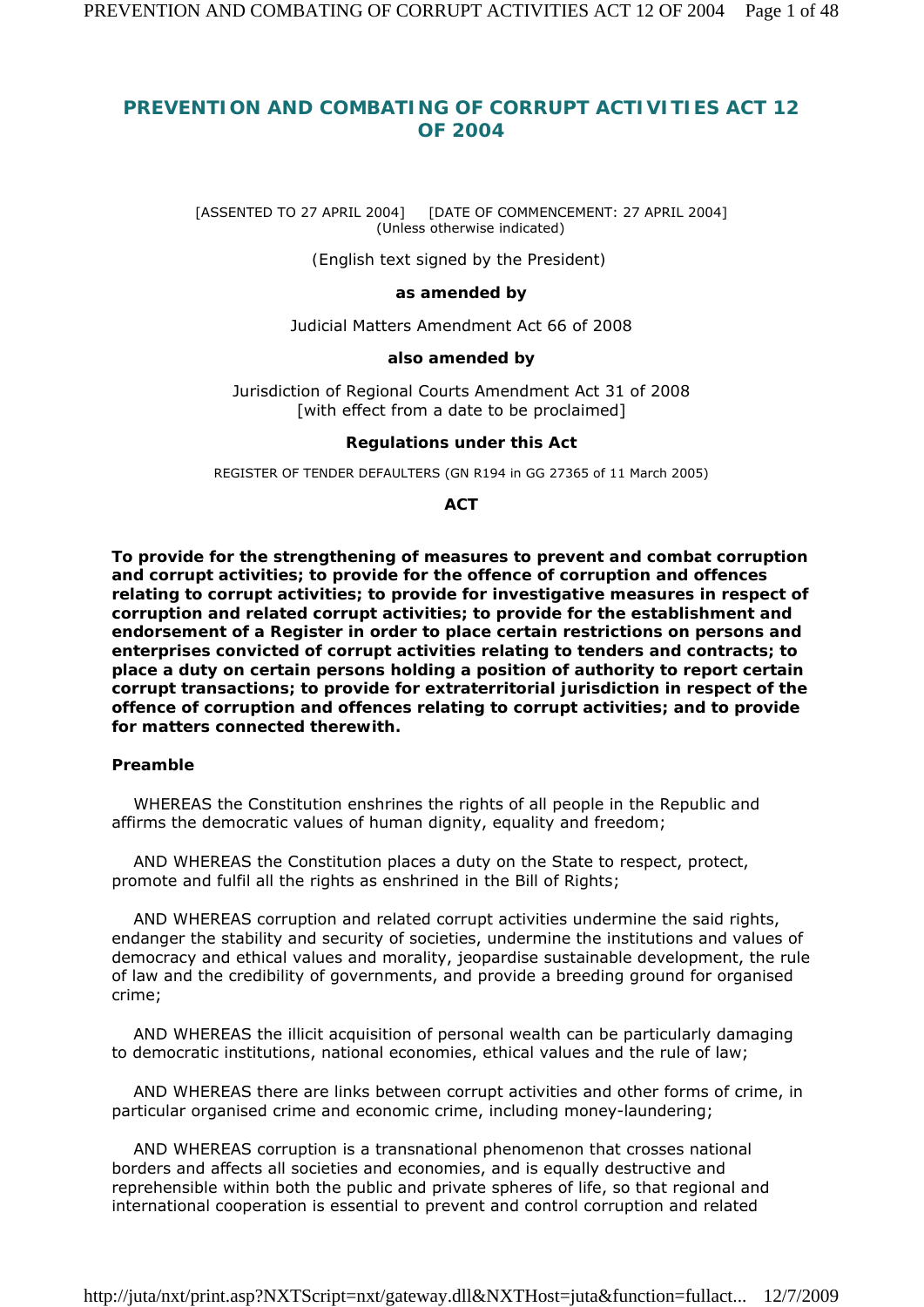#### corrupt activities;

 AND WHEREAS a comprehensive, integrated and multidisciplinary approach is required to prevent and combat corruption and related corrupt activities efficiently and effectively;

 AND WHEREAS the availability of technical assistance can play an important role in enhancing the ability of States, including by strengthening capacity and by institutionbuilding, to prevent and combat corruption and related corrupt activities efficiently and effectively;

 AND WHEREAS the prevention and combating of corruption and related corrupt activities is a responsibility of all States requiring mutual cooperation, with the support and involvement of individuals and groups outside the public sector, such as organs of civil society and non-governmental and community-based organizations, if their efforts in this area are to be efficient and effective;

 AND WHEREAS the United Nations has adopted various resolutions condemning all corrupt practices, and urged member states to take effective and concrete action to combat all forms of corruption and related corrupt practices;

 AND WHEREAS the *Southern African Development Community Protocol against Corruption* , adopted on 14 August 2001 in Malawi, reaffirmed the need to eliminate the scourges of corruption through the adoption of effective preventive and deterrent measures and by strictly enforcing legislation against all types of corruption;

 AND WHEREAS the Republic of South Africa desires to be in compliance with and to become Party to the *United Nations Convention against Corruption* adopted by the General Assembly of the United Nations on 31 October 2003;

 AND WHEREAS it is desirable to unbundle the crime of corruption in terms of which, in addition to the creation of a general, broad and all-encompassing offence of corruption, various specific corrupt activities are criminalized,

 BE IT THEREFORE ENACTED by the Parliament of the Republic of South Africa, as follows:-

ARRANGEMENT OF SECTIONS

*Section* 

## CHAPTER 1 DEFINITIONS AND INTERPRETATION

- 1 Definitions
- 2 Interpretation

## CHAPTER 2 OFFENCES IN RESPECT OF CORRUPT ACTIVITIES

*Part 1 General offence of corruption* 

3 General offence of corruption

*Part 2* 

*Offences in respect of corrupt activities relating to specific persons* 

- 4 Offences in respect of corrupt activities relating to public officers
- 5 Offences in respect of corrupt activities relating to foreign public officials
- 6 Offences in respect of corrupt activities relating to agents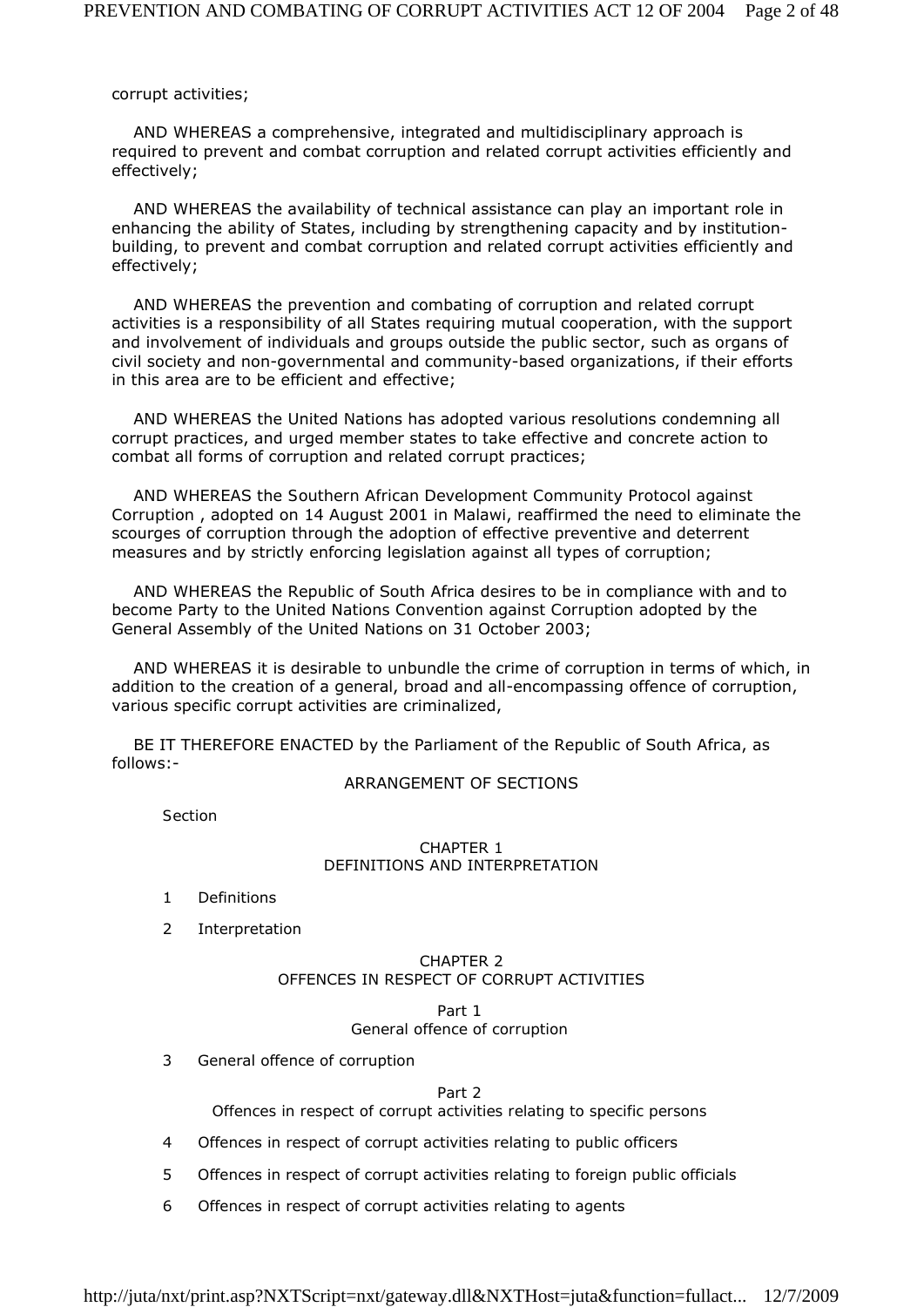- 7 Offences in respect of corrupt activities relating to members of legislative authority
- 8 Offences in respect of corrupt activities relating to judicial officers
- 9 Offences in respect of corrupt activities relating to members of prosecuting authority

#### *Part 3*

*Offences in respect of corrupt activities relating to receiving or offering of unauthorised gratification* 

 10 Offences of receiving or offering of unauthorised gratification by or to party to an employment relationship

*Part 4* 

*Offences in respect of corrupt activities relating to specific matters* 

- 11 Offences in respect of corrupt activities relating to witnesses and evidential material during certain proceedings
- 12 Offences in respect of corrupt activities relating to contracts
- 13 Offences in respect of corrupt activities relating to procuring and withdrawal of tenders
- 14 Offences in respect of corrupt activities relating to auctions
- 15 Offences in respect of corrupt activities relating to sporting events
- 16 Offences in respect of corrupt activities relating to gambling games or games of chance

#### *Part 5*

*Miscellaneous offences relating to possible conflict of interest and other unacceptable conduct* 

- 17 Offence relating to acquisition of private interest in contract, agreement or investment of public body
- 18 Offences of unacceptable conduct relating to witnesses
- 19 Intentional interference with, hindering or obstructing of investigation of offence

#### *Part 6 Other offences relating to corrupt activities*

- 20 Accessory to or after an offence
- 21 Attempt, conspiracy and inducing another person to commit offence

#### CHAPTER 3

#### INVESTIGATIONS REGARDING POSSESSION OF PROPERTY RELATING TO CORRUPT ACTIVITIES

- 22 Investigations regarding property relating to corrupt activities
- 23 Application for, and issuing of investigation direction in respect of possession of property disproportionate to a person's present or past known sources of income or assets

#### CHAPTER 4 PRESUMPTIONS AND DEFENCES

- 24 Presumptions
- 25 Defences

#### CHAPTER 5 PENALTIES AND RELATED MATTERS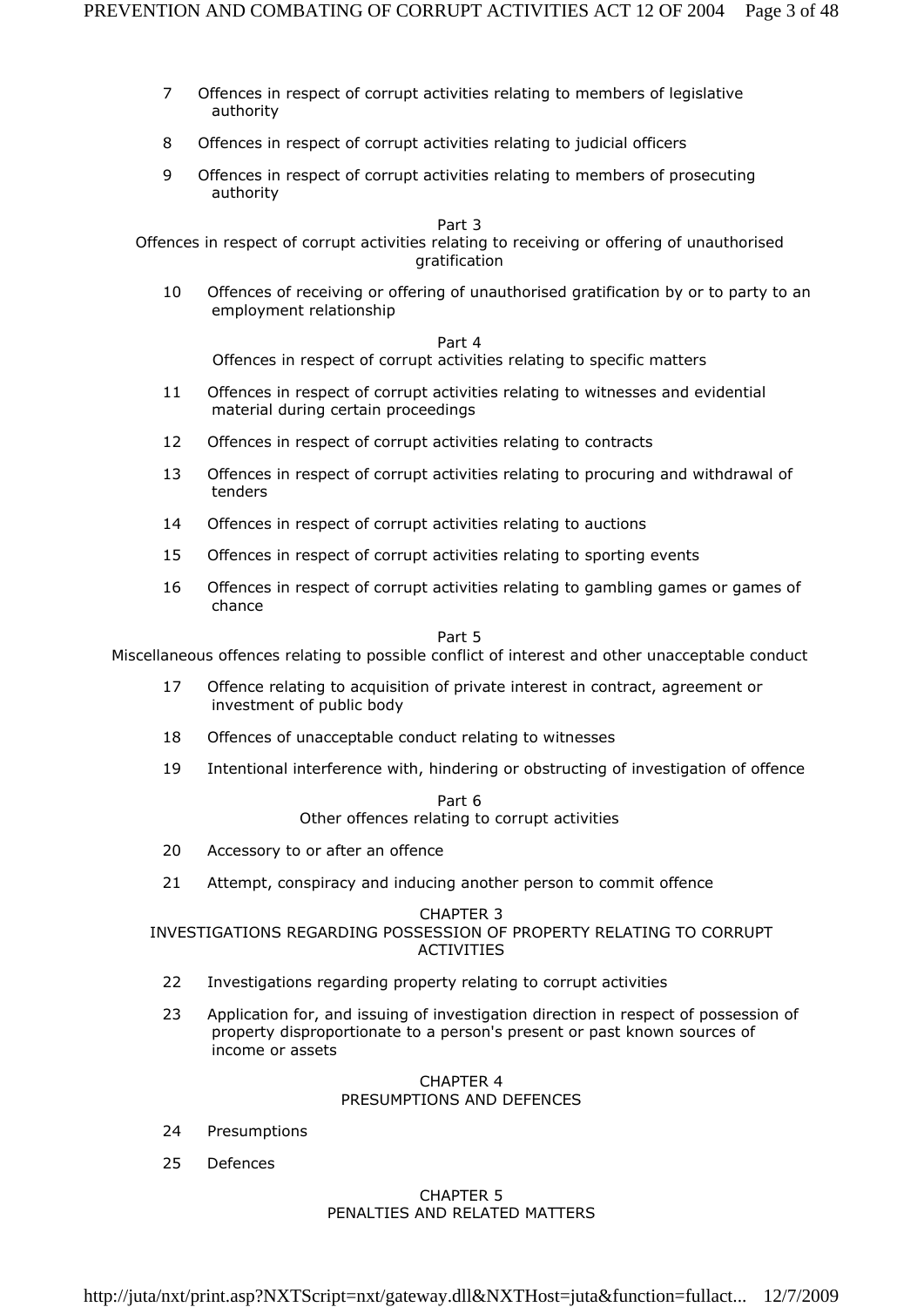- 26 Penalties
- 27 Authorisation by National Director, Deputy National Director or Director to institute proceedings in respect of certain offences
- 28 Endorsement of Register

#### CHAPTER 6 REGISTER FOR TENDER DEFAULTERS

- 29 Establishment of Register
- 30 Designation of Registrar
- 31 Powers, duties and functions of Registrar
- 32 Access to Register
- 33 Regulations pertaining to Register

#### CHAPTER 7 MISCELLANEOUS MATTERS

- 34 Duty to report corrupt transactions
- 35 Extraterritorial jurisdiction
- 36 Repeal and amendment of laws and transitional provisions
- 37 Short title and commencement

#### **SCHEDULE**

### **CHAPTER 1 DEFINITIONS AND INTERPRETATION (ss 1-2)**

#### **1 Definitions**

In this Act, unless the context indicates otherwise-

 **'agent'** means any authorised representative who acts on behalf of his or her principal and includes a director, officer, employee or other person authorised to act on behalf of his or her principal, and **'agency'** has a corresponding meaning;

 **'animal'** means any living vertebrate member of the animal kingdom, domestic or wild, but does not include a human being;

 **'business'** means any business, trade, occupation, profession, calling, industry or undertaking of any kind, or any other activity carried on for gain or profit by any person within the Republic or elsewhere, and includes all property derived from or used in or for the purpose of carrying on such other activity, and all the rights and liabilities arising from such other activity;

**'dealing'** includes-

- *(a)* any promise, purchase, sale, barter, loan, charge, mortgage, lien, pledge, caveat, transfer, delivery, assignment, subrogation, transmission, gift, donation, trust, settlement, deposit, withdrawal, transfer between accounts or extension of credit;
- *(b)* any agency or grant of power of attorney; or
- *(c)* any act which results in any right, interest, title or privilege, whether present or future or whether vested or contingent, in the whole or in part of any property being conferred on any person;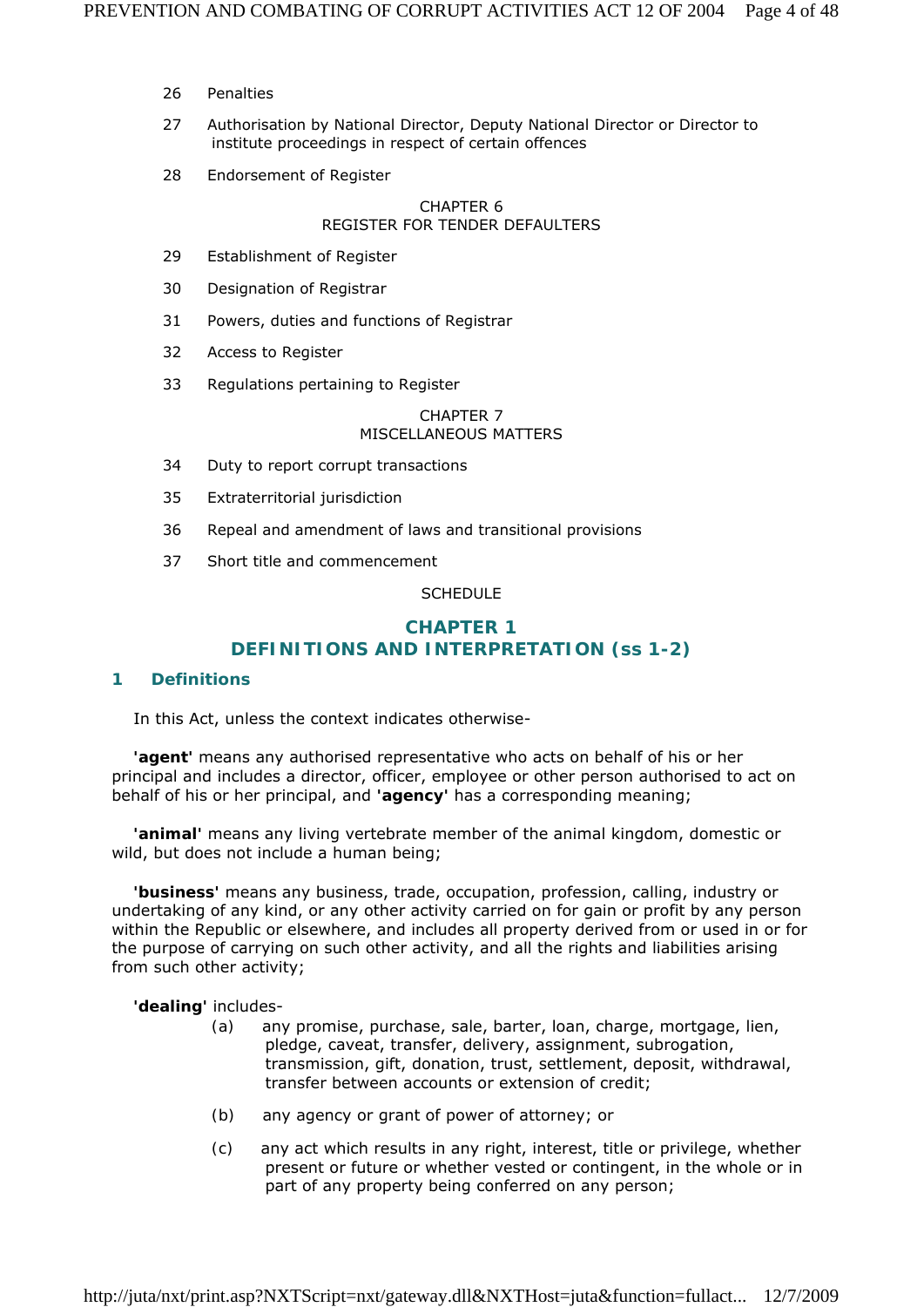**'foreign public official'** means-

- *(a)* any person holding a legislative, administrative or judicial office of a foreign state;
- *(b)* any person performing public functions for a foreign state, including any person employed by a board, commission, corporation or other body or authority that performs a function on behalf of the foreign state; or
- *(c)* an official or agent of a public international organisation;

**'foreign state'** means any country other than South Africa, and includes-

- *(a)* any foreign territory;
- *(b)* all levels and subdivisions of government of any such country or territory; or
- *(c)* any agency of any such country or territory or of a political subdivision of any such country or territory;

 **'gambling game'** means any gambling game as defined in section 1 of the National Gambling Act, 1996 ( Act 33 of 1996 );

 **'game of chance'** , includes a lottery, lotto, numbers game, scratch game, sweepstake, or sports pool;

**'gratification'** , includes-

- *(a)* money, whether in cash or otherwise;
- *(b)* any donation, gift, loan, fee, reward, valuable security, property or interest in property of any description, whether movable or immovable, or any other similar advantage;
- *(c)* the avoidance of a loss, liability, penalty, forfeiture, punishment or other disadvantage;
- *(d)* any office, status, honour, employment, contract of employment or services, any agreement to give employment or render services in any capacity and residential or holiday accommodation;
- *(e)* any payment, release, discharge or liquidation of any loan, obligation or other liability, whether in whole or in part;
- *(f)* any forbearance to demand any money or money's worth or valuable thing;
- *(g)* any other service or favour or advantage of any description, including protection from any penalty or disability incurred or apprehended or from any action or proceedings of a disciplinary, civil or criminal nature, whether or not already instituted, and includes the exercise or the forbearance from the exercise of any right or any official power or duty;
- *(h)* any right or privilege;
- *(i)* any real or pretended aid, vote, consent, influence or abstention from voting; or
- *(j)* any valuable consideration or benefit of any kind, including any discount, commission, rebate, bonus, deduction or percentage;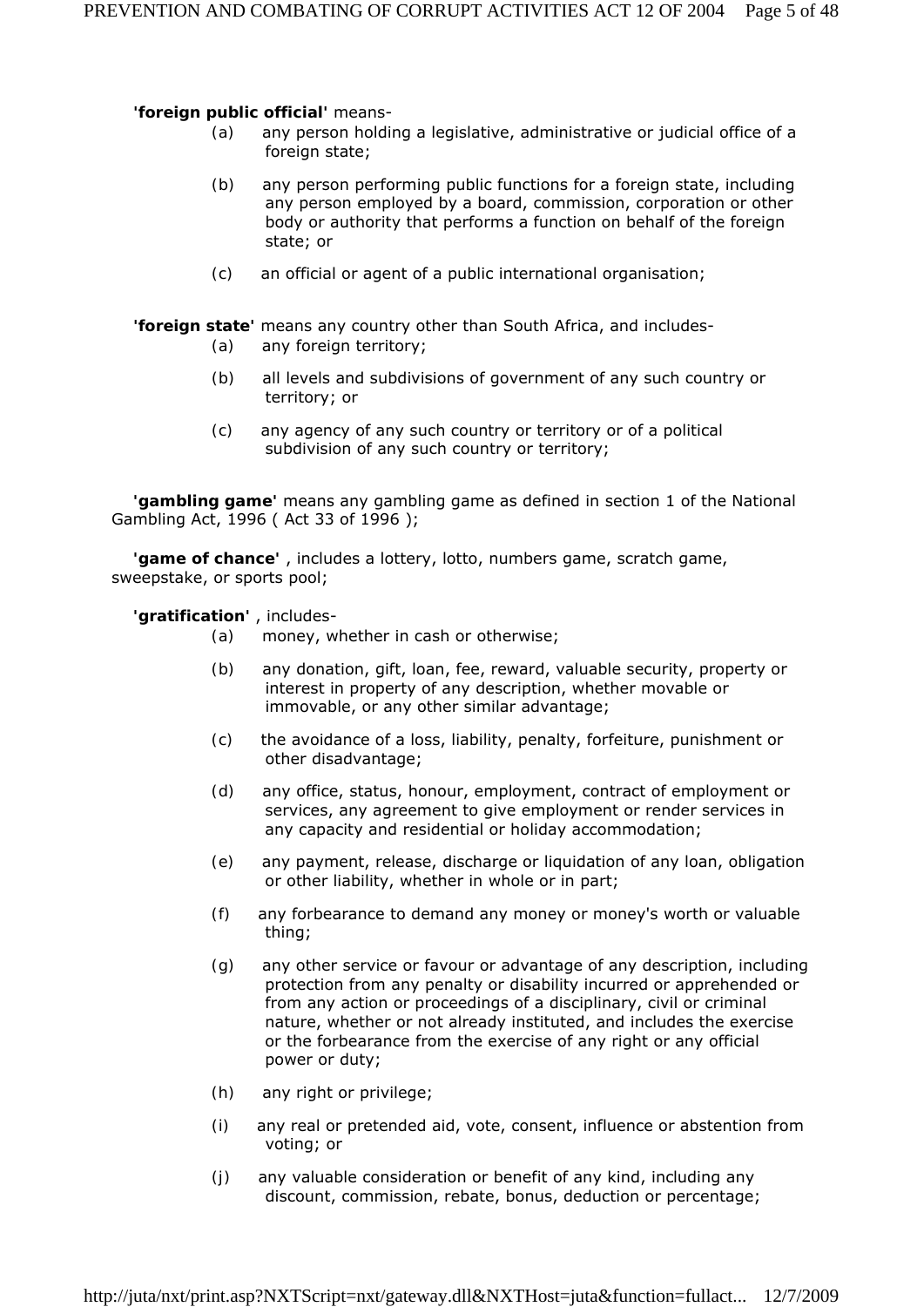**'induce'** includes to persuade, encourage, coerce, intimidate or threaten or cause a person, and **'inducement'** has a corresponding meaning;

**'judicial officer'** means-

- *(a)* any constitutional court judge or any other judge as defined in section 1 of the Judges' Remuneration and Conditions of Employment Act, 2001 ( Act 47 of 2001 );
- *(b)* a judge of the Labour Court appointed under section 153 (1) *(a)* or *(b)* , (4) or (5) of the Labour Relations Act, 1995 ( Act 66 of 1995 );
- *(c)* the President or judge of the Land Claims Court appointed under section 22 (3), (4) or (8) of the Restitution of Land Rights Act, 1994 ( Act 22 of 1994 );
- *(d)* any judge of the Competition Appeal Court appointed under section 36 (2) of the Competition Act, 1998 ( Act 89 of 1998 );
- *(e)* a judge or additional member appointed under section 7 of the Special Investigating Units and Special Tribunals Act, 1996 ( Act 74 of 1996 ), to a Special Tribunal established in terms of section 2 of that Act;
- *(f)* the presiding officer or member of the court of marine enquiry, the maritime court and the court of survey referred to in sections 267 (1), 271 (1) and 276 (1) of the Merchant Shipping Act, 1951 ( Act 57 of 1951 ), respectively;
- *(g)* any presiding officer appointed under section 10 (3) *(b)* of the Administration Amendment Act, 1929 ( Act 9 of 1929 ), to a divorce court established in terms of section 10 (1) of that Act;

**[NB:** Para. *(g)* has been deleted by s. 10 (2) of the Jurisdiction of Regional Courts Amendment Act 31 of 2008, a provision which will be put into operation by proclamation. **]** 

- *(h)* any regional magistrate or magistrate defined in section 1 of the Magistrates Act, 1993 ( Act 90 of 1993 );
- *(i)* any commissioner appointed under section 9 of the Small Claims Courts Act, 1984 ( Act 61 of 1984 );
- *(j)* any arbitrator, mediator or umpire, who in terms of any law presides at arbitration or mediation proceedings for the settlement by arbitration or mediation of a dispute which has been referred to arbitration or mediation;
- *(k)* any adjudicator appointed under section 6 of the Short Process Courts and Mediation in Certain Civil Cases Act, 1991 ( Act 103 of 1991 );
- *(l)* where applicable, any assessor who assists a judicial officer;
- *(m)* any other presiding officer appointed to any court or tribunal established under any statute and who has the authority to decide causes or issues between parties and render decisions in a judicial capacity;
- *(n)* any other person who presides at any trial, hearing, commission, committee or any other proceedings and who has the authority to decide causes or issues between parties and render decisions in a judicial capacity; or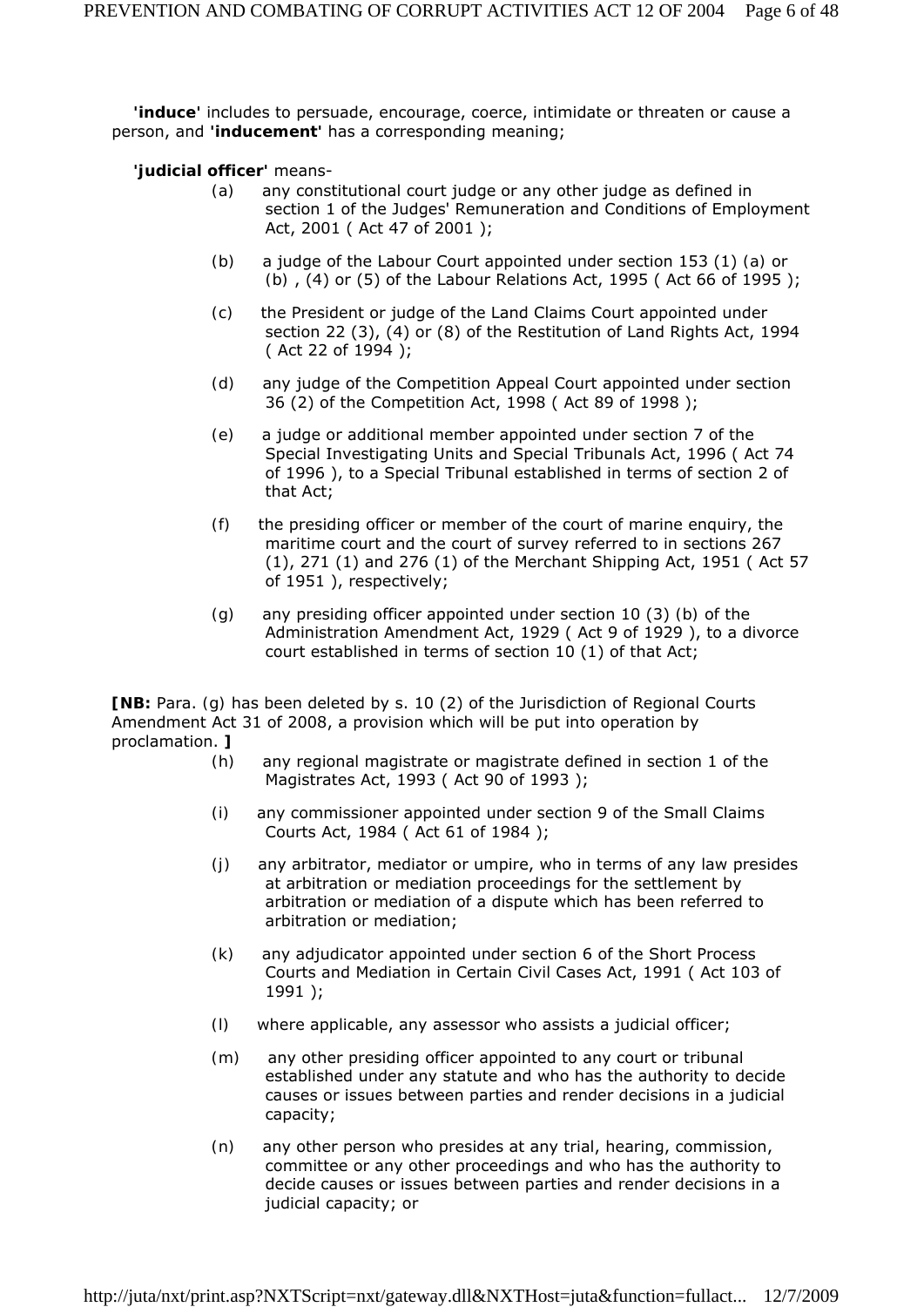*(o)* any person contemplated in paragraphs *(a)* to *(n)* who has been appointed in an acting or temporary capacity;

 **'legislative authority'** , means the legislative authority referred to in section 43 of the Constitution;

 **'listed company'** means a company, the equity share capital of which is listed on a stock exchange as defined in section 1 of the Stock Exchanges Control Act, 1985 (Act 1 of 1985);

 **'National Commissioner'** means the National Commissioner of the South African Police Service appointed in terms of section 207 (1) of the Constitution;

 **'National Director'** means the National Director of Public Prosecutions appointed in terms of section 179 (1) of the Constitution;

 **'official'** means any director, functionary, officer or agent serving in any capacity whatsoever in a public body, private organisation, corporate body, political party, institution or other employment, whether under a contract of service or otherwise, and whether in an executive capacity or not;

**'person who is party to an employment relationship'**, includes any person who in any manner assists in carrying on or conducting the business of an employer;

 **'police official'** means a 'member' of the South African Police Service as defined in section 1 of the South African Police Service Act, 1995 ( Act 68 of 1995 );

### **'principal'** , includes-

- *(a)* any employer;
- *(b)* any beneficiary under a trust and any trust estate;
- *(c)* the estate of a deceased person and any person with a beneficial interest in the estate of a deceased person;
- *(d)* in the case of any person serving in or under a public body, the public body; or
- *(e)* in the case of a legal representative referred to in the definition of 'agent', the person represented by such legal representative;

**'private sector'** means all persons or entities, including any-

- *(a)* natural person or group of two or more natural persons who carries on a business;
- *(b)* syndicate, agency, trust, partnership, fund, association, organisation or institution;
- *(c)* company incorporated or registered as such;
- *(d)* body of persons corporate or unincorporate; or
- *(e)* other legal person,

but does not include-

- *(a)* public officers;
- *(b)* public bodies;
- *(c)* any legislative authority or any member thereof;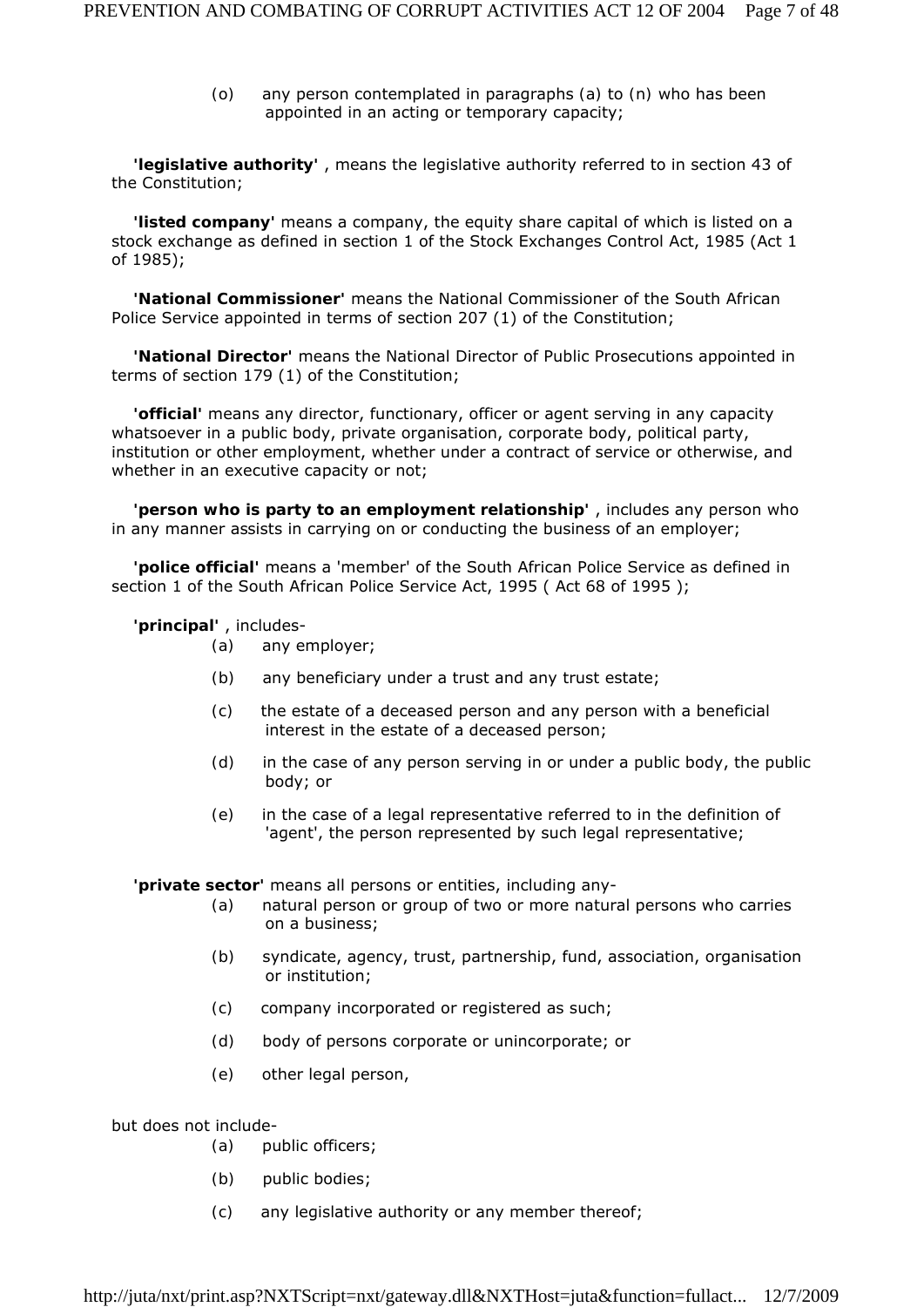- *(d)* the judicial authority or any judicial officer; or
- *(e)* the prosecuting authority or any member thereof;

 **'property'** means money or any other movable, immovable, corporeal or incorporeal thing, whether situated in the Republic or elsewhere and includes any rights, privileges, claims, securities and any interest therein and all proceeds thereof;

**'public body'** means-

- *(a)* any department of state or administration in the national or provincial sphere of government or any municipality in the local sphere of government; or
- *(b)* any other functionary or institution when-
	- (i) exercising a power or performing a duty or function in terms of the Constitution or a provincial constitution; or
	- (ii) exercising a public power or performing a public duty or function in terms of any legislation;

## **'public international organisation'** means-

- *(a)* an organisation-
	- (i) of which two or more countries are members; or
	- (ii) that is constituted by persons representing two or more countries;
- *(b)* an organisation established by, or a group of organisations constituted by-
	- (i) organisations of which two or more countries are members; or
	- (ii) organisations that are constituted by the representatives of two or more countries; or
- *(c)* an organisation that is-
	- (i) an organ of, or office within, an organisation described in paragraph *(a)* or *(b)* ;
	- (ii) a commission, council or other body established by an organisation or organ referred to in subparagraph (i); or
	- (iii) a committee or a subcommittee of a committee of an organisation referred to in paragraph *(a)* or *(b)* or of an organ, council or body referred to in subparagraph (i) or (ii);

 **'public officer'** means any person who is a member, an officer, an employee or a servant of a public body, and includes-

- *(a)* any person in the public service contemplated in section 8 (1) of the Public Service Act, 1994 ( Proclamation 103 of 1994 );
- *(b)* any person receiving any remuneration from public funds; or
- *(c)* where the public body is a corporation, the person who is incorporated as such,

but does not include any-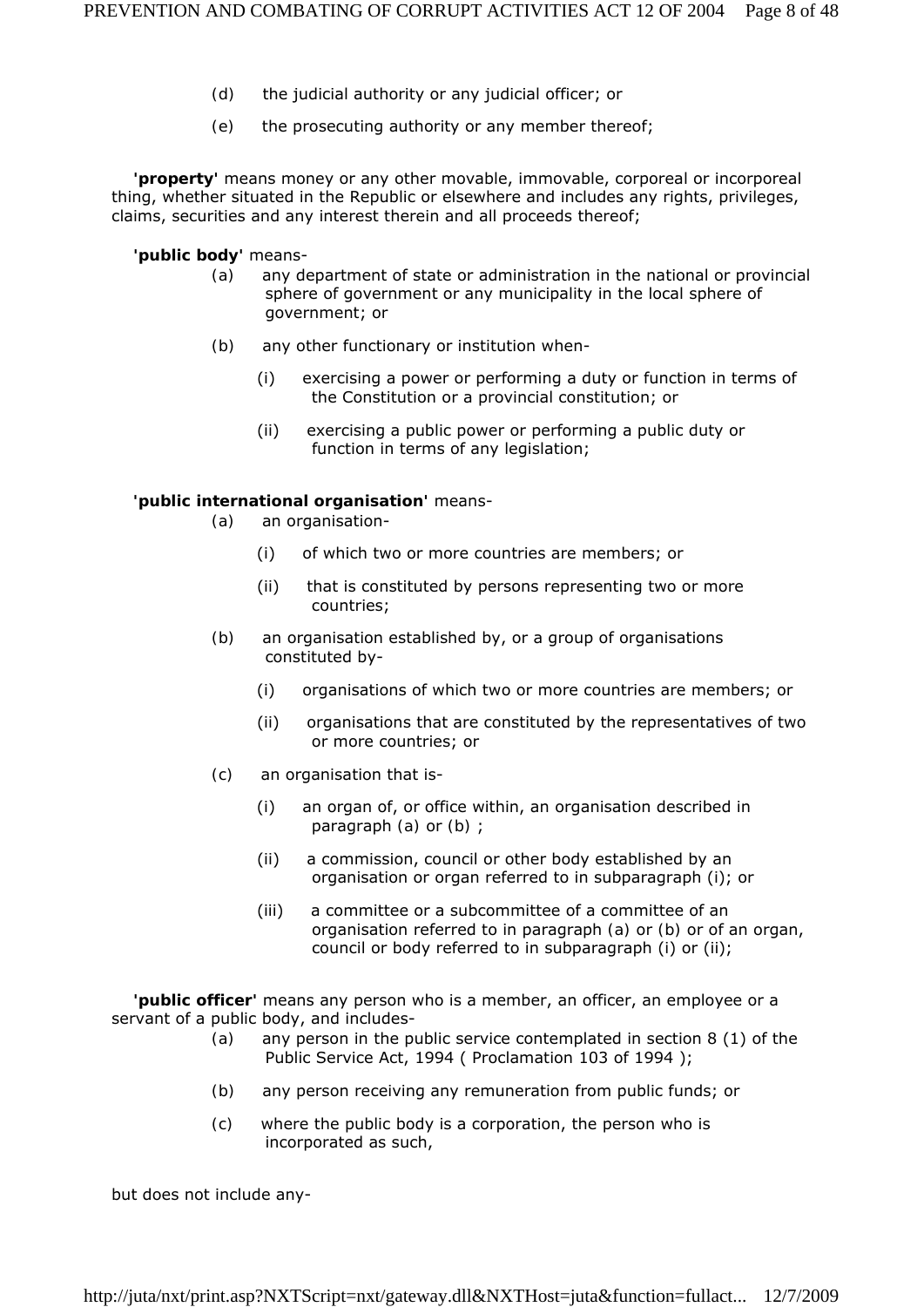- *(a)* member of the legislative authority;
- *(b)* judicial officer; or
- *(c)* member of the prosecuting authority;

 **'sporting event'** means any event or contest in any sport, between individuals or teams, or in which an animal competes, and which is usually attended by the public and is governed by rules which include the constitution, rules or code of conduct of any sporting body which stages any sporting event or of any regulatory body under whose constitution, rules or code of conduct the sporting event is conducted; and

 **'valuable security'** means any document-

- *(a)* creating, transferring, surrendering or releasing any right to, in or over property;
- *(b)* authorising the payment of money or delivery of any property; or
- *(c)* evidencing the creation, transfer, surrender or release of any such right, the payment of money or delivery of any property or the satisfaction of any obligation.

# **2 Interpretation**

(1) For purposes of this Act a person is regarded as having knowledge of a fact if-

- *(a)* that person has actual knowledge of the fact; or
- *(b)* the court is satisfied that-
	- (i) the person believes that there is a reasonable possibility of the existence of that fact; and
	- (ii) the person has failed to obtain information to confirm the existence of that fact,

and 'knowing' shall be construed accordingly.

 (2) For the purposes of this Act a person ought reasonably to have known or suspected a fact if the conclusions that he or she ought to have reached are those which would have been reached by a reasonably diligent and vigilant person having both-

- *(a)* the general knowledge, skill, training and experience that may reasonably be expected of a person in his or her position; and
- *(b)* the general knowledge, skill, training and experience that he or she in fact has.

 (3) *(a)* A reference in this Act to accept or agree or offer to accept any gratification, includes to-

- (i) demand, ask for, seek, request, solicit, receive or obtain;
- (ii) agree to demand, ask for, seek, request, solicit, receive or obtain; or
- (iii) offer to demand, ask for, seek, request, solicit, receive or obtain,

## any gratification.

 *(b)* A reference in this Act to give or agree or offer to give any gratification, includes to-

(i) promise, lend, grant, confer or procure;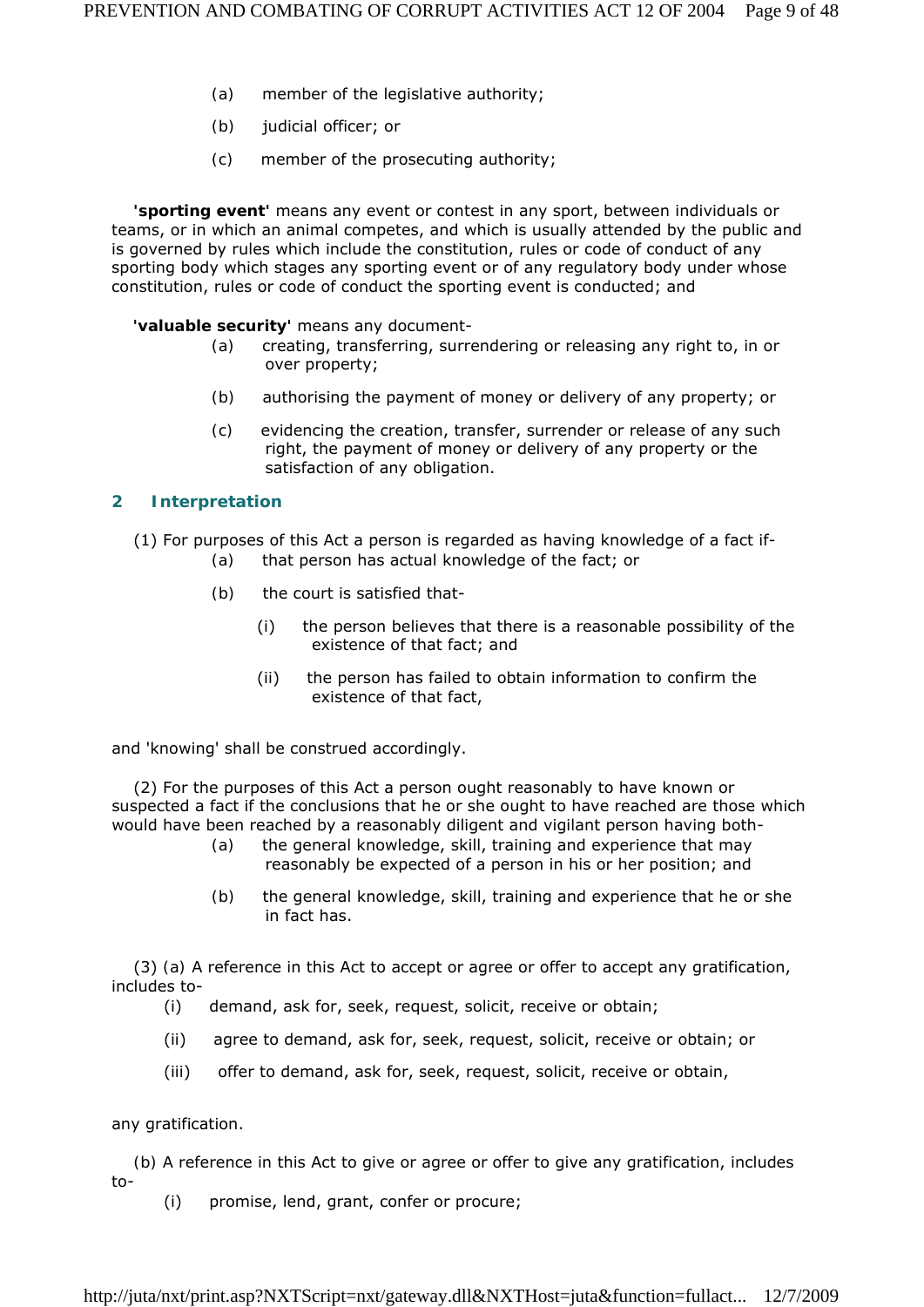- (ii) agree to lend, grant, confer or procure; or
- (iii) offer to lend, grant, confer or procure,

such gratification.

 (4) A reference in this Act to any act, includes an omission and 'acting' shall be construed accordingly.

(5) A reference in this Act to any person includes a person in the private sector.

# **CHAPTER 2 OFFENCES IN RESPECT OF CORRUPT ACTIVITIES (ss 3-21)**

*Part 1 General offence of corruption* **(s 3)** 

# **3 General offence of corruption**

Any person who, directly or indirectly-

- *(a)* accepts or agrees or offers to accept any gratification from any other person, whether for the benefit of himself or herself or for the benefit of another person; or
- *(b)* gives or agrees or offers to give to any other person any gratification, whether for the benefit of that other person or for the benefit of another person,

in order to act, personally or by influencing another person so to act, in a manner-

- (i) that amounts to the-
	- *(aa)* illegal, dishonest, unauthorised, incomplete, or biased; or
	- *(bb)* misuse or selling of information or material acquired in the course of the,

 exercise, carrying out or performance of any powers, duties or functions arising out of a constitutional, statutory, contractual or any other legal obligation;

- (ii) that amounts to-
	- *(aa)* the abuse of a position of authority;
	- *(bb)* a breach of trust; or
	- *(cc)* the violation of a legal duty or a set of rules,
- (iii) designed to achieve an unjustified result; or
- (iv) that amounts to any other unauthorised or improper inducement to do or not to do anything,

is guilty of the offence of corruption.

*Part 2* 

## *Offences in respect of corrupt activities relating to specific persons* **(ss 4-9)**

## **4 Offences in respect of corrupt activities relating to public officers**

(1) Any-

 *(a)* public officer who, directly or indirectly, accepts or agrees or offers to accept any gratification from any other person, whether for the benefit of himself or herself or for the benefit of another person; or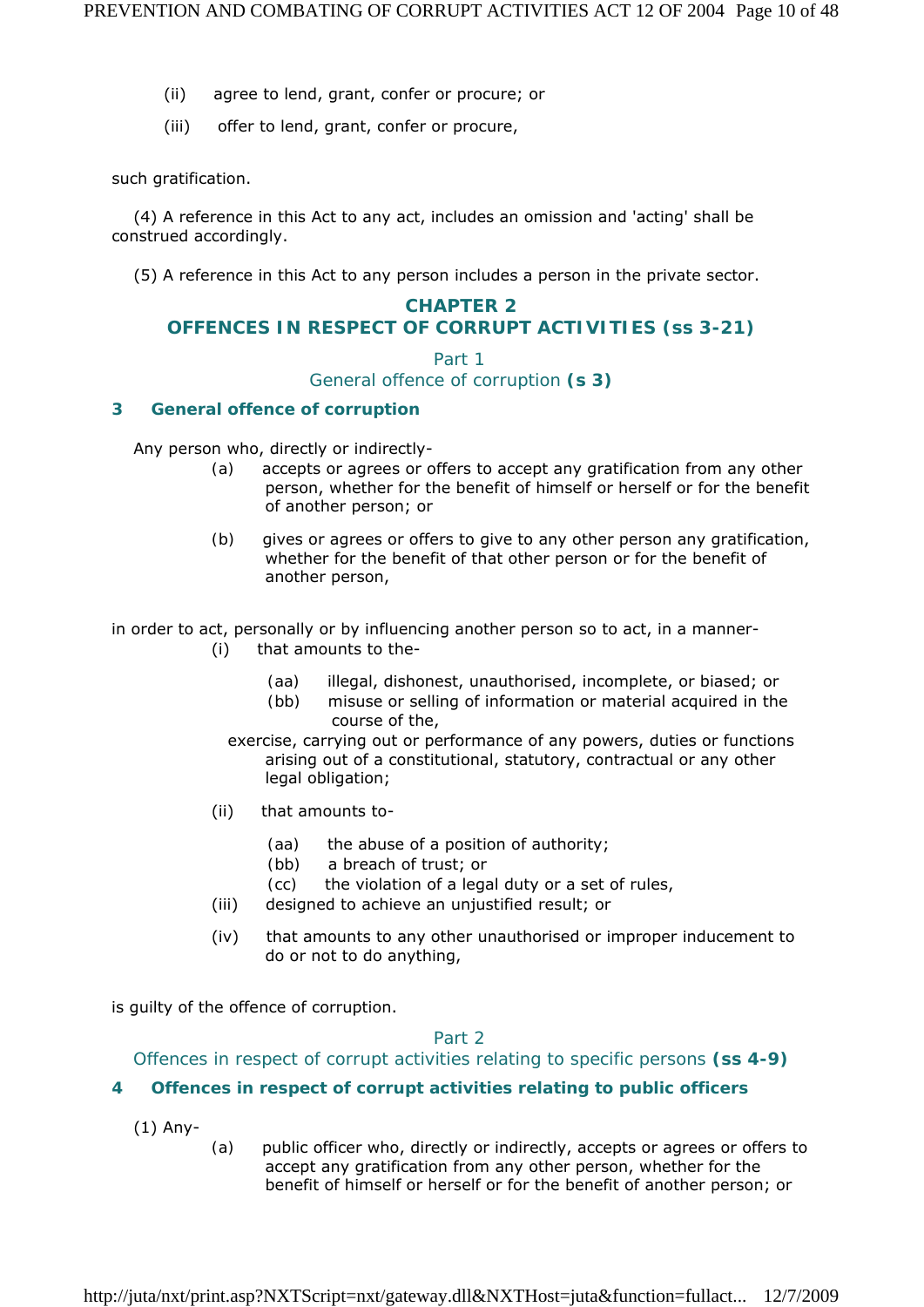*(b)* person who, directly or indirectly, gives or agrees or offers to give any gratification to a public officer, whether for the benefit of that public officer or for the benefit of another person,

in order to act, personally or by influencing another person so to act, in a manner- (i) that amounts to the-

- *(aa)* illegal, dishonest, unauthorised, incomplete, or biased; or
- *(bb)* misuse or selling of information or material acquired in the course of the,
- exercise, carrying out or performance of any powers, duties or functions arising out of a constitutional, statutory, contractual or any other legal obligation;
- (ii) that amounts to-
	- *(aa)* the abuse of a position of authority;
	- *(bb)* a breach of trust; or
	- *(cc)* the violation of a legal duty or a set of rules;
- (iii) designed to achieve an unjustified result; or
- (iv) that amounts to any other unauthorised or improper inducement to do or not to do anything,

is guilty of the offence of corrupt activities relating to public officers.

 (2) Without derogating from the generality of section 2 (4), **'to act'** in subsection (1), includes-

- *(a)* voting at any meeting of a public body;
- *(b)* performing or not adequately performing any official functions;
- *(c)* expediting, delaying, hindering or preventing the performance of an official act;
- *(d)* aiding, assisting or favouring any particular person in the transaction of any business with a public body;
- *(e)* aiding or assisting in procuring or preventing the passing of any vote or the granting of any contract or advantage in favour of any person in relation to the transaction of any business with a public body;
- *(f)* showing any favour or disfavour to any person in performing a function as a public officer;
- *(g)* diverting, for purposes unrelated to those for which they were intended, any property belonging to the state which such officer received by virtue of his or her position for purposes of administration, custody or for any other reason, to another person; or
- *(h)* exerting any improper influence over the decision making of any person performing functions in a public body.

#### **5 Offences in respect of corrupt activities relating to foreign public officials**

 (1) Any person who, directly or indirectly gives or agrees or offers to give any gratification to a foreign public official, whether for the benefit of that foreign public official or for the benefit of another person, in order to act, personally or by influencing another person so to act, in a manner-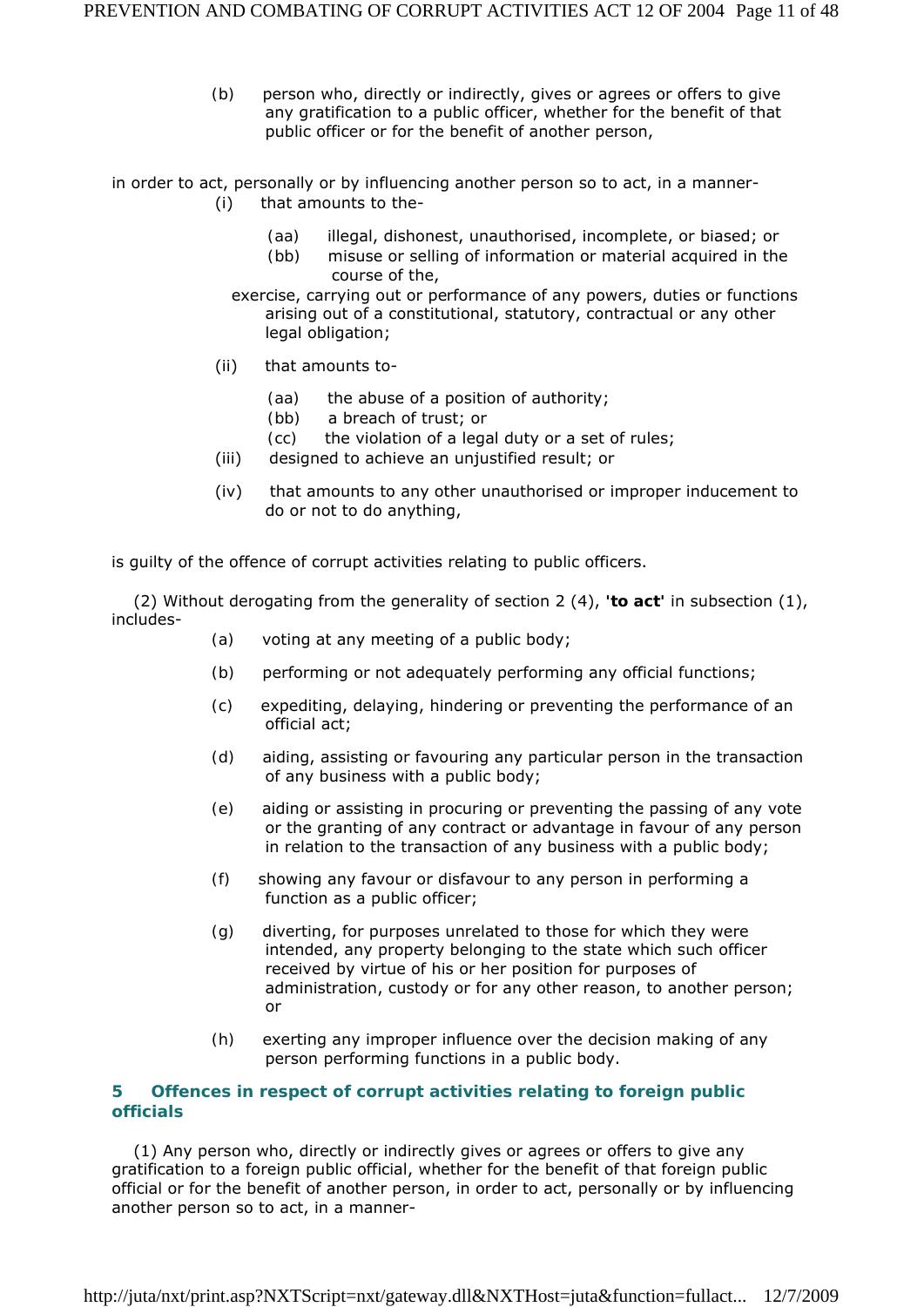- *(a)* that amounts to the-
	- (i) illegal, dishonest, unauthorised, incomplete, or biased; or
	- (ii) misuse or selling of information or material acquired in the course of the, exercise, carrying out or performance of any powers, duties or functions arising out of a constitutional, statutory, contractual or any other legal obligation;
- *(b)* that amounts to-
	- (i) the abuse of a position of authority;
	- (ii) a breach of trust; or
	- (iii) the violation of a legal duty or a set of rules;
- *(c)* designed to achieve an unjustified result; or
- *(d)* that amounts to any other unauthorised or improper inducement to do or not to do anything,

is guilty of the offence of corrupt activities relating to foreign public officials.

 (2) Without derogating from the generality of section 2 (4), **'to act'** in subsection (1) includes-

- *(a)* the using of such foreign public official's or such other person's position to influence any acts or decisions of the foreign state or public international organisation concerned; or
- *(b)* obtaining or retaining a contract, business or an advantage in the conduct of business of that foreign state or public international organisation.

## **6 Offences in respect of corrupt activities relating to agents**

- Any-
- *(a)* agent who, directly or indirectly-
	- (i) accepts or agrees or offers to accept any gratification from any other person, whether for the benefit of himself or herself or for the benefit of another person; or
	- (ii) gives or agrees or offers to give to any person any gratification, whether for the benefit of that person or for the benefit of another person; or
- *(b)* person who, directly or indirectly-
	- (i) accepts or agrees or offers to accept any gratification from an agent, whether for the benefit of himself or herself or for the benefit of another person; or
	- (ii) gives or agrees or offers to give any gratification to an agent, whether for the benefit of that agent or for the benefit of another person,

in order to act, personally or by influencing another person so to act, in a manner-  *(aa)* that amounts to the-

> *(aaa)* illegal, dishonest, unauthorised, incomplete, or biased; or *(bbb)* misuse or selling of information or material acquired in the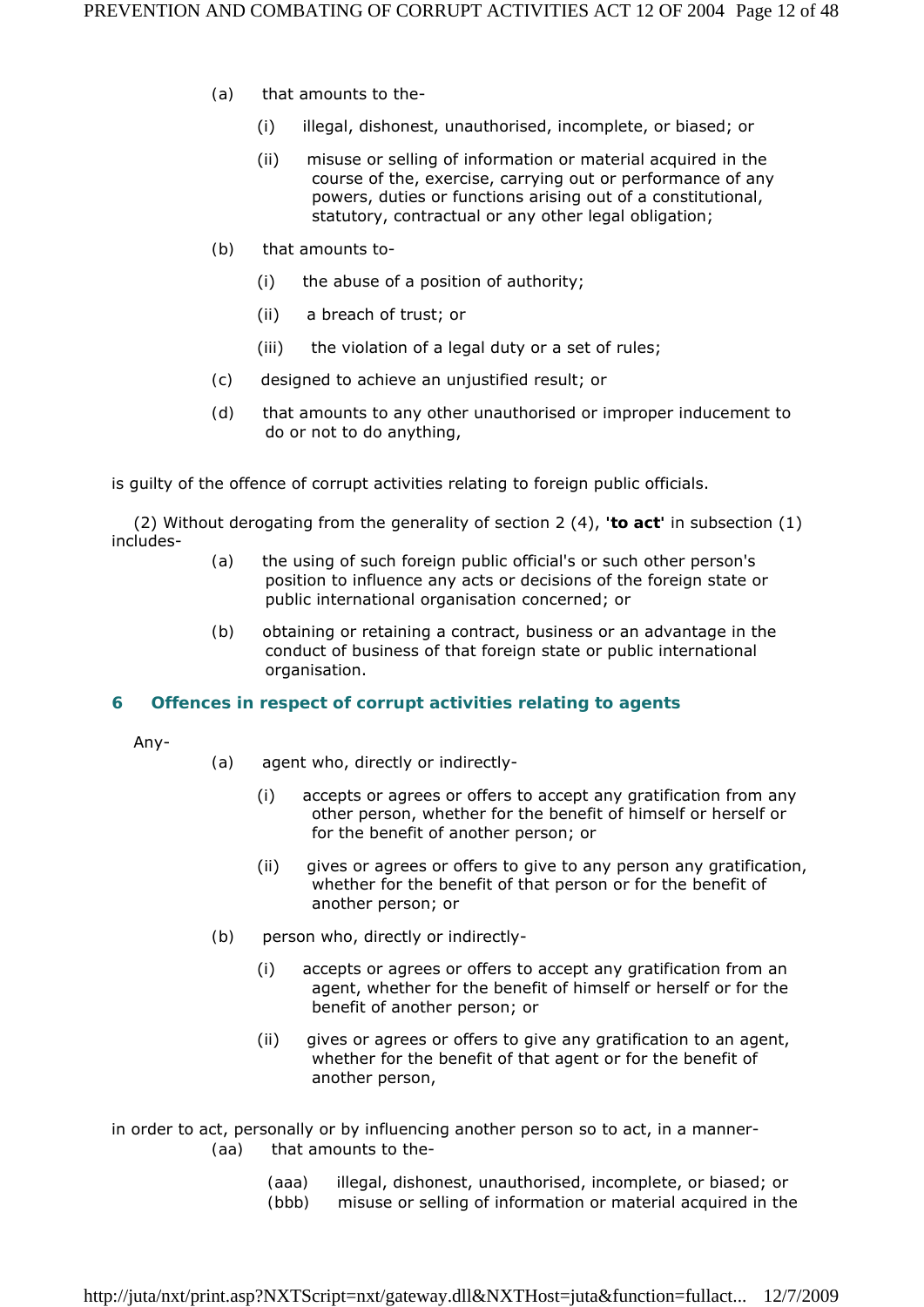course of the,

 exercise, carrying out or performance of any powers, duties or functions arising out of a constitutional, statutory, contractual or any other legal obligation;

 *(bb)* that amounts to-

*(aaa)* the abuse of a position of authority;

*(bbb)* a breach of trust; or

- *(ccc)* the violation of a legal duty or a set of rules;
- *(cc)* designed to achieve an unjustified result; or
- *(dd)* that amounts to any other unauthorised or improper inducement to do or not to do anything,

is guilty of the offence of corrupt activities relating to agents.

## **7 Offences in respect of corrupt activities relating to members of legislative authority**

(1) Any-

- *(a)* member of the legislative authority who, directly or indirectly, accepts or agrees or offers to accept any gratification from any other person, whether for the benefit of himself or herself or for the benefit of another person; or
- *(b)* person who, directly or indirectly, gives or agrees or offers to give any gratification to a member of the legislative authority, whether for the benefit of that member or for the benefit of another person,

in order to act, personally or by influencing another person so to act, in a manner-

- (i) that amounts to the-
	- *(aa)* illegal, dishonest, unauthorised, incomplete, or biased; or
	- *(bb)* misuse or selling of information or material acquired in the course of the,

 exercise, carrying out or performance of any powers, duties or functions arising out of a constitutional, statutory, contractual or any other legal obligation;

- (ii) that amounts to-
	- *(aa)* the abuse of a position of authority;
	- *(bb)* a breach of trust; or
	- *(cc)* the violation of a legal duty or a set of rules;
- (iii) designed to achieve an unjustified result; or
- (iv) that amounts to any other unauthorised or improper inducement to do or not to do anything,

is guilty of the offence of corrupt activities relating to members of the legislative authority.

 (2) Without derogating from the generality of section 2 (4), **'to act'** in subsection (1) includes-

- *(a)* absenting himself or herself from;
- *(b)* voting at any meeting of;
- *(c)* aiding or assisting in procuring or preventing the passing of any vote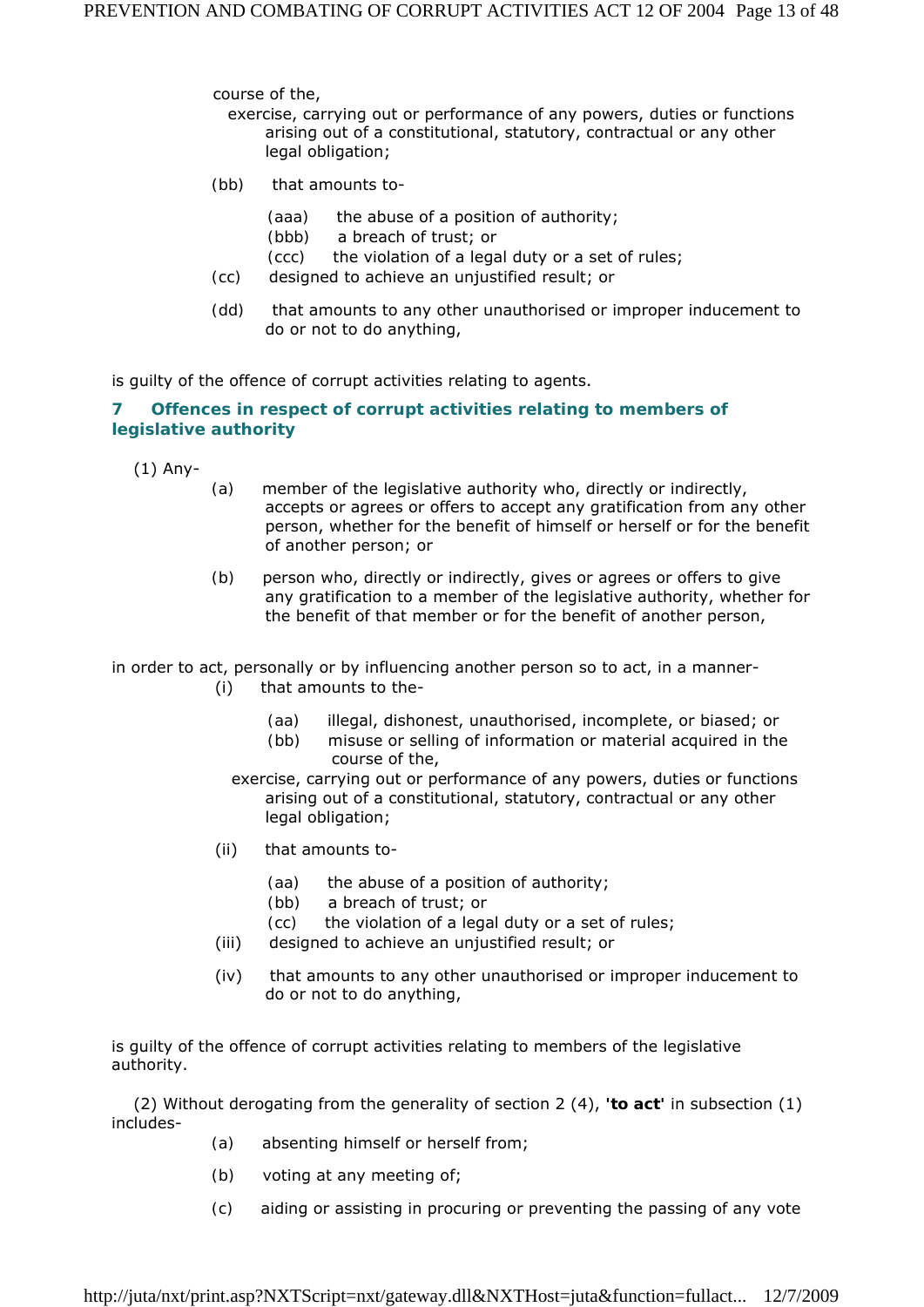in;

- *(d)* exerting any improper influence over the decision making of any person performing his or her functions as a member of; or
- *(e)* influencing in any way, the election, designation or appointment of any functionary to be elected, designated or appointed by,

the legislative authority of which he or she is a member or of any committee or joint committee of that legislative authority.

## **8 Offences in respect of corrupt activities relating to judicial officers**

- (1) Any-
- *(a)* judicial officer who, directly or indirectly, accepts or agrees or offers to accept any gratification from any other person, whether for the benefit of himself or herself or for the benefit of another person; or
- *(b)* person who, directly or indirectly, gives or agrees or offers to give any gratification to a judicial officer, whether for the benefit of that judicial officer or for the benefit of another person,

in order to act, personally or by influencing another person so to act, in a manner-

- (i) that amounts to the-
	- *(aa)* illegal, dishonest, unauthorised, incomplete, or biased; or
	- *(bb)* misuse or selling of information or material acquired in the course of the,

 exercise, carrying out or performance of any powers, duties or functions arising out of a constitutional, statutory, contractual or any other legal obligation;

- (ii) that amounts to-
	- *(aa)* the abuse of a position of authority;
	- *(bb)* a breach of trust; or
	- *(cc)* the violation of a legal duty or a set of rules;
- (iii) designed to achieve an unjustified result; or
- (iv) that amounts to any other unauthorised or improper inducement to do or not to do anything,

is guilty of the offence of corrupt activities relating to judicial officers.

 (2) Without derogating from the generality of section 2 (4), **'to act'** in subsection (1) includes-

- *(a)* performing or not adequately performing a judicial function;
- *(b)* making decisions affecting life, freedoms, rights, duties, obligations and property of persons;
- *(c)* delaying, hindering or preventing the performance of a judicial function;
- *(d)* aiding, assisting or favouring any particular person in conducting judicial proceedings or judicial functions;
- *(e)* showing any favour or disfavour to any person in the performance of a judicial function; or
- *(f)* exerting any improper influence over the decision making of any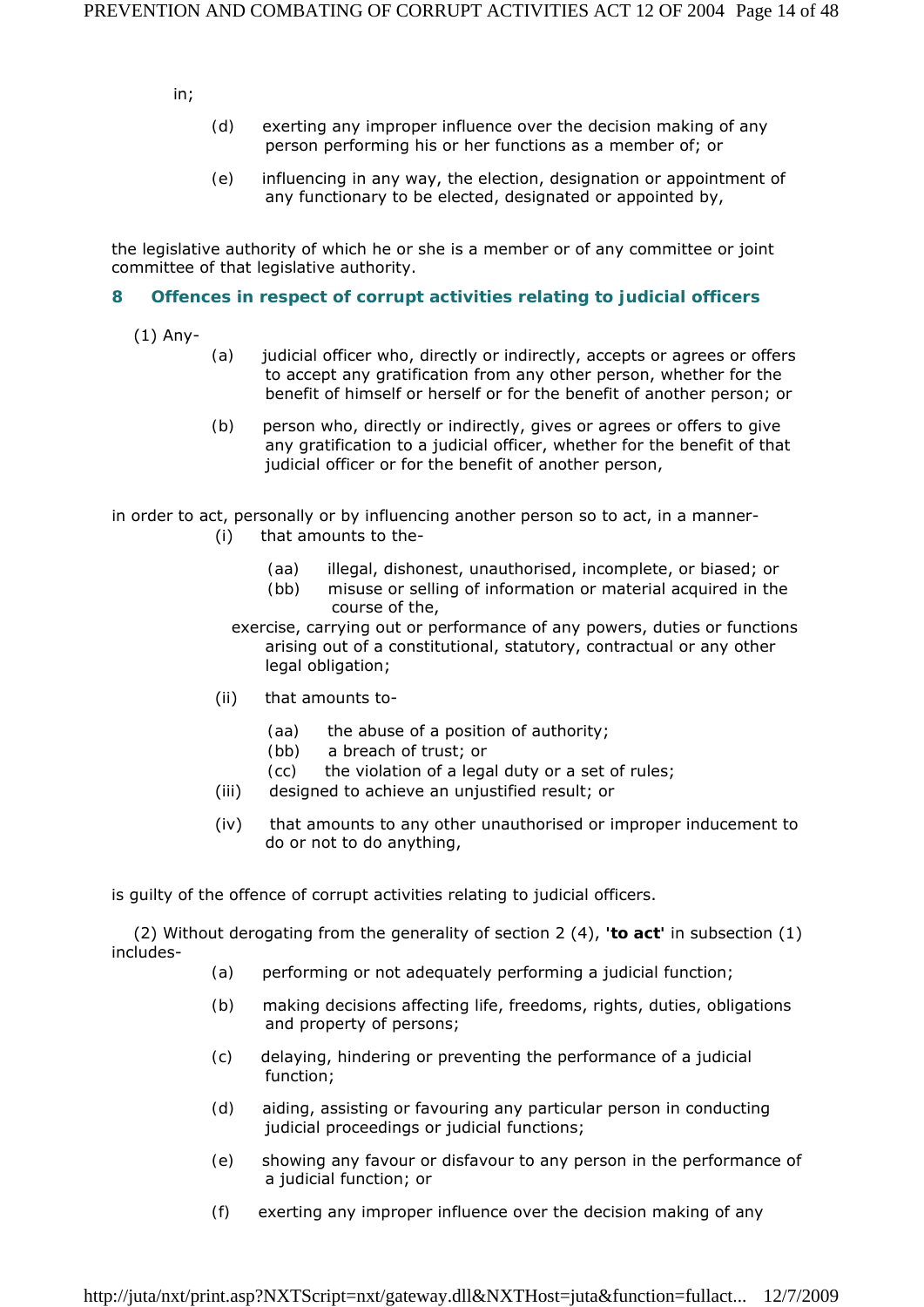person, including another judicial officer or a member of the prosecuting authority, performing his or her official functions.

# **9 Offences in respect of corrupt activities relating to members of prosecuting authority**

- (1) Any-
- *(a)* member of the prosecuting authority who, directly or indirectly, accepts or agrees or offers to accept any gratification from any other person, whether for the benefit of himself or herself or for the benefit of another person;
- *(b)* person who, directly or indirectly, gives or agrees or offers to give any gratification to a member of the prosecuting authority, whether for the benefit of that member or for the benefit of another person,

in order to act, personally or by influencing another person so to act, in a manner- (i) that amounts to the-

- *(aa)* illegal, dishonest, unauthorised, incomplete, or biased; or
- *(bb)* misuse or selling of information or material acquired in the course of the,

 exercise, carrying out or performance of any powers, duties or functions arising out of a constitutional, statutory, contractual or any other legal obligation;

- (ii) that amounts to-
	- *(aa)* the abuse of a position of authority;
	- *(bb)* a breach of trust; or
	- *(cc)* the violation of a legal duty or a set of rules;
- (iii) designed to achieve an unjustified result; or
- (iv) that amounts to any other unauthorised or improper inducement to do or not to do anything,

is guilty of the offence of corrupt activities relating to members of the prosecuting authority.

 (2) Without derogating from the generality of section 2 (4), **'to act'** in subsection (1) includes-

- *(a)* performing or not adequately performing a function relating to the-
	- (i) institution or conducting of criminal proceedings;
	- (ii) carrying out of any necessary functions incidental to the institution or conducting of such criminal proceedings; or
	- (iii) continuation or discontinuation of criminal proceedings;
- *(b)* delaying, hindering or preventing the performance of a prosecutorial function;
- *(c)* aiding or assisting any particular person in the performance of a function relating to the institution or conducting of criminal proceedings;
- *(d)* showing any favour or disfavour to any person in the performance of a function relating to the institution or conducting of criminal proceedings; or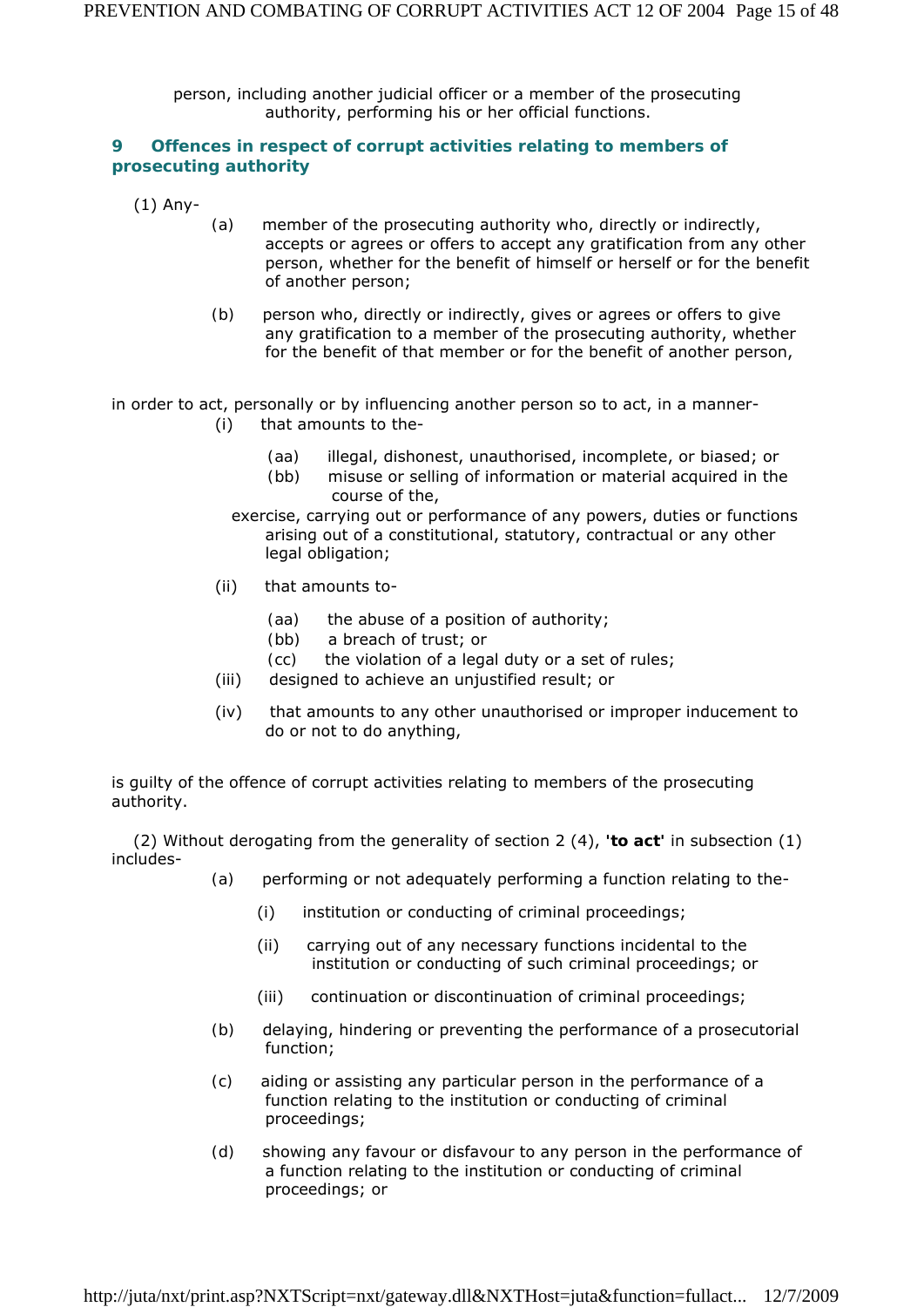*(e)* exerting any improper influence over the decision making of any person, including another member of the prosecuting authority or a judicial officer, performing his or her official functions.

## *Part 3*

# *Offences in respect of corrupt activities relating to receiving or offering of unauthorised gratification* **(s 10)**

## **10 Offences of receiving or offering of unauthorised gratification by or to party to an employment relationship**

Any person-

- *(a)* who is party to an employment relationship and who, directly or indirectly, accepts or agrees or offers to accept from any other person any unauthorised gratification, whether for the benefit of that person or for the benefit of another person; or
- *(b)* who, directly or indirectly, gives or agrees or offers to give to any person who is party to an employment relationship any unauthorised gratification, whether for the benefit of that party or for the benefit of another person,

in respect of that party doing any act in relation to the exercise, carrying out or performance of that party's powers, duties or functions within the scope of that party's employment relationship, is guilty of the offence of receiving or offering an unauthorised gratification.

#### *Part 4*

## *Offences in respect of corrupt activities relating to specific matters* **(ss 11-16)**

## **11 Offences in respect of corrupt activities relating to witnesses and evidential material during certain proceedings**

 (1) Any person who, directly or indirectly, accepts or agrees or offers to accept any gratification from any other person, whether for the benefit of himself or herself or for the benefit of another person, in return for-

- *(a)* testifying in a particular way or fashion or in an untruthful manner in a trial, hearing or other proceedings before any court, judicial officer, committee, commission or officer authorised by law to hear evidence or take testimony;
- *(b)* withholding testimony or withholding a record, document, police docket or other object at any such trial, hearing or proceedings;
- *(c)* giving or withholding information relating to any aspect at any such trial, hearing or proceedings;
- *(d)* altering, destroying, mutilating, or concealing a record, document, police docket or other object with the intent to impair the availability of such record, document, police docket or other object for use at such trial, hearing or proceedings;
- *(e)* giving or withholding information relating to or contained in a police docket;
- *(f)* evading legal process summoning that person to appear as a witness or to produce any record, document, police docket or other object at such trial, hearing or proceedings; or
- *(g)* being absent from such trial, hearing or proceedings,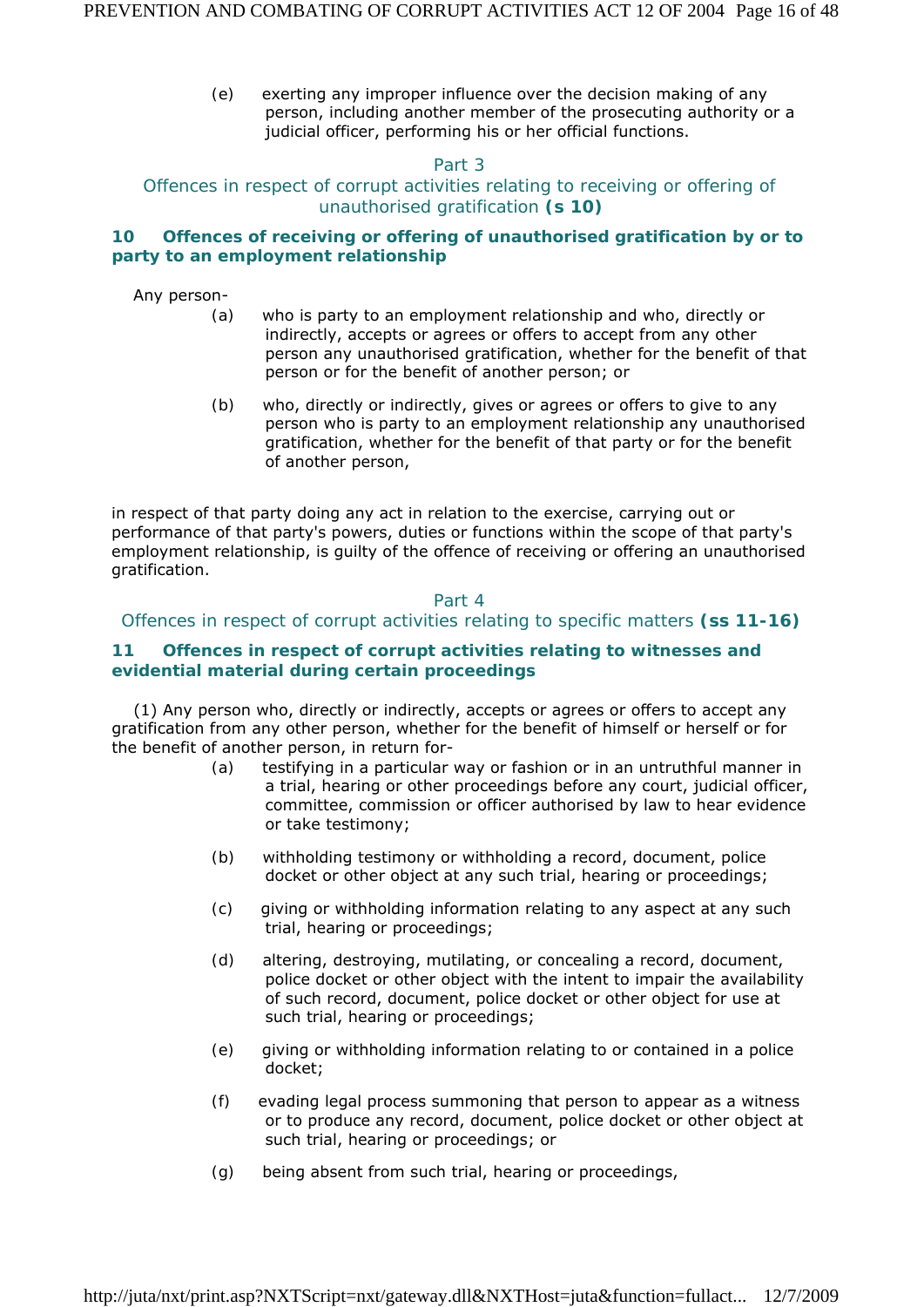is guilty of the offence of corrupt activities relating to witnesses and evidential material during certain proceedings.

 (2) Any person who, directly or indirectly, gives or agrees or offers to give any gratification to any other person, whether for the benefit of that other person or for the benefit of another person, with the intent to-

- *(a)* influence, delay or prevent the testimony of that person or another person as a witness in a trial, hearing or other proceedings before any court, judicial officer, committee, commission or any officer authorised by law to hear evidence or take testimony; or
- *(b)* cause or induce any person to-
	- (i) testify in a particular way or fashion or in an untruthful manner in a trial, hearing or other proceedings before any court, judicial officer, committee, commission or officer authorised by law to hear evidence or take testimony;
	- (ii) withhold testimony or to withhold a record, document, police docket or other object at such trial, hearing or proceedings;
	- (iii) give or withhold information relating to any aspect at any such trial, hearing or proceedings;
	- (iv) alter, destroy, mutilate, or conceal a record, document, police docket or other object with the intent to impair the availability of such record, document, police docket or other object for use at such trial, hearing or proceedings;
	- (v) give or withhold information relating to or contained in a police docket;
	- (vi) evade legal process summoning that person to appear as a witness or to produce any record, document, police docket or other object at such trial, hearing or proceedings; or
	- (vii) be absent from such trial, hearing or other proceedings,

is guilty of the offence of corrupt activities relating to witnesses and evidential material during certain proceedings.

## **12 Offences in respect of corrupt activities relating to contracts**

- (1) Any person who, directly or indirectly-
	- *(a)* accepts or agrees or offers to accept any gratification from any other person, whether for the benefit of himself or herself or for the benefit of that other person or of another person; or
	- *(b)* gives or agrees or offers to give to any other person any gratification, whether for the benefit of that other person or for the benefit of another person-
		- (i) in order to improperly influence, in any way-
			- *(aa)* the promotion, execution or procurement of any contract with a public body, private organisation, corporate body or any other organisation or institution; or
			- *(bb)* the fixing of the price, consideration or other moneys stipulated or otherwise provided for in any such contract; or
		- (ii) as a reward for acting as contemplated in paragraph *(a)* ,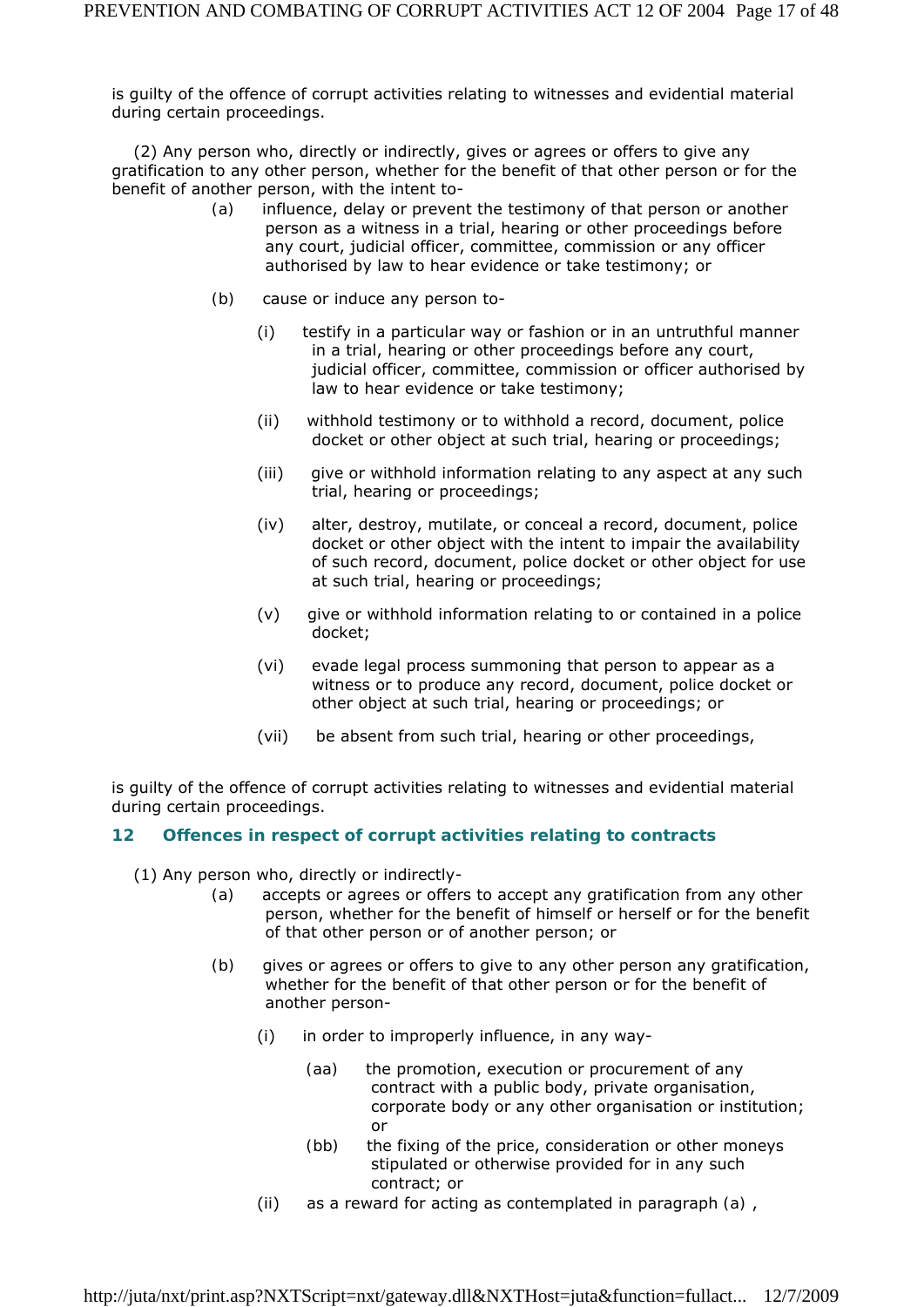is guilty of the offence of corrupt activities relating to contracts.

 (2) Any person who, in order to obtain or retain a contract with a public body or as a term of such contract, directly or indirectly, gives or agrees or offers to give any gratification to any other person, whether for the benefit of that other person or for the benefit of another person-

- *(a)* for the purpose of promoting, in any way, the election of a candidate or a category or party of candidates to the legislative authority; or
- *(b)* with the intent to influence or affect, in any way, the result of an election conducted for the purpose of electing persons to serve as members of the legislative authority,

is guilty of an offence.

## **13 Offences in respect of corrupt activities relating to procuring and withdrawal of tenders**

 (1) Any person who, directly or indirectly, accepts or agrees or offers to accept any gratification from any other person, whether for the benefit of himself or herself or for the benefit of another person, as-

- *(a)* an inducement to, personally or by influencing any other person so to act-
	- (i) award a tender, in relation to a contract for performing any work, providing any service, supplying any article, material or substance or performing any other act, to a particular person; or
	- (ii) upon an invitation to tender for such contract, make a tender for that contract which has as its aim to cause the tenderee to accept a particular tender; or
	- (iii) withdraw a tender made by him or her for such contract; or
- *(b)* a reward for acting as contemplated in paragraph *(a)* (i), (ii) or (iii),

is guilty of the offence of corrupt activities relating to procuring and withdrawal of tenders.

(2) Any person who, directly or indirectly-

- *(a)* gives or agrees or offers to give any gratification to any other person, whether for the benefit of that other person or the benefit of another person, as-
	- (i) an inducement to, personally or by influencing any other person so to act, award a tender, in relation to a contract for performing any work, providing any service, supplying any article, material or substance or performing any other act, to a particular person; or
	- (ii) a reward for acting as contemplated in subparagraph (i); or
- *(b)* with the intent to obtain a tender in relation to a contract for performing any work, providing any service, supplying any article, material or substance or performing any other act, gives or agrees or offers to give any gratification to any person who has made a tender in relation to that contract, whether for the benefit of that tenderer or for the benefit of any other person, as-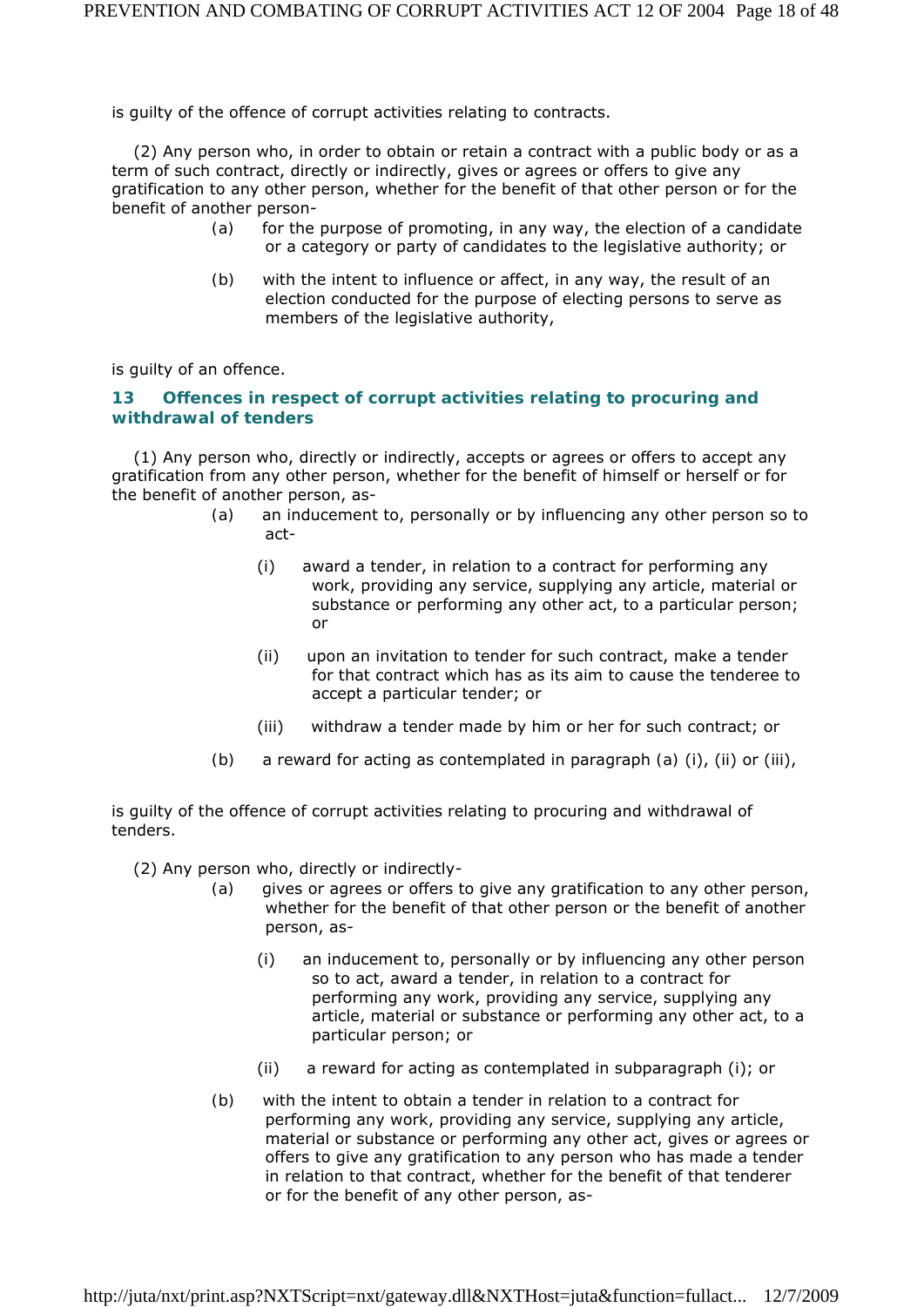- (i) an inducement to withdraw the tender; or
- (ii) a reward for withdrawing or having withdrawn the tender,

is guilty of the offence of corrupt activities relating to procuring and withdrawal of tenders.

## **14 Offences in respect of corrupt activities relating to auctions**

- (1) Any auctioneer who, directly or indirectly-
	- *(a)* accepts or agrees or offers to accept any gratification from any other person, whether for the benefit of himself or herself or for the benefit of another person-
		- (i) in order to conduct the bidding process at an auction in a manner so as to favour or prejudice a specific person; or
		- (ii) as a reward for acting as contemplated in subparagraph (i); or
	- *(b)* gives or agrees or offers to give any gratification to any other person, whether for the benefit of that other person or for the benefit of another person-
		- (i) in order to influence that person to-
			- *(aa)* refrain from bidding at an auction; or
			- *(bb)* participate, personally or by influencing any other person so to participate, in the bidding process at an auction in such a manner so as to get a specific offer for the article or to sell the article at a specific amount or to sell the article to a specific bidder; or
		- (ii) as a reward for acting as contemplated in subparagraph (i),

is guilty of the offence of corrupt activities relating to auctions.

- (2) Any person who, directly or indirectly-
	- *(a)* accepts or agrees or offers to accept any gratification from any other person or an auctioneer, whether for the benefit of himself or herself or for the benefit of another person-
		- (i) in return for that person-
			- *(aa)* refraining from bidding at an auction; or
			- *(bb)* participating, personally or by influencing any other person so to participate, at an auction in the bidding process in order to get a specific offer for the article or to buy the article for a specific amount or to sell the article to a specific bidder; or
		- (ii) as a reward for acting as contemplated in subparagraph (i); or
	- *(b)* gives or agrees or offers to give any gratification to an auctioneer, whether for the benefit of that auctioneer or for the benefit of another person-
		- (i) in order to influence that auctioneer to conduct the bidding process at an auction in such a manner so as to favour or prejudice a specific person; or
		- (ii) as a reward for acting as contemplated in subparagraph (i); or
	- *(c)* gives or agrees or offers to give any gratification to any other person,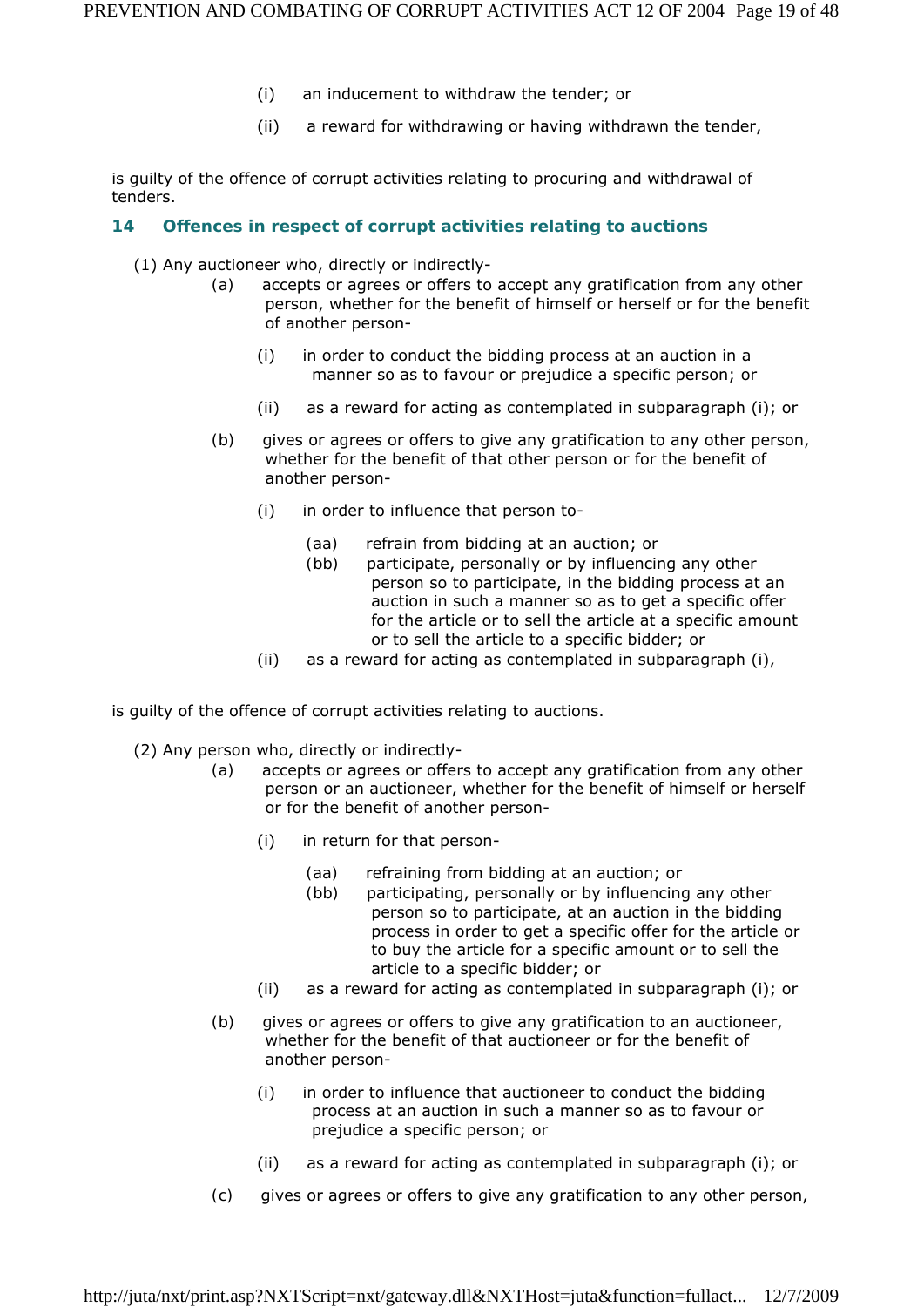whether for the benefit of that other person or for the benefit of another person-

- (i) in return for that other person-
	- *(aa)* refraining from bidding at an auction; or
	- *(bb)* participating, personally or by influencing any other person so to participate, in the bidding process at an auction in such a manner so as to get a specific offer for the article or to sell the article at a specific amount or to sell the article to a specific bidder; or
- (ii) as a reward for acting as contemplated in subparagraph (i),

is guilty of the offence of corrupt activities relating to auctions.

## **15 Offences in respect of corrupt activities relating to sporting events**

Any person who, directly or indirectly-

- *(a)* accepts or agrees or offers to accept any gratification from any other person, whether for the benefit of himself or herself or for the benefit of that other person or of another person; or
- *(b)* gives or agrees or offers to give to any other person any gratification, whether for the benefit of that other person or for the benefit of another person-
	- (i) in return for-
		- *(aa)* engaging in any act which constitutes a threat to or undermines the integrity of any sporting event, including, in any way, influencing the run of play or the outcome of a sporting event; or
		- *(bb)* not reporting the act contemplated in this section to the managing director, chief executive officer or to any other person holding a similar post in the sporting body or regulatory authority concerned or at his or her nearest police station; or
	- (ii) as a reward for acting as contemplated in subparagraph (i); or
- *(c)* carries into effect any scheme which constitutes a threat to or undermines the integrity of any sporting event, including, in any way, influencing the run of play or the outcome of a sporting event,

is guilty of the offence of corrupt activities relating to sporting events.

## **16 Offences in respect of corrupt activities relating to gambling games or games of chance**

Any person who, directly or indirectly-

- *(a)* accepts or agrees or offers to accept any gratification from any other person, whether for the benefit of himself or herself or for the benefit of that other person or of another person; or
- *(b)* gives or agrees or offers to give to any other person any gratification, whether for the benefit of that other person or for the benefit of another person-
	- (i) in return for engaging in any conduct which constitutes a threat to or undermines the integrity of any gambling game or a game of chance, including, in any way, influencing the outcome of a gambling game or a game of chance; or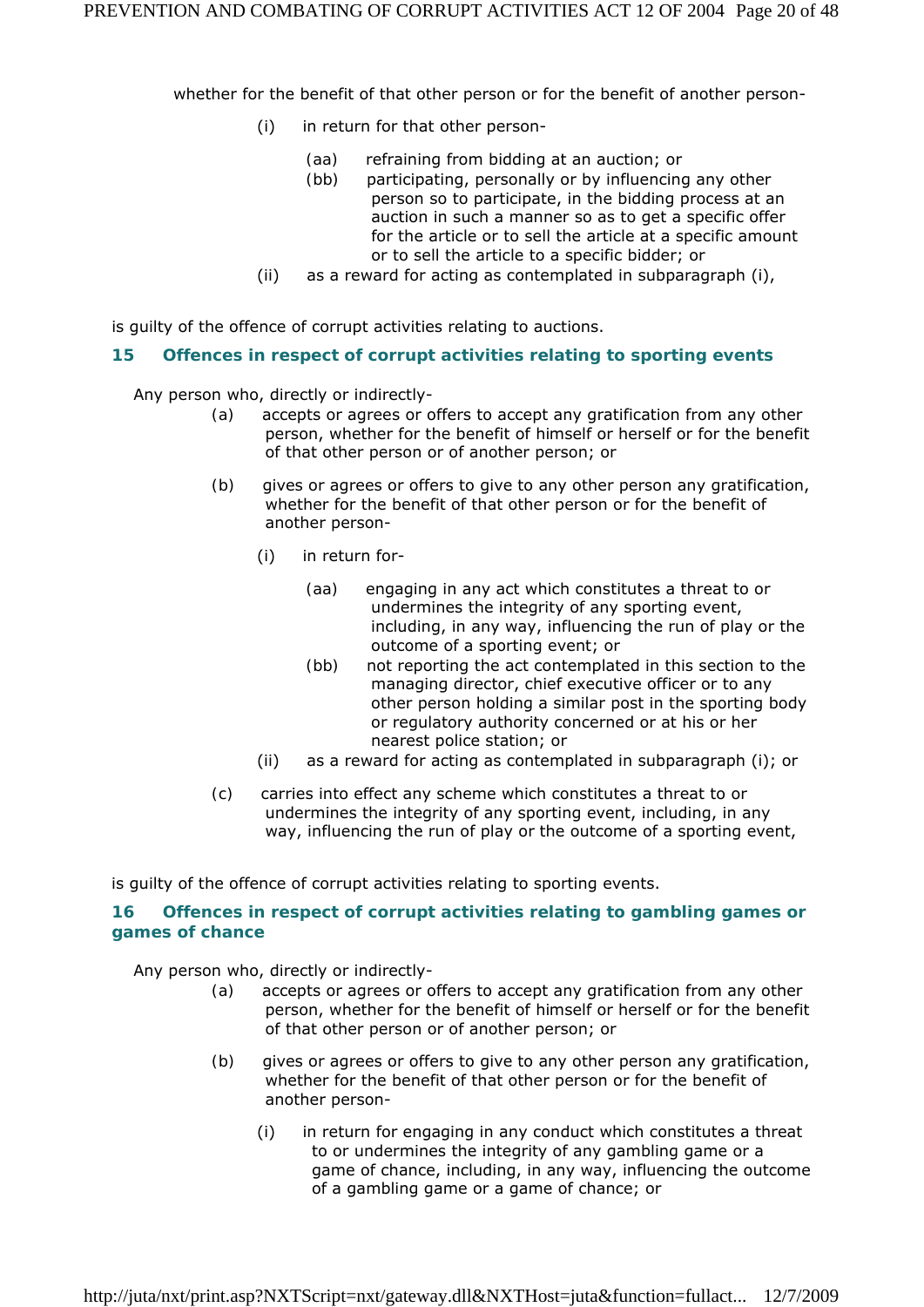- (ii) as a reward for acting as contemplated in subparagraph (i); or
- *(c)* carries into effect any scheme which constitutes a threat to or undermines the integrity of any gambling game or a game of chance, including, in any way, influencing the outcome of a gambling game or a game of chance,

is guilty of the offence of corrupt activities relating to gambling games or games of chance.

#### *Part 5*

## *Miscellaneous offences relating to possible conflict of interest and other unacceptable conduct* **(ss 17-19)**

## **17 Offence relating to acquisition of private interest in contract, agreement or investment of public body**

 (1) Any public officer who, subject to subsection (2), acquires or holds a private interest in any contract, agreement or investment emanating from or connected with the public body in which he or she is employed or which is made on account of that public body, is guilty of an offence.

(2) Subsection (1) does not apply to-

- *(a)* a public officer who acquires or holds such interest as a shareholder of a listed company;
- *(b)* a public officer, whose conditions of employment do not prohibit him or her from acquiring or holding such interest; or
- *(c)* in the case of a tender process, a public officer who acquires a contract, agreement or investment through a tender process and whose conditions of employment do not prohibit him or her from acquiring or holding such interest and who acquires or holds such interest through an independent tender process.

#### **18 Offences of unacceptable conduct relating to witnesses**

 Any person who, directly or indirectly, intimidates or uses physical force, or improperly persuades or coerces another person with the intent to-

- *(a)* influence, delay or prevent the testimony of that person or another person as a witness in a trial, hearing or other proceedings before any court, judicial officer, committee, commission or any officer authorised by law to hear evidence or take testimony; or
- *(b)* cause or induce any person to-
	- (i) testify in a particular way or fashion or in an untruthful manner in a trial, hearing or other proceedings before any court, judicial officer, committee, commission or officer authorised by law to hear evidence or take testimony;
	- (ii) withhold testimony or to withhold a record, document, police docket or other object at such trial, hearing or proceedings;
	- (iii) give or withhold information relating to any aspect at any such trial, hearing or proceedings;
	- (iv) alter, destroy, mutilate, or conceal a record, document, police docket or other object with the intent to impair the availability of such record, document, police docket or other object for use at such trial, hearing or proceedings;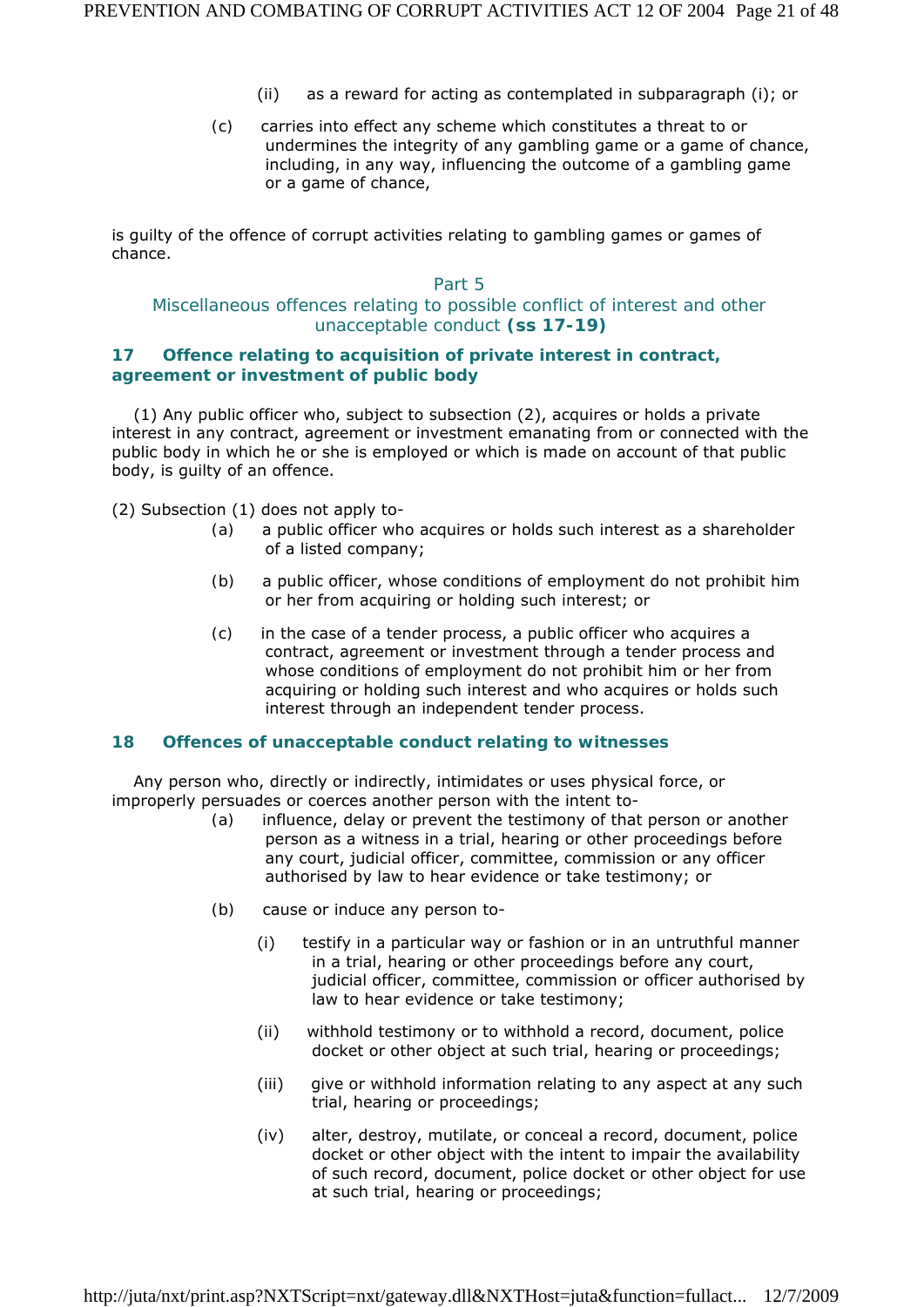- (v) give or withhold information relating to or contained in a police docket;
- (vi) evade legal process summoning that person to appear as a witness or to produce any record, document, police docket or other object at such trial, hearing or proceedings; or
- (vii) be absent from such trial, hearing or other proceedings,

is guilty of the offence of unacceptable conduct relating to a witness.

## **19 Intentional interference with, hindering or obstruction of investigation of offence**

 Any person who, at any stage, with intent to defraud or to conceal an offence in terms of this Chapter or to interfere with, or to hinder or obstruct a law enforcement body in its investigation of any such offence-

- *(a)* destroys, alters, mutilates or falsifies any book, document, valuable security, account, computer system, disk, computer printout or other electronic device or any entry in such book, document, account or electronic device, or is privy to any such act;
- *(b)* makes or is privy to making any false entry in such book, document, account or electronic device; or
- *(c)* omits or is privy to omitting any information from any such book, document, account or electronic device,

is guilty of an offence.

## *Part 6*

## *Other offences relating to corrupt activities* **(ss 20-21)**

#### **20 Accessory to or after offence**

 Any person who, knowing that property or any part thereof forms part of any gratification which is the subject of an offence in terms of Part 1, 2, 3 or 4, or section 21 (in so far as it relates to the aforementioned offences) of this Chapter, directly or indirectly, whether on behalf of himself or herself or on behalf of any other person-

- *(a)* enters into or causes to be entered into any dealing in relation to such property or any part thereof; or
- *(b)* uses or causes to be used, or holds, receives or conceals such property or any part thereof,

is guilty of an offence.

#### **21 Attempt, conspiracy and inducing another person to commit offence**

Any person who-

- *(a)* attempts;
- *(b)* conspires with any other person; or
- *(c)* aids, abets, induces, incites, instigates, instructs, commands, counsels or procures another person,

to commit an offence in terms of this Act, is guilty of an offence.

## **CHAPTER 3**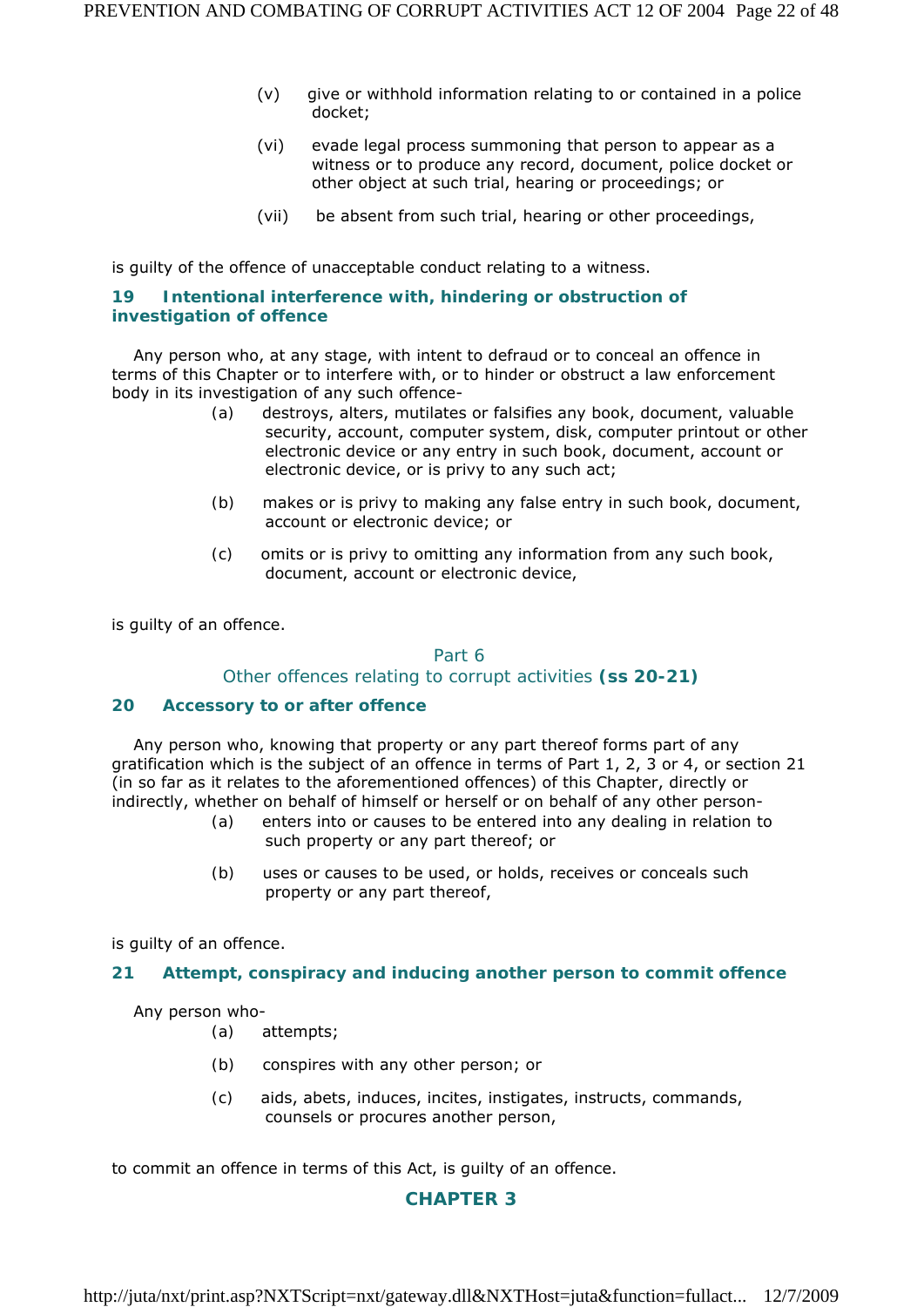# **INVESTIGATIONS REGARDING POSSESSION OF PROPERTY RELATING TO CORRUPT ACTIVITIES (ss 22-23)**

## **22 Investigation regarding property relating to corrupt activities**

 (1) Whenever the National Director has reason to suspect that there may be in any building, receptacle or place, or in the possession, custody or control of any person any property which-

- *(a)* may have been used in the commission, or for the purpose of or in connection with the commission, of an offence under Chapter 2;
- *(b)* may have facilitated the commission of such an offence, or enabled any person or entity to commit such an offence, or provided financial or economic support to a person or entity in the commission of such an offence; or
- *(c)* may be the proceeds of such an offence,

he or she may, prior to the institution of any asset forfeiture or criminal proceedings, under written authority direct that a particular Director of Public Prosecutions or a Special Director of Public Prosecutions, shall have the power to institute an investigation in terms of the provisions of Chapter 5 of the National Prosecuting Authority Act, 1998 ( Act 32 of 1998 ), relating to such property.

- (2) For purposes of subsection (1), a reference in the said Chapter 5 to-
	- *(a)* the 'head of the Directorate of Special Operations' or an 'Investigating Director' shall be construed as a reference to a Director of Public Prosecutions or a Special Director of Public Prosecutions, as the case may be: Provided that for purposes of section 28 (2) *(a)* of the said Act, a Director of Public Prosecutions or Special Director of Public Prosecutions, may only designate a Deputy Director of Public Prosecutions; and
	- *(b)* a 'special investigator' shall be construed as to include a police official.

 (3) If property seized under any power exercised under subsection (1) consists of cash or funds standing to the credit of a bank account, the Director of Public Prosecutions or a Special Director of Public Prosecutions who has instituted the investigation under that subsection shall cause the cash or funds to be paid into a banking account which shall be opened with any bank as defined in section 1 of the Banks Act, 1990 ( Act 94 of 1990 ), and the Director of Public Prosecutions or a Special Director of Public Prosecutions shall forthwith report to the Financial Intelligence Centre the fact of the seizure of the cash or funds and the opening of the account.

## **23 Application for, and issuing of investigation direction in respect of possession of property disproportionate to a person's present or past known sources of income or assets**

 (1) The National Director, or any person authorised in writing thereto by him or her (hereinafter referred to as the applicant), may apply to a judge in chambers for the issuing of an investigation direction in terms of subsection (3).

- (2) An application referred to in subsection (1) must be in writing and must- *(a)* indicate the identity of the-
	- (i) applicant and, if known, the identity of the person who will conduct the investigation; and
	- (ii) person to be investigated (hereinafter referred to as the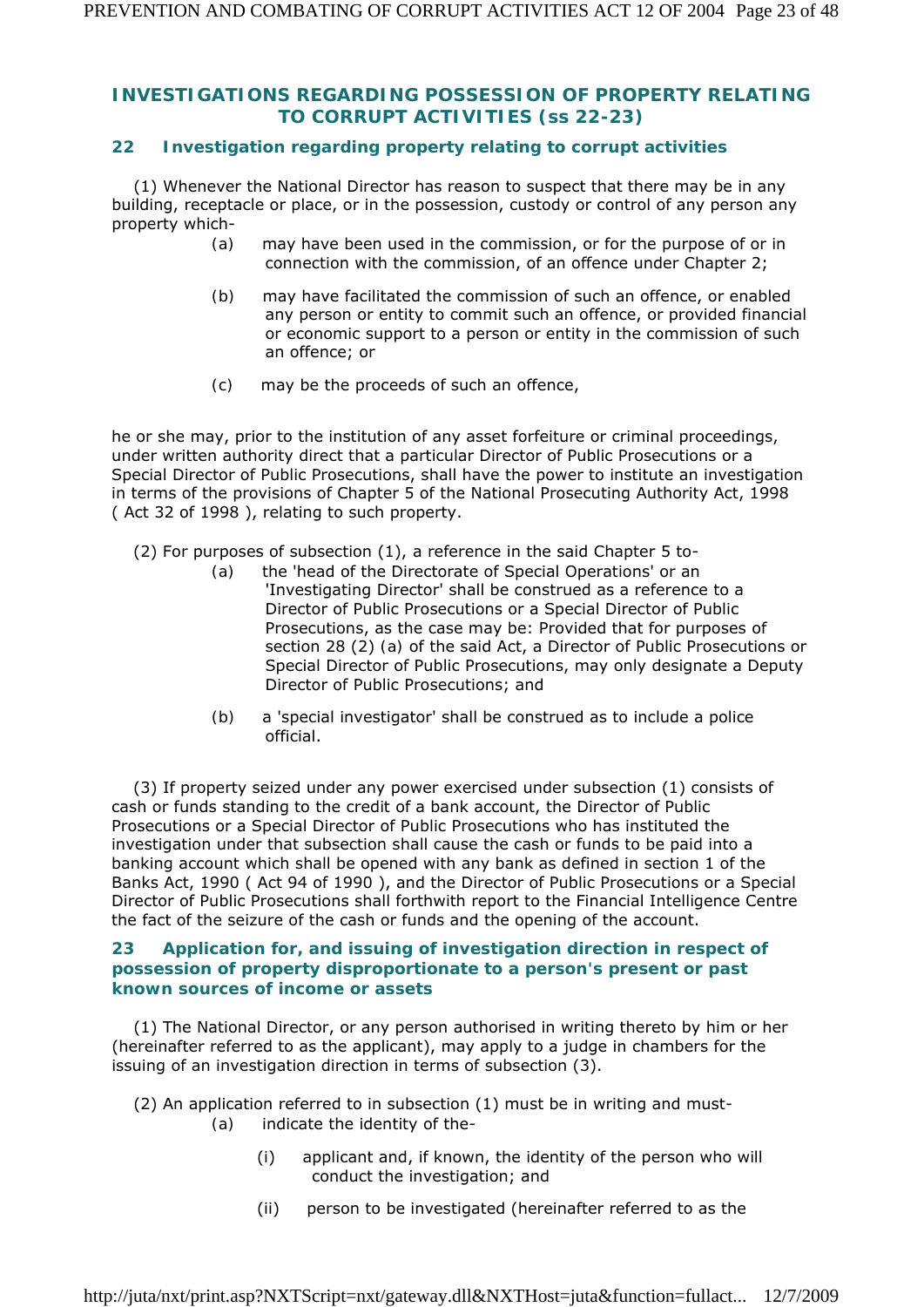suspect);

- *(b)* specify the grounds referred to in subsection (3) on which the application is made;
- *(c)* contain full particulars of all the facts and circumstances alleged by the applicant in support of his or her application;
- *(d)* include the basis for believing that evidence relating to the ground on which the application is made will be obtained through the investigation direction;
- *(e)* indicate whether any previous application has been made for the issuing of an investigation direction in respect of the same suspect in the application and, if such previous application exists, must indicate the current status of that application; and
- *(f)* indicate the period for which the investigation is required.

 (3) *(a)* A judge in chambers may upon an *ex parte* application made to him or her in terms of subsection (1), issue an investigation direction.

 *(b)* An investigation direction may only be issued if the judge concerned is satisfied that-

- (i) there has been compliance with the provisions of subsection (2); and
- (ii) on the facts alleged in the application concerned, there are reasonable grounds to believe that-
	- *(aa)* a person-
		- *(aaa)* maintains a standard of living above that which is commensurate with his or her present or past known sources of income or assets; or
		- *(bbb)* is in control or possession of pecuniary resources or property disproportionate to his or her present or past known sources of income or assets; and
	- *(bb)* that person maintains such a standard of living through the commission of corrupt activities or the proceeds of unlawful activities or that such pecuniary resources or properties are instrumentalities of corrupt activities or the proceeds of unlawful activities; and
	- *(cc)* such investigation is likely to reveal information, documents or things which may afford proof that such a standard of living is maintained through the commission of corrupt activities or the proceeds of unlawful activities or that such pecuniary resources or properties are instrumentalities of corrupt activities or the proceeds of unlawful activities.

*(c)* An investigation direction-

- (i) must be in writing;
- (ii) must indicate the identity of the suspect and, if known, the person who will conduct the investigation;
- (iii) must specify the period for which it has been issued;
- (iv) may specify conditions of restriction relating to the conducting of the investigation; and
- (v) may be issued in respect of any place in the Republic.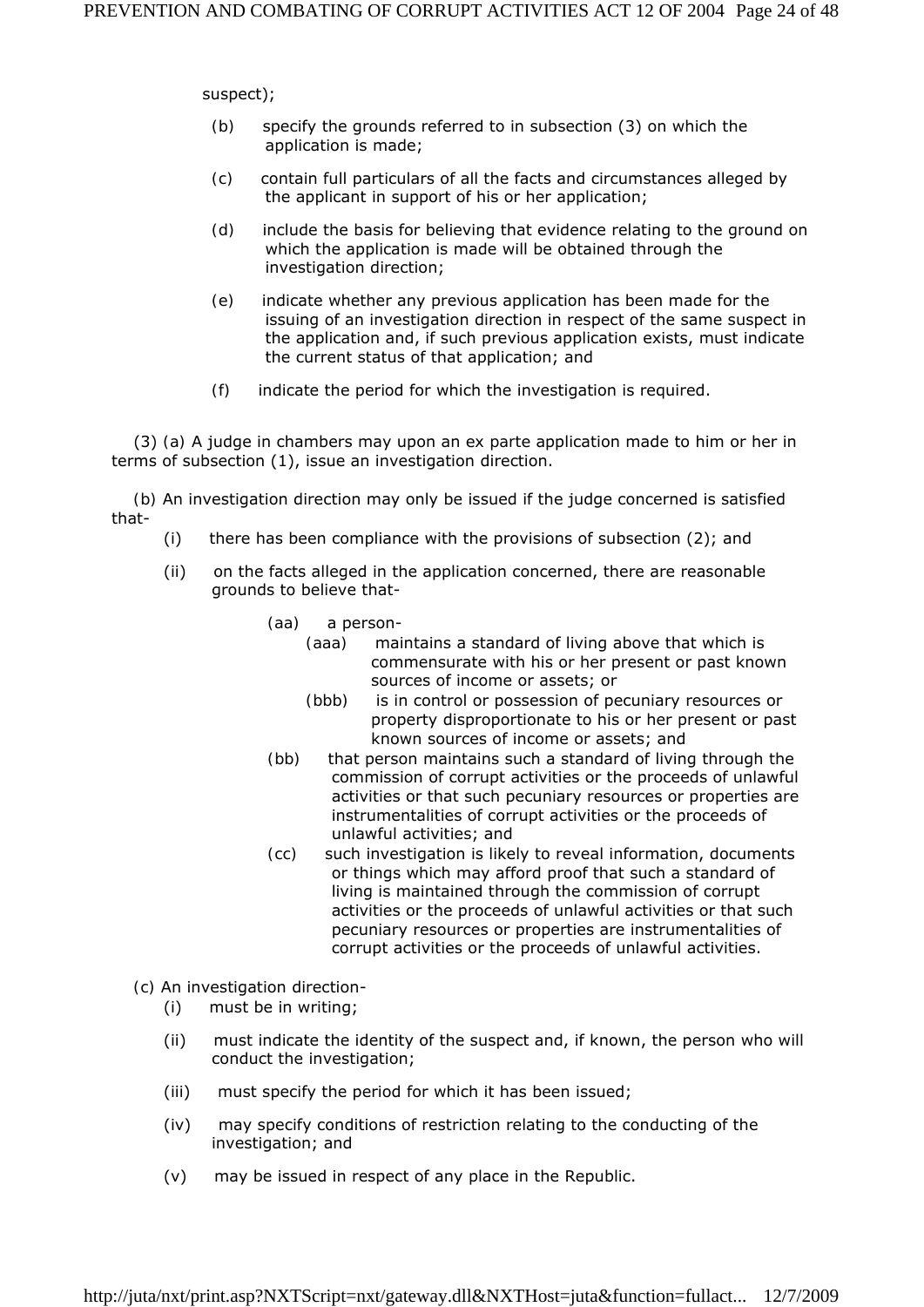*(d)* An application must be considered and an investigation direction issued without any notice to the suspect to whom the application applies and without hearing that suspect: Provided that where any previous investigation direction has been issued in respect of a suspect, the applicant may only apply for a further investigation direction in respect of that suspect on the same facts, after giving reasonable notice to the suspect concerned.

 *(e)* A judge considering an application may require the applicant to furnish such further information as he or she deems necessary.

 (4) If an investigation direction has been issued under subsection (3), the National Director or the person authorised thereto in the investigation direction, may, for the purposes of an investigation direction-

- *(a)* summon the suspect or any other person, specified in the investigation direction, who is believed to be able to furnish any information on the subject of the investigation or to have in his or her possession or under his or her control any property, book, document or other object relating to that subject, to appear before the National Director or the person so authorised, at a time and place specified in the summons, to be questioned or to produce that property, book, document or other object;
- *(b)* question that suspect or other person, under oath or affirmation administered by the National Director or the person so authorised, and examine or retain for further examination or for safe custody such property, book, document or other object; or
- *(c)* at any reasonable time and without prior notice or with such notice as he or she may deem appropriate, enter any premises where the suspect is or is suspected to be or any premises on or in which anything connected with that investigation is or is suspected to be, and may-
	- (i) inspect and search those premises, and there make such enquiries as he or she may deem necessary;
	- (ii) examine any property found on or in the premises which has a bearing or might have a bearing on the investigation in question, and request from the suspect or the owner or person in charge of the premises or from any person in whose possession or charge that property is, information regarding that property;
	- (iii) make copies of or take extracts from any book or document found on or in the premises which has a bearing or might have a bearing on the investigation in question, and request from any person suspected of having the necessary information, an explanation of any entry therein; or
	- (iv) seize, against the issue of a receipt, anything on or in the premises which has a bearing or might have a bearing on the investigation in question, or if he or she wishes to retain it for further examination or for safe custody:
	- Provided that any person from whom a book or document has been taken under paragraph *(b)* or *(c)* (iv), may, as long as it is in the possession of the person conducting the investigation, at his or her request be allowed, at his or her own expense and under the supervision of the person conducting the investigation, to make copies thereof or to take extracts therefrom at any reasonable time.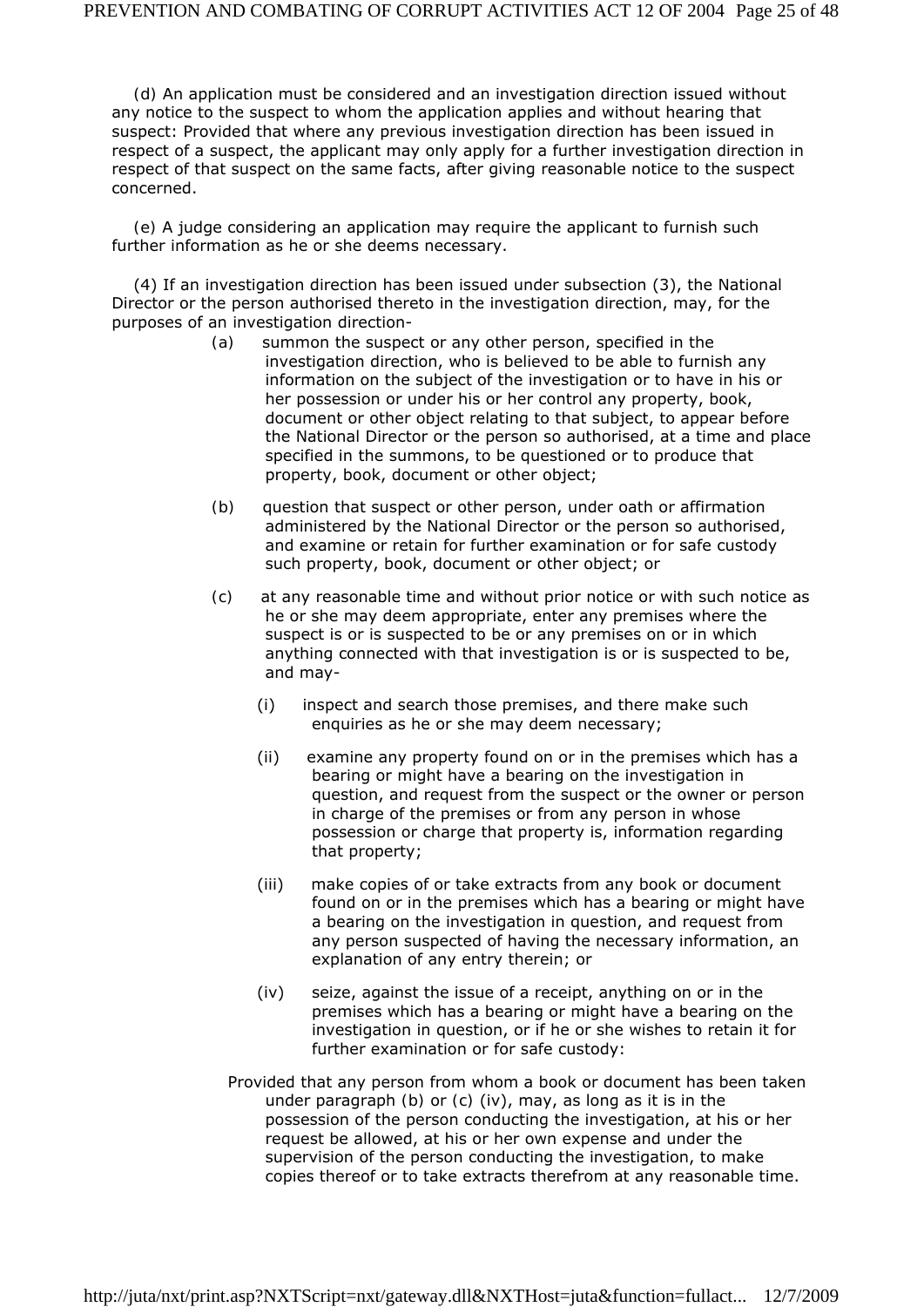(5) *(a)* The law regarding privilege as applicable to a witness summoned to give evidence in a criminal case in a magistrate's court shall apply in relation to the questioning of a suspect or any person referred to in subsection (4): Provided that such a person shall not be entitled to refuse to answer any question upon the ground that the answer would tend to expose him or her to a criminal charge.

 *(b)* No evidence regarding any questions and answers contemplated in paragraph *(a)*  shall be admissible in any criminal proceedings, except in criminal proceedings where the person concerned stands trial on a charge contemplated in subsection (7) *(b)* , or in section 319 (3) of the Criminal Procedure Act, 1955 ( Act 56 of 1955 ).

 (6) Subject to any directions, conditions or restrictions determined by the judge under subsection (3) *(c)* (iv), the provisions of sections 28 (1) *(d)* , (2) to (10) and 29 (2), (7) *(a)* , (9), (10) *(b)* and (11) of the National Prosecuting Authority Act, 1998 ( Act 32 of 1998 ), relating to the conducting of an investigation and the execution of a warrant in terms of those provisions, apply, with the necessary changes, in respect of an investigation conducted in terms of subsection (4).

(7) Any person who-

- *(a)* obstructs or hinders the person conducting the investigation or any other person in the performance of his or her functions in terms of this section; or
- *(b)* when he or she is asked in terms of subsection (4) for information or an explanation relating to a matter within his or her knowledge, refuses or fails to give that information or explanation or gives information or an explanation which is false or misleading, knowing it to be false or misleading,

shall be guilty of an offence.

#### **CHAPTER 4**

# **PRESUMPTIONS AND DEFENCES (ss 24-25)**

#### **24 Presumptions**

 (1) Whenever a person is charged with an offence under Part 1 or 2, or section 21 (in so far as it relates to the aforementioned offences) of Chapter 2, proof that that person, or someone else at the instance of that person-

- *(a)* accepted or agreed or offered to accept any gratification from; or
- *(b)* gave or agreed or offered to give any gratification to,

any other person-

- (i) who holds or seeks to obtain a contract, licence, permit, employment or anything whatsoever from a public body, private organisation, corporate body or other organisation or institution in which the person charged was serving as an official;
- (ii) who is concerned, or who is likely to be concerned, in any proceedings or business transacted, pending or likely to be transacted before or by the person charged or public body, private organisation, corporate body, political party or other organisation or institution in which the person charged was serving as an official; or
- (iii) who acts on behalf of a person contemplated in subparagraph (i) or (ii),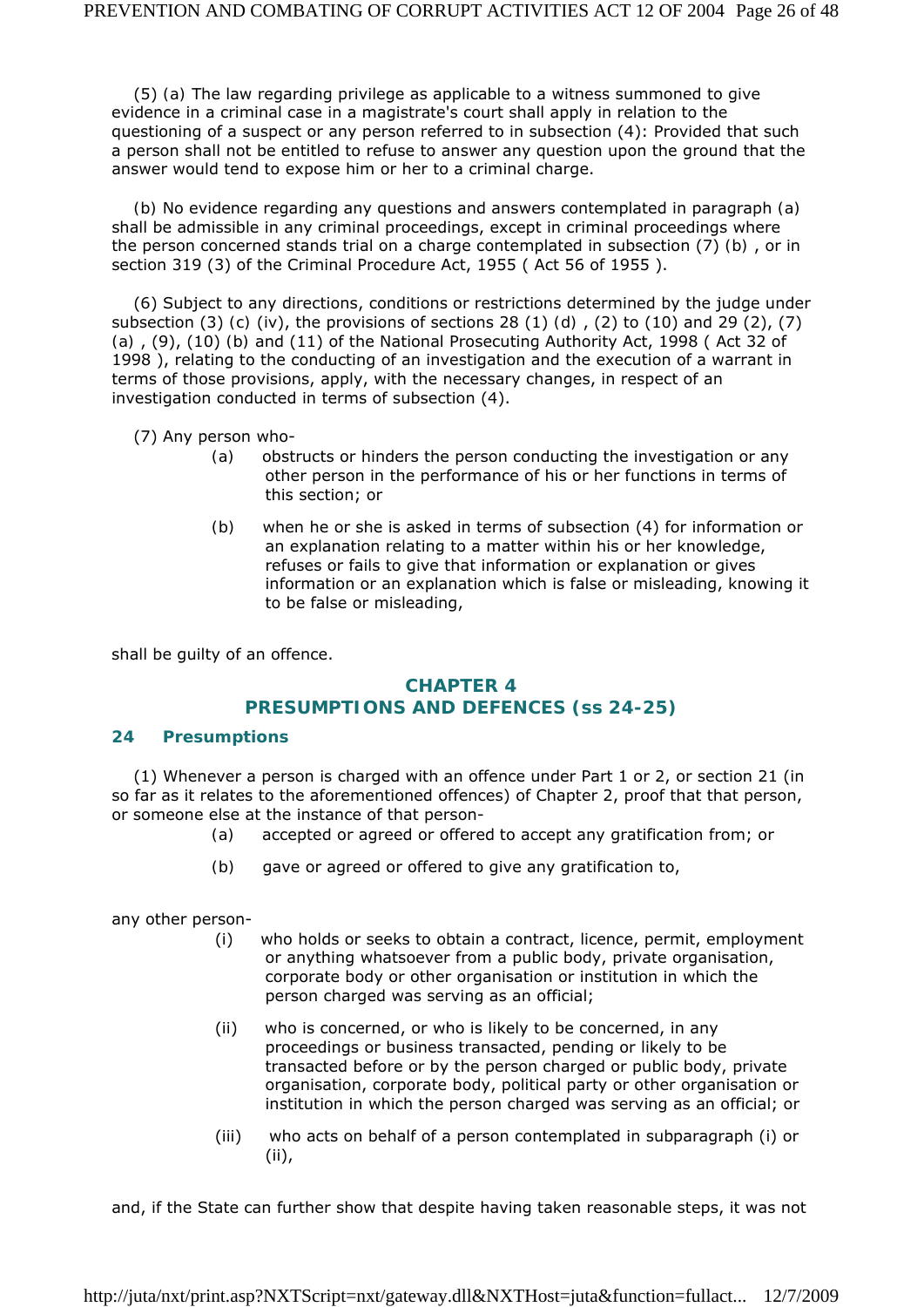able with reasonable certainty to link the acceptance of or agreement or offer to accept or the giving or agreement to give or offer to give the gratification to any lawful authority or excuse on the part of the person charged, and in the absence of evidence to the contrary which raises reasonable doubt, is sufficient evidence that the person charged accepted or agreed or offered to accept such gratification from that person or gave or agreed or offered to give such gratification to that person in order to act, in a manner-

- *(aa)* that amounts to the-
	- *(aaa)* illegal, dishonest, unauthorised, incomplete, or biased; or
	- *(bbb)* misuse or selling of information or material acquired in the course of the,
	- exercise, carrying out or performance of any powers, duties or functions arising out of a constitutional, statutory, contractual or any other legal obligation;
- *(bb)* that amounts to-
	- *(aaa)* the abuse of a position of authority;
	- *(bbb)* a breach of trust; or
	- *(ccc)* the violation of a legal duty or a set of rules;
- *(cc)* designed to achieve an unjustified result; or
- *(dd)* that amounts to any other unauthorised or improper inducement to do or not to do anything.

 (2) Whenever a public officer whose duties include the detection, investigation, prosecution or punishment of offenders, is charged with an offence involving the acceptance of a gratification, arising from-

- *(a)* the arrest, detention, investigation or prosecution of any person for an alleged offence;
- *(b)* the omission to arrest, detain or prosecute any person for an alleged offence; or
- *(c)* the investigation of an alleged offence,

it is not necessary to prove that the accused person believed that an offence contemplated in paragraphs *(a)* to *(c)* or any other offence had been committed.

#### **25 Defences**

 Whenever an accused person is charged with an offence under Part 1, 2, 3 or 4, or section 20 or 21 (in so far as it relates to the aforementioned offences) of Chapter 2, it is not a valid defence for that accused person to contend that he or she-

- *(a)* did not have the power, right or opportunity to perform or not to perform the act in relation to which the gratification was given, accepted or offered;
- *(b)* accepted or agreed or offered to accept, or gave or agreed or offered to give the gratification without intending to perform or not to perform the act in relation to which the gratification was given, accepted or offered; or
- *(c)* failed to perform or not to perform the act in relation to which the gratification was given, accepted or offered.

# **CHAPTER 5 PENALTIES AND RELATED MATTERS (ss 26-28)**

**26 Penalties**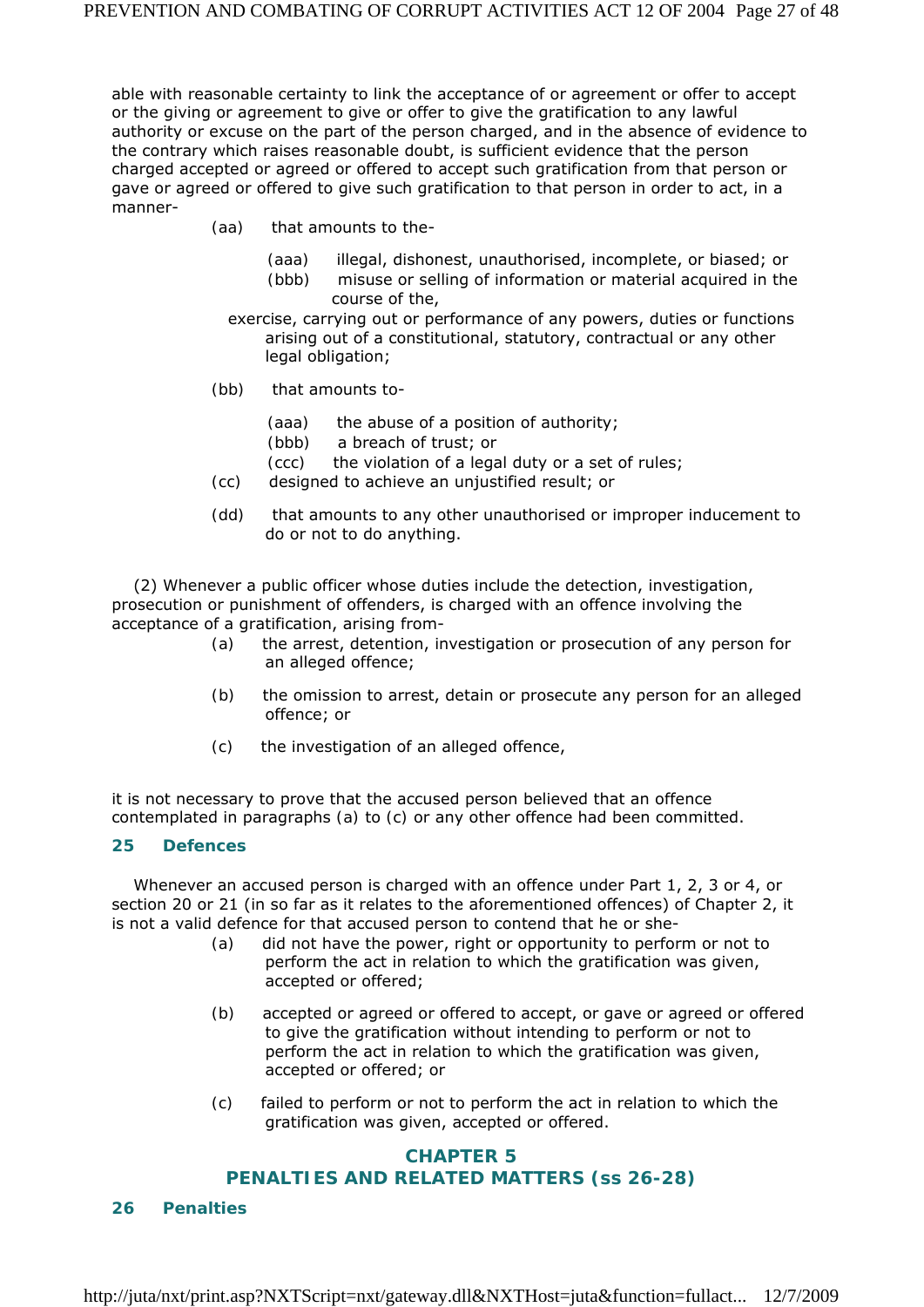(1) Any person who is convicted of an offence referred to in-

- *(a)* Part 1, 2, 3 or 4, or section 18 of Chapter 2, is liable-
	- (i) in the case of a sentence to be imposed by a High Court, to a fine or to imprisonment up to a period for imprisonment for life;
	- (ii) in the case of a sentence to be imposed by a regional court, to a fine or to imprisonment for a period not exceeding 18 years; or
	- (iii) in the case of a sentence to be imposed by a magistrate's court, to a fine or to imprisonment for a period not exceeding five years;
- *(b)* section 17 (1), 19, 20, 23 (7) *(a)* or *(b)* or 34 (2), is liable-
	- (i) in the case of a sentence to be imposed by a High Court or a regional court, to a fine or to imprisonment for a period not exceeding 10 years; or
	- (ii) in the case of a sentence to be imposed by a magistrate's court, to a fine or to imprisonment for a period not exceeding three years; or
- *(c)* section 28 (6) *(b)* , is liable to a fine of R250 000 or to imprisonment for a period not exceeding three years.

 (2) A person convicted of an offence referred to in section 21, is liable to the punishment laid down in subsection (1) for the offence which that person attempted or conspired to commit or aided, abetted, induced, instigated, instructed, commanded, counselled or procured another person to commit.

 (3) In addition to any fine a court may impose in terms of subsection (1) or (2), the court may impose a fine equal to five times the value of the gratification involved in the offence.

 (4) Notwithstanding anything to the contrary in any law, a magistrate's court shall be competent to impose the penalty provided for in subsection (1) *(a)* (iii), (1) *(c)* , or (3). [Sub-s. (4) added by s. 35 of Act 66 of 2008.]

## **27 Authorisation by National Director, Deputy National Director or Director to institute proceedings in respect of certain offences**

 The institution of a prosecution for an offence referred to in section 17 (1), 23 (7) *(b)*  or 34 (2), must be authorised in writing by the National Director, a Deputy National Director of Public Prosecutions or the Director of Public Prosecutions concerned and only after the person concerned has been afforded a reasonable opportunity by the investigating or prosecuting authority, as the case may be, to explain, whether personally or through a legal representative-

- *(a)* in the case of section 17 (1), how he or she acquired the private interest concerned;
- *(b)* in the case of section 23 (7) *(b)* , how he or she acquired the property or resources concerned; or
- *(c)* in the case of section 34 (2), why he or she failed to report in terms of section 34 (2).

## **28 Endorsement of Register**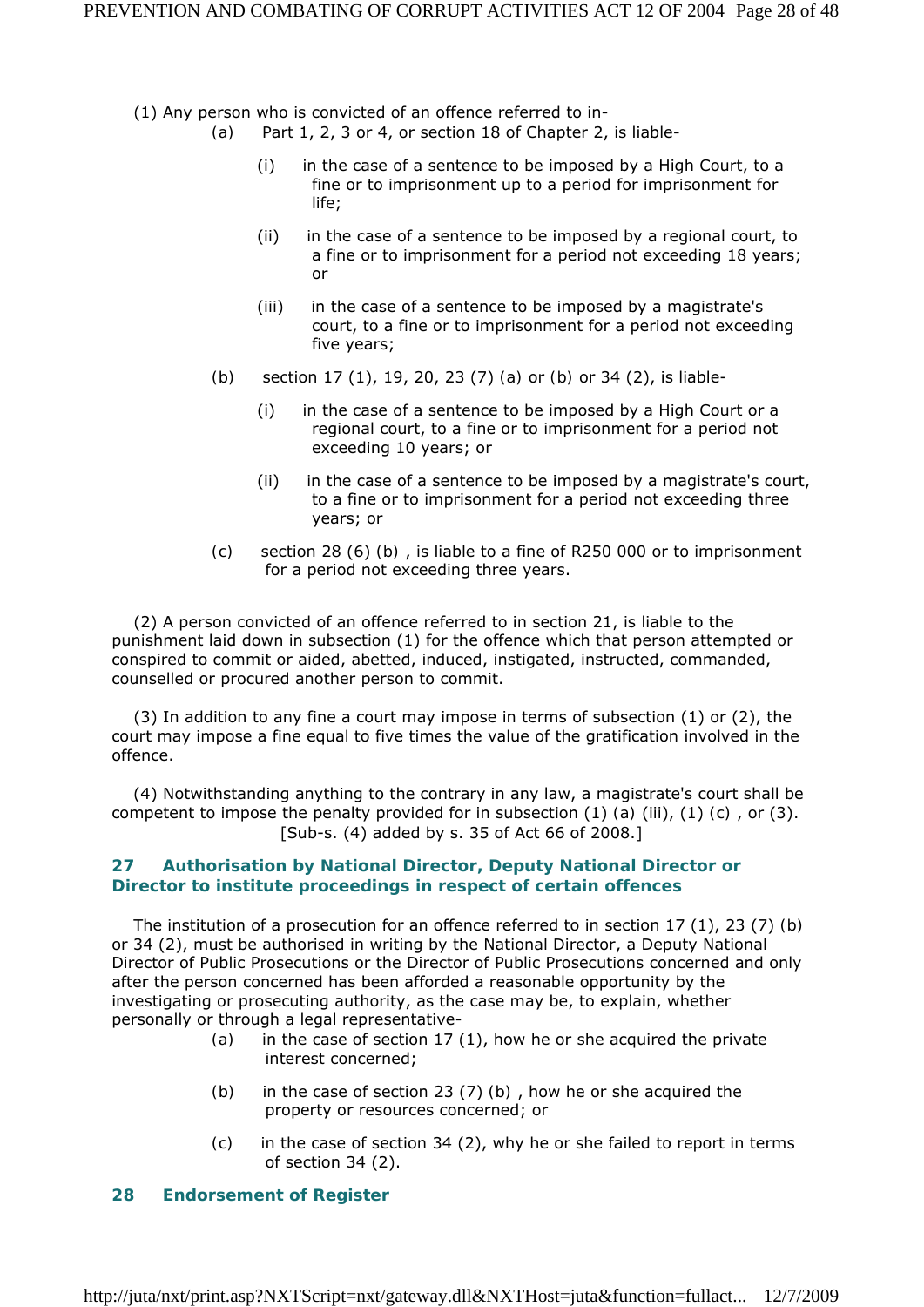(1) *(a)* A court convicting a person of an offence contemplated in section 12 or 13, may, in addition to imposing any sentence contemplated in section 26, issue an order that-

- (i) the particulars of the convicted person;
- (ii) the conviction and sentence; and
- (iii) any other order of the court consequent thereupon,

be endorsed on the Register.

- *(b)* If the person so convicted is an enterprise, the court may also issue an order that-
	- (i) the particulars of that enterprise;
	- (ii) the particulars of any partner, manager, director or other person, who wholly or partly exercises or may exercise control over that enterprise and who was involved in the offence concerned or who knows or ought reasonably to have known or suspected that the enterprise committed the offence concerned; and
	- (iii) the conviction, sentence and any other order of the court consequent thereupon,

be endorsed on the Register.

*(c)* The court may also issue an order contemplated in paragraph *(a)* in respect of-

- (i) any other enterprise owned or controlled by the person so convicted; or
- (ii) the particulars of any partner, manager, director or other person, who wholly or partly exercises or may exercise control over such other enterprise,

and which-

- *(aa)* enterprise, partner, manager, director or other person was involved in the offence concerned; or
- *(bb)* partner, manager, director or other person knew or ought reasonably to have known or suspected that such other enterprise was involved in the offence concerned.

 *(d)* Whenever the Register is endorsed as contemplated in paragraph *(a)* , *(b)* or *(c)* , the endorsement applies, unless the court directs otherwise, to every enterprise to be established in the future, and which enterprise will be wholly or partly controlled or owned by the person or enterprise so convicted or endorsed, and the Registrar must, in respect of every such enterprise, endorse the Register accordingly.

 (2) Where a court has issued an order under subsection (1), the registrar or clerk of such court must forthwith forward the court order to the Registrar and the Registrar must forthwith endorse the Register accordingly.

 (3) *(a)* Where the Register has been endorsed in terms of subsection (2), in addition to any other legal action, the following restrictions may or must, as the case may be, be imposed:

- (i) The National Treasury may terminate any agreement with the person or enterprise referred to in subsection (1) *(a)* or *(b)* : Provided that-
	- *(aa)* in considering the termination of an agreement, the National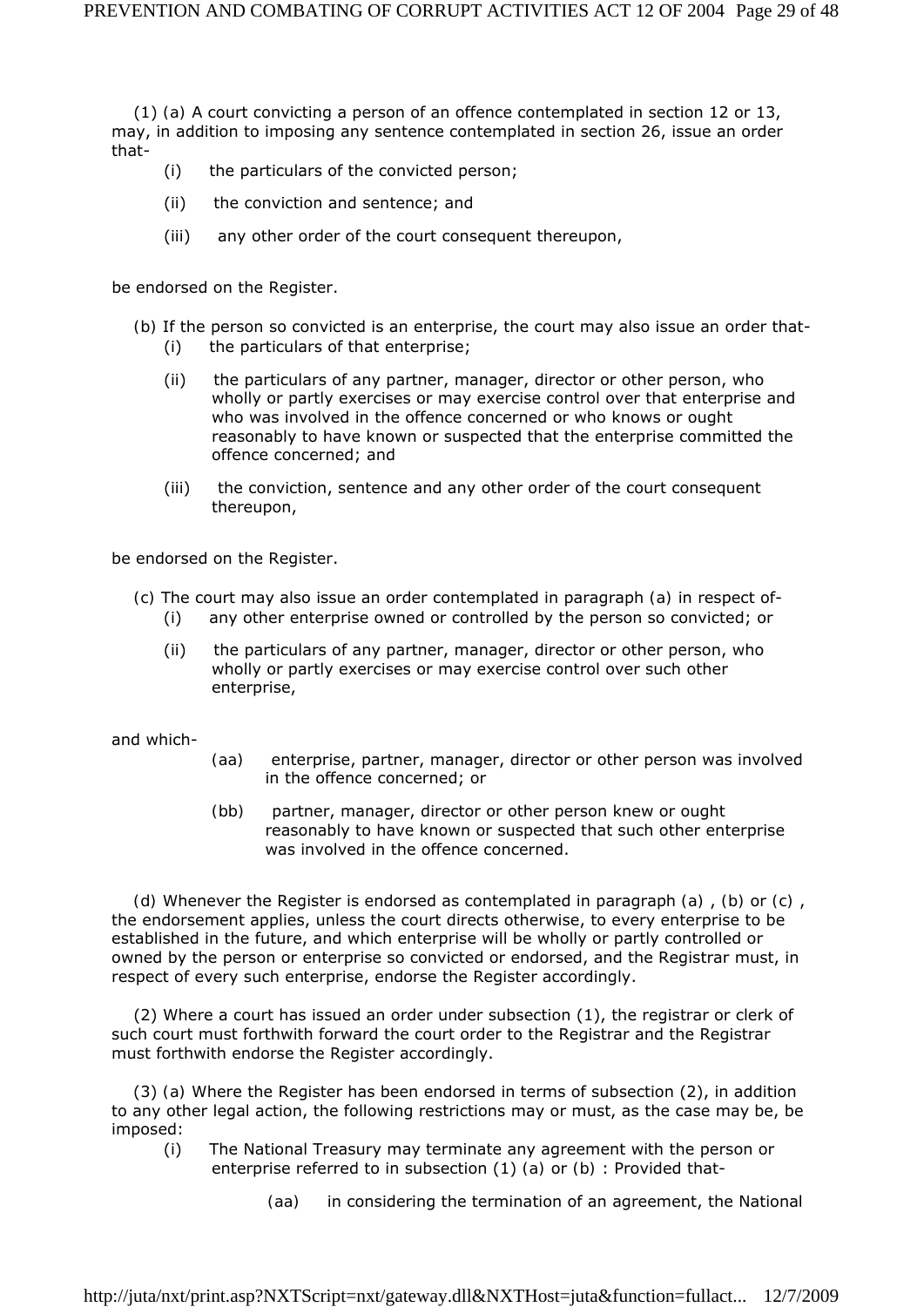Treasury must take into account, among others, the following factors, namely-

- *(aaa)* the extent and duration of the agreement concerned;
- *(bbb)* whether it is likely to conclude a similar agreement with another person or enterprise within a specific time frame;
- *(ccc)* the extent to which the agreement has been executed;
- *(ddd)* the urgency of the services to be delivered or supplied in terms of the agreement;
- *(eee)* whether extreme costs will follow such termination; and
- *(fff)* any other factor which, in the opinion of the National Treasury, may impact on the termination of the agreement; and
- *(bb)* if that agreement involves any purchasing authority or Government Department, such restriction may only be imposed after consultation with the purchasing authority or Government Department concerned;
- (ii) the National Treasury must determine the period (which period may not be less than five years or more than 10 years) for which the particulars of the convicted person or the enterprise referred to in subsection (1) *(a)* , *(b)* , *(c)* or *(d)* must remain in the Register and during such period no offer in respect of any agreement from a person or enterprise referred to in that subsection may be considered by the National Treasury; or
- (iii) during the period determined in subparagraph (ii), the National Treasury, the purchasing authority or any Government Department must-
	- *(aa)* ignore any offer tendered by a person or enterprise referred to in subsection (1) *(a)* , *(b)* , *(c)* or *(d)* ; or
	- *(bb)* disqualify any person or enterprise referred to subsection (1) *(a)* , *(b)* , *(c)* or *(d)* , from making any offer or obtaining any agreement relating to the procurement of a specific supply or service.

 *(b)* A restriction imposed under paragraph *(a)* only comes into effect after any appeal against the conviction or sentence or both has been finalised by the court: Provided that if the appeal court sets aside, varies or amends the order referred to in subsection (1), the National Treasury must, if necessary, amend the restrictions imposed under paragraph *(a)* accordingly.

 *(c)* Where the National Treasury has terminated an agreement in terms of paragraph *(a)* (i), it may, in addition to any other legal remedy, recover from the person or enterprise any damages-

- (i) incurred or sustained by the State as a result of the tender process or the conclusion of the agreement; or
- (ii) which the State may suffer by having to make less favourable arrangements thereafter.

(4) The National Treasury-

- *(a)* may at any time vary or rescind any restriction imposed under subsection (3) *(a)* (i) or (ii); and
- *(b)* must, when the period determined in terms of subsection (3) *(a)* (ii) expires, remove the particulars of the person or enterprise concerned, from the Register.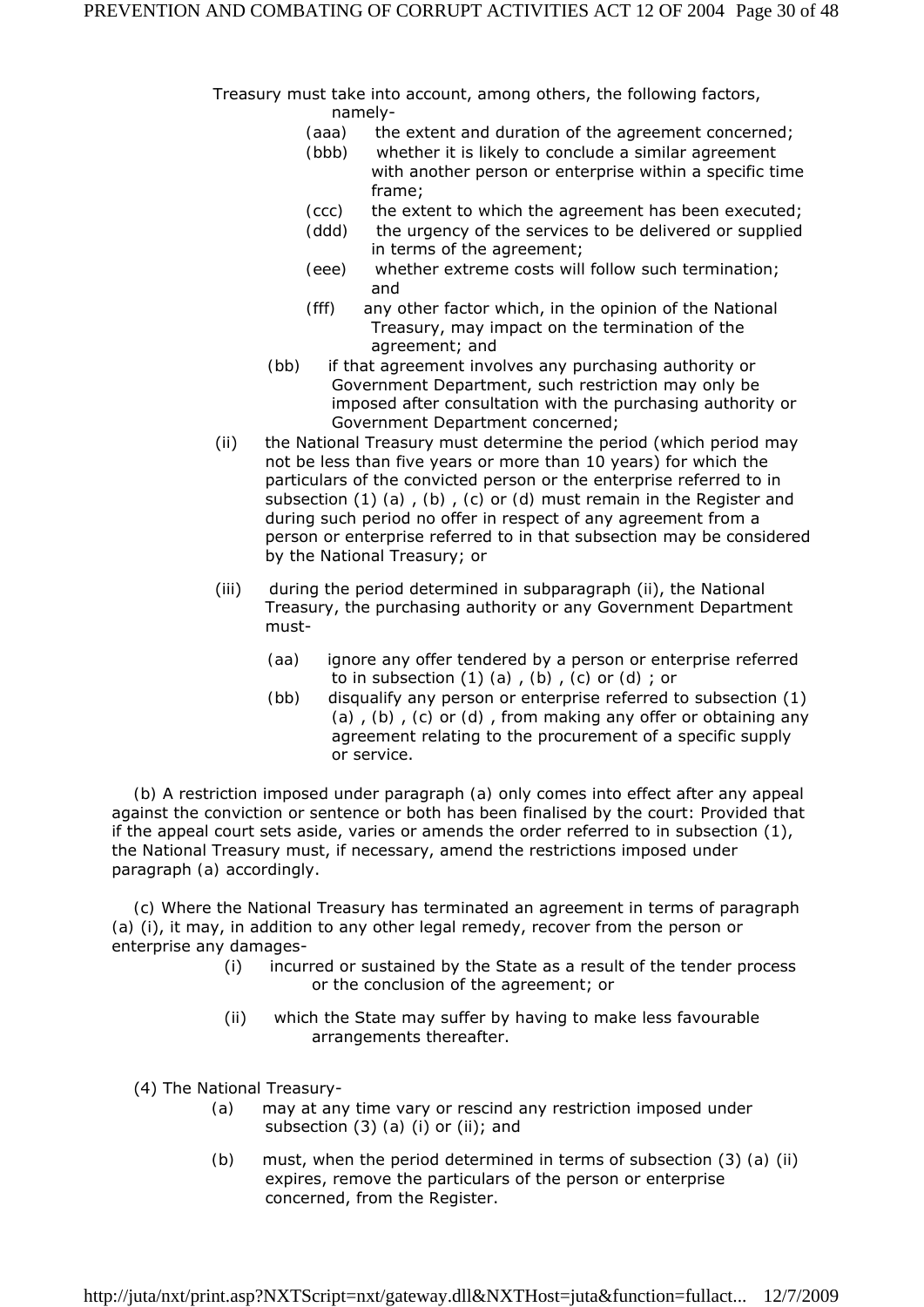(5) When the National Treasury imposes a restriction under subsection (3) *(a)* (i) or (ii), or amends or rescinds such a restriction, it must within 14 days in writing notify- *(a)* the person whose particulars have been so endorsed;

- *(b)* any purchasing authority on which it may decide; and
- *(c)* all Government departments,

of any resolution or decision relative to such restriction or the amendment or rescinding thereof, and request such authorities and departments to take similar steps.

 (6) *(a)* Any person whose particulars, conviction and sentence have been endorsed on the Register as contemplated in this section and who has been notified as contemplated in subsection (5) *(a)* , must in any subsequent agreement or tender process involving the State, disclose such endorsement, conviction and sentence.

> *(b)* Any person who fails to comply with paragraph *(a)* , is guilty of an offence.

(7) For purposes of this section-

- *(a)* **'agreement'** includes an agreement to procure and supply services, to arrange the hiring or letting of anything or the acquisition or granting of any right for or on behalf of the State;
- *(b)* **'enterprise'** includes any individual, partnership, corporation, association, or other juristic person or legal entity, and any union or group of individuals associated in fact, although not a juristic person or legal entity;
- *(c)* **'Registrar'** means the Registrar of the Register designated under section 30; and
- *(d)* **'Register'** means the Register established under section 29.

# **CHAPTER 6 REGISTER FOR TENDER DEFAULTERS (ss 29-33)**

#### **29 Establishment of Register**

 Within six months after the commencement of this Chapter, the Minister of Finance must establish a register, to be known as the Register for Tender Defaulters, within the Office of the National Treasury.

#### **30 Designation of Registrar**

 The Minister of Finance must designate a fit and proper person, with due regard to his or her experience, conscientiousness and integrity, as Registrar.

#### **31 Powers, duties and functions of Registrar**

 (1) The Registrar must, subject to the provisions of section 28 and this Chapter, exercise and perform his or her powers, duties and functions subject to the control and directions of the National Treasury.

- (2) The Registrar must-
	- *(a)* maintain the Register;
	- *(b)* manage the Office of the Registrar; and
	- *(c)* carry out the duties and perform the functions assigned to him or her by section 28, this Chapter or the National Treasury or any other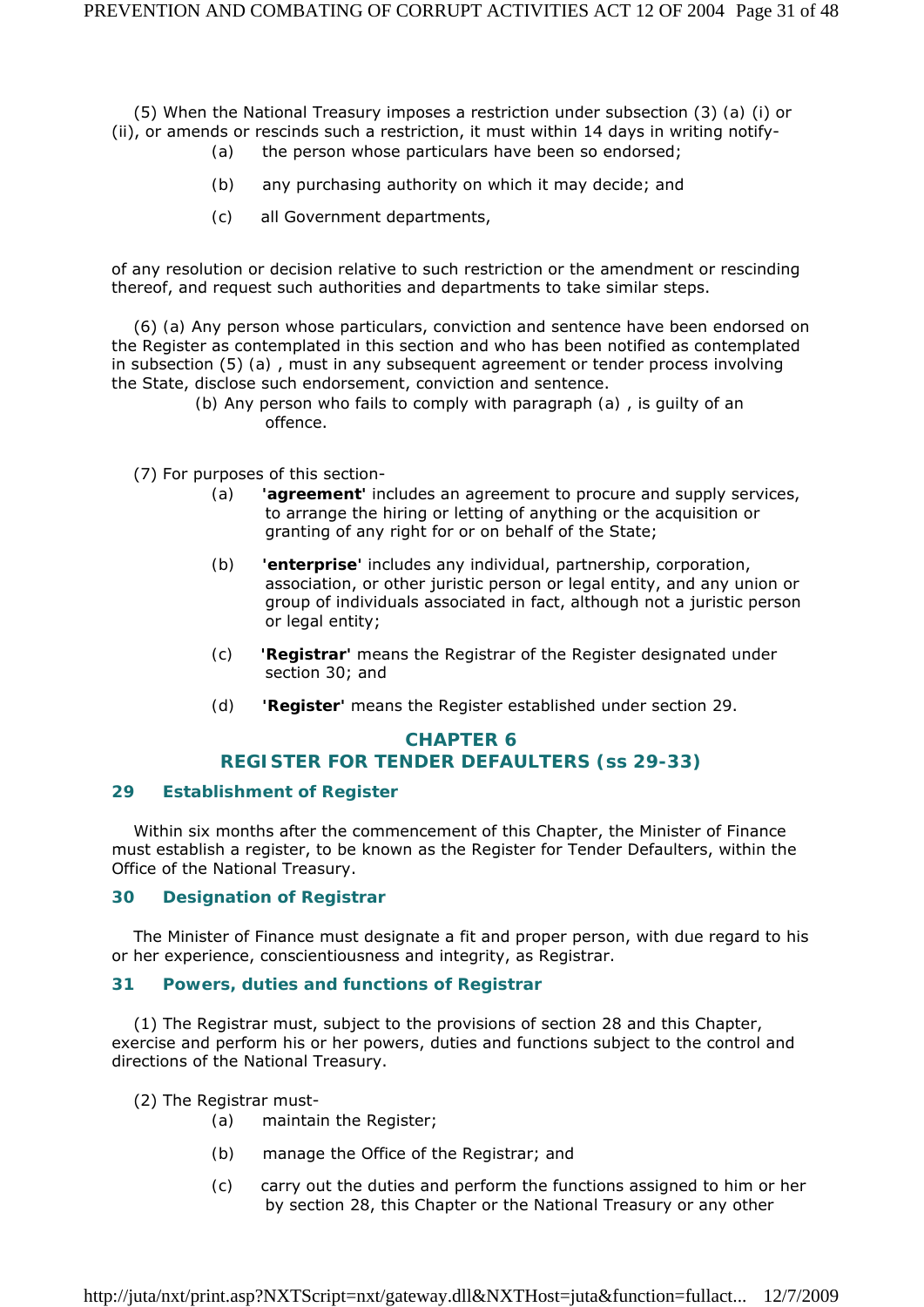law.

## **32 Access to Register**

The Register is open to the public as prescribed.

## **33 Regulations pertaining to Register**

 (1) The Minister of Finance may, in consultation with the Minister responsible for the administration of justice, make regulations relating to-

- *(a)* the maintenance and management of the Register, the particulars to be entered in such Register, the manner in which such particulars must be recorded and the period for which the information in the Register must be retained;
- *(b)* access to information contained in the Register;
- *(c)* the safe-keeping and disposal of records; or
- *(d)* any other matter which the Minister may consider necessary to prescribe in order to achieve the objects of section 28 and this Chapter.

 (2) Regulations made in terms of subsection (1) may, in respect of any contravention thereof or failure to comply therewith, prescribe as a penalty a fine or imprisonment for a period not exceeding 12 months.

# **CHAPTER 7 MISCELLANEOUS MATTERS (ss 34-37)**

## **34 Duty to report corrupt transactions**

 (1) Any person who holds a position of authority and who knows or ought reasonably to have known or suspected that any other person has committed-

- *(a)* an offence under Part 1, 2, 3 or 4, or section 20 or 21 (in so far as it relates to the aforementioned offences) of Chapter 2; or
- *(b)* the offence of theft, fraud, extortion, forgery or uttering a forged document,

involving an amount of R100 000 or more, must report such knowledge or suspicion or cause such knowledge or suspicion to be reported to any police official.

 (2) Subject to the provisions of section 37 (2), any person who fails to comply with subsection (1), is quilty of an offence.

[Date of commencement of sub-s. (2): 31 July 2004.]

 (3) *(a)* Upon receipt of a report referred to in subsection (1), the police official concerned must take down the report in the manner directed by the National Commissioner, and forthwith provide the person who made the report with an acknowledgment of receipt of such report.

 *(b)* The National Commissioner must within three months of the commencement of this Act publish the directions contemplated in paragraph *(a)* in the *Gazette* .

 *(c)* Any direction issued under paragraph *(b)* , must be tabled in Parliament before publication thereof in the *Gazette* .

(4) For purposes of subsection (1) the following persons hold a position of authority,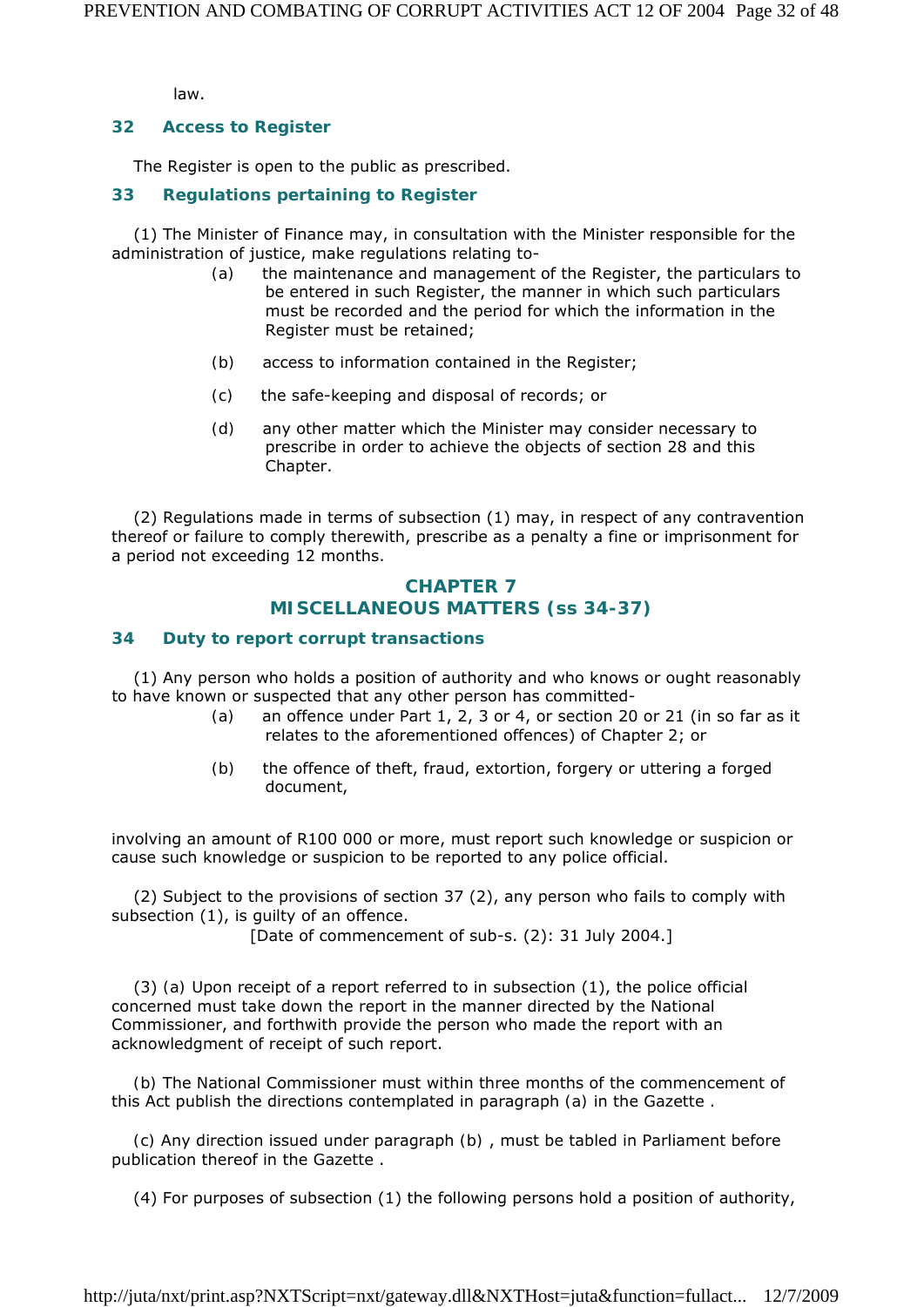namely-

- *(a)* the Director-General or head, or equivalent officer, of a national or provincial department;
- *(b)* in the case of a municipality, the municipal manager appointed in terms of section 82 of the Local Government: Municipal Structures Act, 1998 ( Act 117 of 1998 );
- *(c)* any public officer in the Senior Management Service of a public body;
- *(d)* any head, rector or principal of a tertiary institution;
- *(e)* the manager, secretary or a director of a company as defined in the Companies Act, 1973 ( Act 61 of 1973 ), and includes a member of a close corporation as defined in the Close Corporations Act, 1984 ( Act 69 of 1984 );
- *(f)* the executive manager of any bank or other financial institution;
- *(g)* any partner in a partnership;
- *(h)* any person who has been appointed as chief executive officer or an equivalent officer of any agency, authority, board, commission, committee, corporation, council, department, entity, financial institution, foundation, fund, institute, service, or any other institution or organisation, whether established by legislation, contract or any other legal means;
- *(i)* any other person who is responsible for the overall management and control of the business of an employer; or
- *(j)* any person contemplated in paragraphs *(a)* to *(i)* , who has been appointed in an acting or temporary capacity.

## **35 Extraterritorial jurisdiction**

 (1) Even if the act alleged to constitute an offence under this Act occurred outside the Republic, a court of the Republic shall, regardless of whether or not the act constitutes an offence at the place of its commission, have jurisdiction in respect of that offence if the person to be charged-

- *(a)* is a citizen of the Republic;
- *(b)* is ordinarily resident in the Republic;
- *(c)* was arrested in the territory of the Republic, or in its territorial waters or on board a ship or aircraft registered or required to be registered in the Republic at the time the offence was committed;
- *(d)* is a company, incorporated or registered as such under any law, in the Republic; or
- *(e)* any body of persons, corporate or unincorporated, in the Republic.

 (2) Any act alleged to constitute an offence under this Act and which is committed outside the Republic by a person, other than a person contemplated in subsection (1), shall, regardless of whether or not the act constitutes an offence or not at the place of its commission, be deemed to have been committed also in the Republic if that-

- *(a)* act affects or is intended to affect a public body, a business or any other person in the Republic;
- *(b)* person is found to be in South Africa; and
- *(c)* person is for one or other reason not extradited by South Africa or if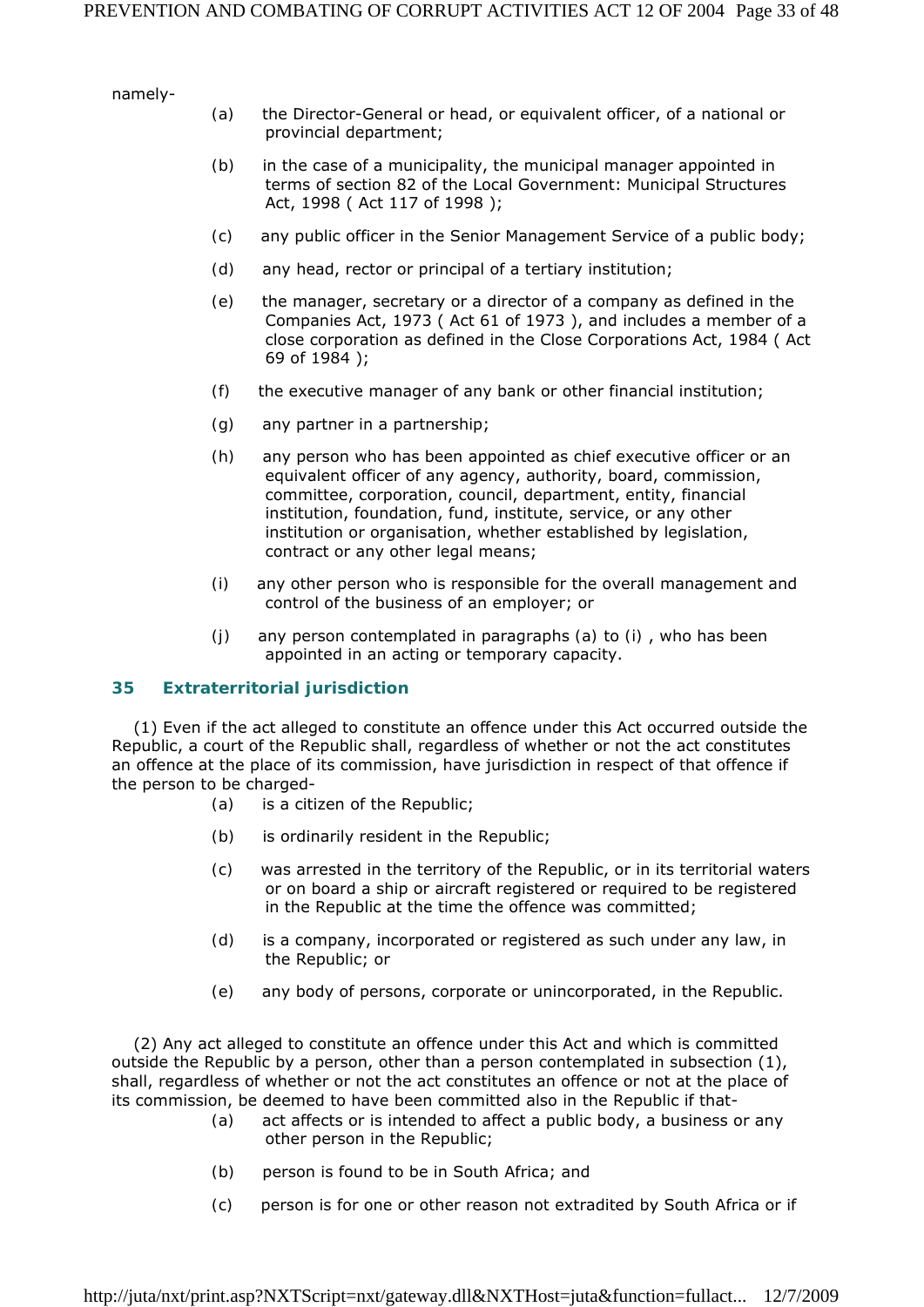there is no application to extradite that person.

 (3) Any offence committed in a country outside the Republic as contemplated in subsection (1) or (2), is, for the purpose of determining the jurisdiction of a court to try the offence, deemed to have been committed-

- *(a)* at the place where the accused is ordinarily resident; or
- *(b)* at the accused person's principal place of business.

 (4) Where a person is charged with conspiracy or incitement to commit an offence or as an accessory after the offence, the offence is deemed to have been committed not only at the place where the act was committed, but also at every place where the conspirator, inciter or accessory acted or, in case of an omission, should have acted.

#### **36 Repeal and amendment of laws and transitional provisions**

 (1) The laws specified in the Schedule are repealed or amended to the extent indicated in that Schedule.

 (2) All criminal proceedings which immediately prior to the commencement of this Act were instituted in terms of the provisions of the Corruption Act, 1992 (Act 94 of 1992), and which proceedings have not been concluded before the commencement of this Act, shall be continued and concluded, in all respects, as if this Act had not been passed.

 (3) An investigation or prosecution or other legal proceedings, in respect of conduct which would have constituted an offence under the Corruption Act, 1992, and which occurred after the commencement of that Act but before the commencement of this Act, may be concluded, instituted and continued as if this Act had not been passed.

 (4) Notwithstanding the repeal or amendment of any provision of any law by this Act, such provision shall, for the purpose of the disposal of any investigation, prosecution or any criminal or legal proceedings contemplated in subsection (2) or (3), remain in force as if such provision had not been repealed or amended.

#### **37 Short title and commencement**

 (1) This Act is called the Prevention and Combating of Corrupt Activities Act, 2004, and shall, subject to subsection (2), come into operation on 27 April 2004 or on such earlier date as the President may determine by proclamation in the *Gazette* .

(2) Section 34 (2) shall come into operation on 31 July 2004.

# **Schedule LAWS REPEALED OR AMENDED BY SECTION 36**

| No and Year of Law | <b>Short title</b>              | <b>Extent of Repeal or Amendment</b>                                                                                                                                                                                  |
|--------------------|---------------------------------|-----------------------------------------------------------------------------------------------------------------------------------------------------------------------------------------------------------------------|
| Act 38 of 1927     | <b>Black Administration Act</b> | The Third Schedule to the Act is hereby<br>amended by the substitution of the offence<br>"bribery' for the following offence:                                                                                         |
|                    |                                 | 'any offence referred to in Part 1 to 4, or<br>section 17, 20 or 21 (in so far as it relates<br>to the aforementioned offences) of Chapter<br>2 of the Prevention and Combating of<br>Corrupt Activities Act, 2004.'. |
|                    |                                 |                                                                                                                                                                                                                       |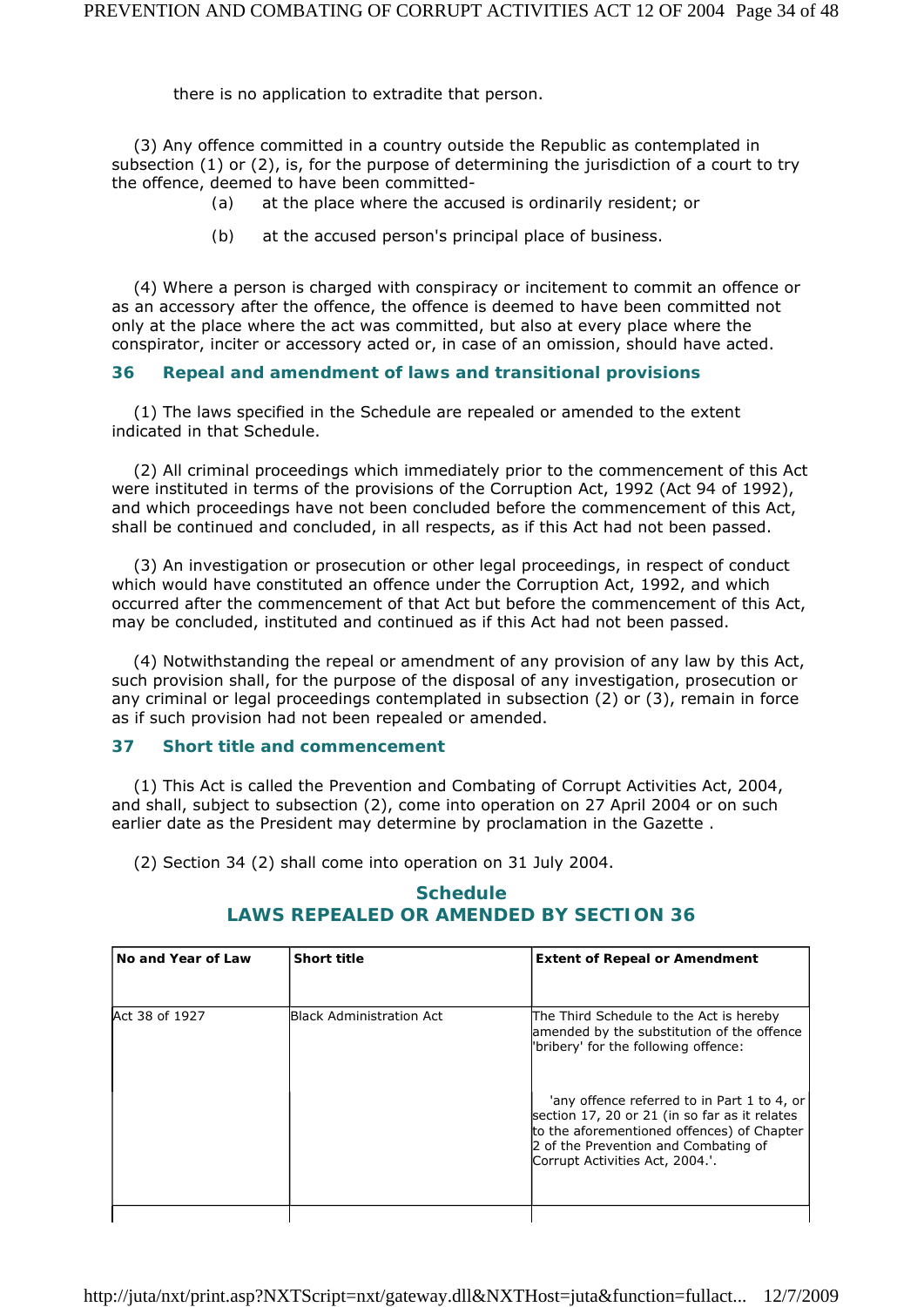| Act 59 of 1959 | Supreme Court Act      | Section 24 is hereby amended by the<br>substitution for paragraph (b) of subsection<br>(1) of the following paragraph:                                                                                                                                                                                                                                                                                                                                                                                                                                                                                                                                                      |
|----------------|------------------------|-----------------------------------------------------------------------------------------------------------------------------------------------------------------------------------------------------------------------------------------------------------------------------------------------------------------------------------------------------------------------------------------------------------------------------------------------------------------------------------------------------------------------------------------------------------------------------------------------------------------------------------------------------------------------------|
|                |                        | '(b)<br>interest in the cause, bias, malice<br>or the commission of an offence<br>referred to in Part 1 to 4, or section<br>17, 20 or 21 (in so far as it relates<br>to the aforementioned offences) of<br>Chapter 2 of the Prevention and<br>Combating of Corrupt Activities Act,<br>2004, on the part of the presiding<br>judicial officer;'.                                                                                                                                                                                                                                                                                                                             |
| Act 58 of 1962 | <b>Income Tax Act</b>  | Section 37H is hereby amended by the<br>substitution for paragraph (a) of subsection<br>(23) of the following paragraph:                                                                                                                                                                                                                                                                                                                                                                                                                                                                                                                                                    |
|                |                        | '(a)<br>interest in the application, bias,<br>malice or the commission of an<br>offence referred to in Part 1 to 4, or<br>section 17, 20 or 21 (in so far as it<br>relates to the aforementioned<br>offences) of Chapter 2 of the<br>Prevention and Combating of<br>Corrupt Activities Act, 2004, on the<br>part of any member of the board;'.                                                                                                                                                                                                                                                                                                                              |
| Act 42 of 1965 | <b>Arbitration Act</b> | Section 33 is hereby amended by the<br>substitution for subsection (2) of the<br>following subsection:                                                                                                                                                                                                                                                                                                                                                                                                                                                                                                                                                                      |
|                |                        | '(2) An application pursuant to this<br>section shall be made within six weeks after<br>the publication of the award to the parties:<br>Provided that when the setting aside of the<br>award is requested on the grounds of the<br>commission of an offence referred to in Part<br>1 to 4, or section 17, 20 or 21 (in so far as<br>it relates to the aforementioned offences)<br>of Chapter 2 of the Prevention and<br>Combating of Corrupt Activities Act, 2004,<br>such application shall be made within six<br>weeks after the discovery of the that<br>offence and in any case not later than three<br>lvears after the date on which the award<br>was so published.'. |
| Act 61 of 1973 | Companies Act          | Section 218 is hereby amended by the<br>substitution for subparagraph (iii) of<br>paragraph $(d)$ of subsection $(1)$ of the<br>following subparagraph:                                                                                                                                                                                                                                                                                                                                                                                                                                                                                                                     |
|                |                        | '(iii) any person who has at any time<br>been convicted (whether in the Republic or<br>elsewhere) of theft, fraud, forgery or<br>uttering a forged document, perjury, an<br>offence under the Prevention of Corruption<br>Act, 1958 (Act 6 of 1958), the Corruption<br>Act, 1992 (Act 94 of 1992), Part 1 to 4, or<br>section 17, 20 or 21 (in so far as it relates<br>to the aforementioned offences) of Chapter<br>2 of the Prevention and Combating of<br>Corrupt Activities Act, 2004, or any offence                                                                                                                                                                   |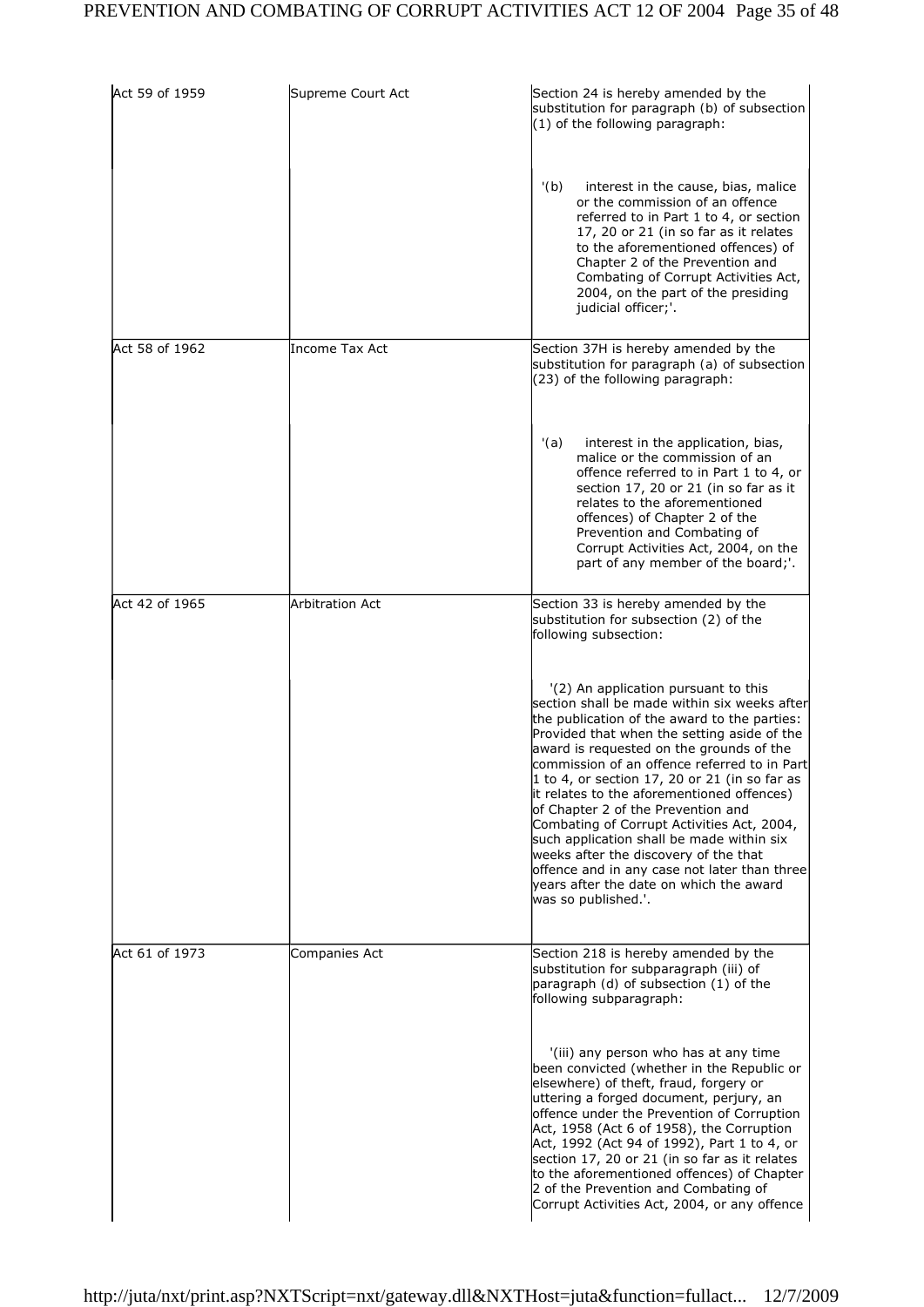|                |                        | involving dishonesty or in connection with<br>the promotion, formation or management<br>of a company, and has been sentenced<br>therefor to imprisonment without the option<br>of a fine or to a fine exceeding one hundred<br>rand.'.                                                                                                                                                                                                                                                                                                                                                                                                                                                                                                                           |
|----------------|------------------------|------------------------------------------------------------------------------------------------------------------------------------------------------------------------------------------------------------------------------------------------------------------------------------------------------------------------------------------------------------------------------------------------------------------------------------------------------------------------------------------------------------------------------------------------------------------------------------------------------------------------------------------------------------------------------------------------------------------------------------------------------------------|
| Act 51 of 1977 | Criminal Procedure Act | 1. Insert the following section after<br>section 269:                                                                                                                                                                                                                                                                                                                                                                                                                                                                                                                                                                                                                                                                                                            |
|                |                        | '269A. If evidence on a charge of an<br>offence under Part 1 to 4, or section 17, 20<br>or 21 (in so far as it relates to the<br>aforementioned offences) of Chapter 2 of<br>the Prevention and Combating of Corrupt<br>Activities Act, 2004, does not prove the<br>offence so charged but proves the offence<br>of-                                                                                                                                                                                                                                                                                                                                                                                                                                             |
|                |                        | theft;<br>(a)                                                                                                                                                                                                                                                                                                                                                                                                                                                                                                                                                                                                                                                                                                                                                    |
|                |                        | fraud; or<br>(b)                                                                                                                                                                                                                                                                                                                                                                                                                                                                                                                                                                                                                                                                                                                                                 |
|                |                        | extortion,<br>(c)<br>the accused may be found guilty of the<br>crime or offence so proved.'.                                                                                                                                                                                                                                                                                                                                                                                                                                                                                                                                                                                                                                                                     |
|                |                        | 2. Schedule 5 to the Act is hereby<br>amended by the substitution for the words<br>in the 20th line of the following words:                                                                                                                                                                                                                                                                                                                                                                                                                                                                                                                                                                                                                                      |
|                |                        | 'Any offence relating to exchange<br>control, extortion, fraud, forgery, uttering,<br>theft, or any offence referred to in Part 1 to<br>4, or section 17, 20 or 21 (in so far as it<br>relates to the aforementioned offences) of<br>Chapter 2 of the Prevention and Combating<br>of Corrupt Activities Act, 2004-'.                                                                                                                                                                                                                                                                                                                                                                                                                                             |
| Act 91 of 1981 | Co-operatives Act      | Section 108 is hereby amended by the<br>substitution for subparagraph (iii) of<br>$\beta$ paragraph (f) of subsection (1) of the<br>following subparagraph:                                                                                                                                                                                                                                                                                                                                                                                                                                                                                                                                                                                                      |
|                |                        | $^{\prime}$ (iii)<br>if he or she has at any time been<br>convicted (whether in the Republic<br>or elsewhere) of theft, fraud, forgery<br>or uttering a forged document,<br>perjury, an offence under the<br>Prevention of Corruption Act, 1958<br>(Act 6 of 1958), the Corruption Act,<br>1992 (Act 94 of 1992), Part 1 to 4,<br>or section 17, 20 or 21 (in so far as<br>it relates to the aforementioned<br>offences) of Chapter 2 of the<br>Prevention and Combating of<br>Corrupt Activities Act, 2004, any<br>offence involving dishonesty or in<br>connection with the formation or<br>management of a co-operative or<br>company and sentenced therefor to<br>imprisonment without the option of<br>a fine or to a fine exceeding two<br>hundred rand;'. |
|                |                        |                                                                                                                                                                                                                                                                                                                                                                                                                                                                                                                                                                                                                                                                                                                                                                  |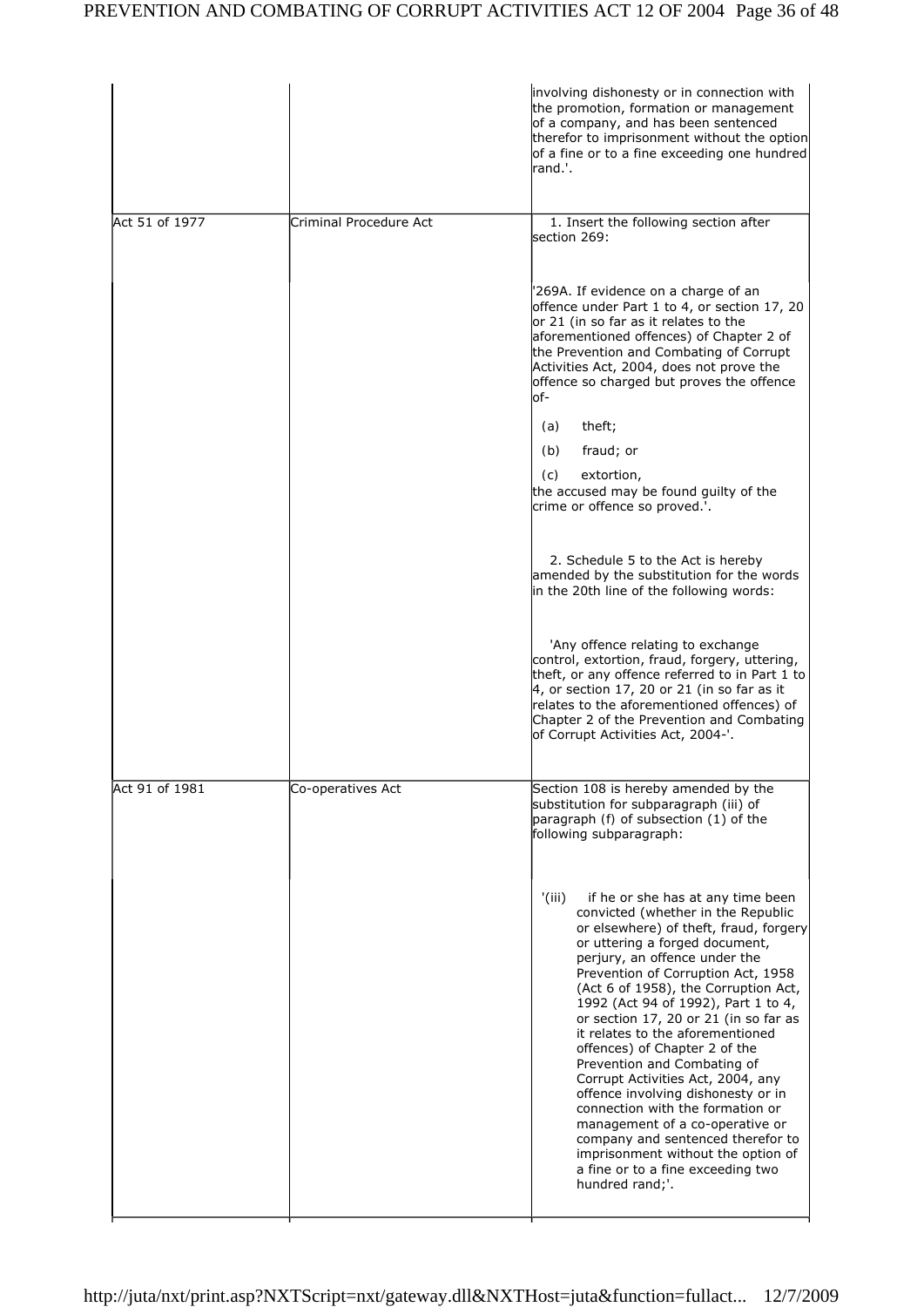| Act 19 of 1982 | Veterinary and Para-Veterinary<br><b>Professions Act</b> | Section 24 is hereby amended by the<br>substitution for paragraph (b) of subsection<br>(3) of the following paragraph:                                                                                                                                                                                                                                                                                                                                                                                                                                                                                                                                                                                                      |
|----------------|----------------------------------------------------------|-----------------------------------------------------------------------------------------------------------------------------------------------------------------------------------------------------------------------------------------------------------------------------------------------------------------------------------------------------------------------------------------------------------------------------------------------------------------------------------------------------------------------------------------------------------------------------------------------------------------------------------------------------------------------------------------------------------------------------|
|                |                                                          | '(b)<br>he or she has at any time been<br>convicted of extortion, bribery, any<br>offence under the Prevention of<br>Corruption Act, 1958 (Act 6 of<br>1958), the Corruption Act, 1992 (Act<br>94 of 1992), Part 1 to 4, or section<br>17, 20 or 21 (in so far as it relates<br>to the aforementioned offences) of<br>Chapter 2 of the Prevention and<br>Combating of Corrupt Activities Act,<br>2004, theft, fraud, forgery or<br>uttering of a forged document or<br>perjury, and was sentenced in<br>respect thereof to imprisonment<br>without the option of a fine;'.                                                                                                                                                  |
| Act 61 of 1984 | Small Claims Court Act                                   | Section 46 is hereby amended by the<br>substitution for paragraph (b) of the<br>following paragraph:                                                                                                                                                                                                                                                                                                                                                                                                                                                                                                                                                                                                                        |
|                |                                                          | $^{\prime\prime}(b)$<br>interest in the cause, bias, malice,<br>or the commission of an offence<br>referred to in Part 1 to 4, or section<br>17, 20 or 21 (in so far as it relates<br>to the aforementioned offences) of<br>Chapter 2 of the Prevention and<br>Combating of Corrupt Activities Act,<br>2004, on the part of the<br>commissioner; and'.                                                                                                                                                                                                                                                                                                                                                                      |
| Act 69 of 1984 | Close Corporations Act                                   | Section 47 is hereby amended by the<br>substitution for subparagraph (iii) of<br>paragraph (b) of the following<br>subparagraph:                                                                                                                                                                                                                                                                                                                                                                                                                                                                                                                                                                                            |
|                |                                                          | $^{\prime}$ (iii)<br>any person who has at any time<br>been convicted of theft, fraud,<br>forgery or uttering a forged<br>document, perjury, any offence<br>under the Prevention of Corruption<br>Act, 1958 (Act 6 of 1958), the<br>Corruption Act, 1992 (Act 94 of<br>1992), Part 1 to 4, or section 17, 20<br>or 21 (in so far as it relates to the<br>aforementioned offences) of Chapter<br>2 of the Prevention and Combating<br>of Corrupt Activities Act, 2004, or<br>any offence involving dishonesty or<br>in connection with the formation or<br>management of a company or a<br>corporation, and has been sentenced<br>therefor to imprisonment for at least<br>six months without the option of a<br>fine; and'. |
| Act 97 of 1990 | Financial Services Board Act                             | Section 5 is hereby amended by the<br>substitution for paragraph (d) of the<br>following paragraph:                                                                                                                                                                                                                                                                                                                                                                                                                                                                                                                                                                                                                         |
|                |                                                          | if he or she has at any time been<br>'(d)                                                                                                                                                                                                                                                                                                                                                                                                                                                                                                                                                                                                                                                                                   |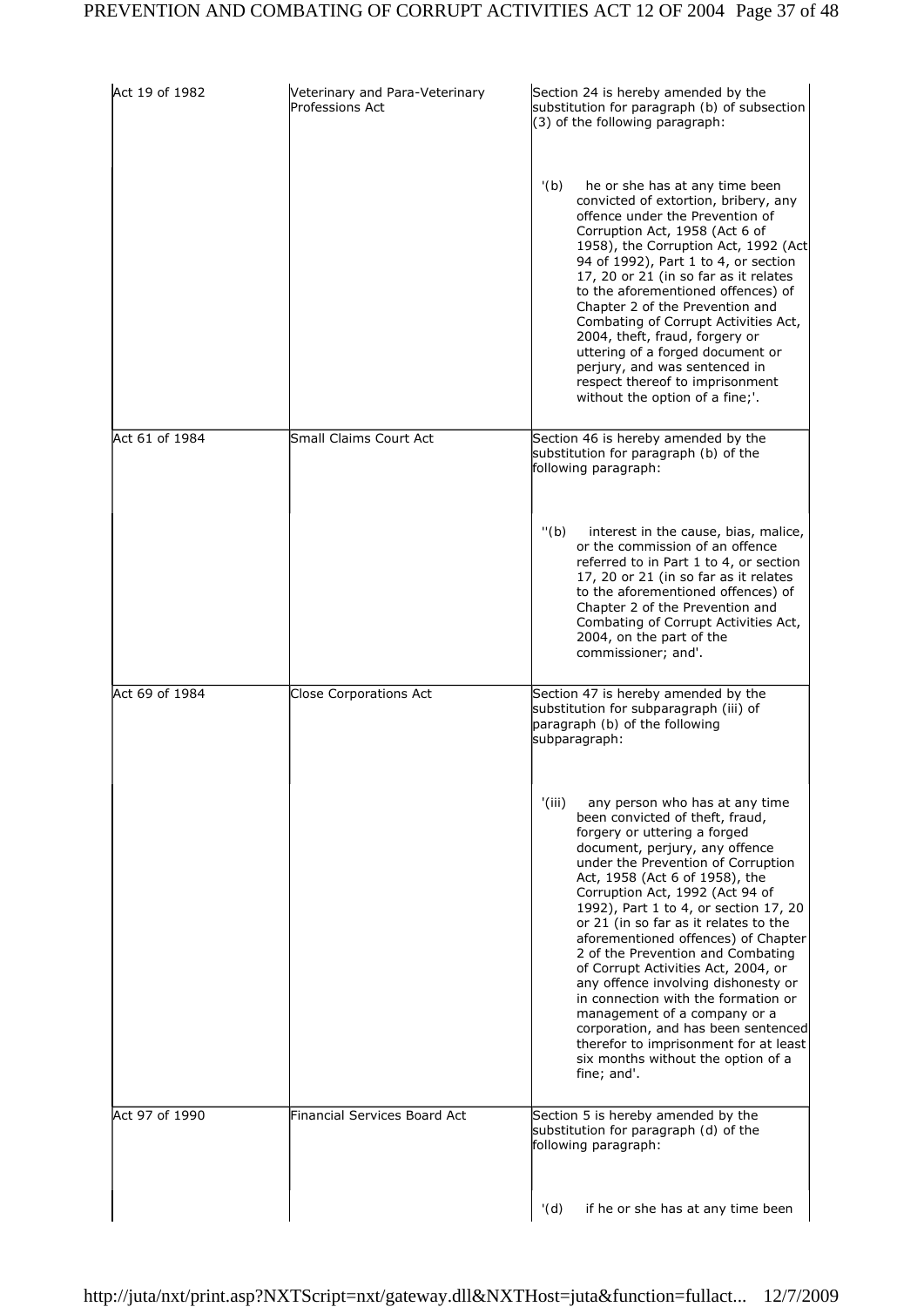|                 |                                                                                                      | convicted (whether in the Republic or<br>elsewhere) of theft, fraud, forgery or<br>uttering a forged document, perjury,<br>any offence under the Prevention of<br>Corruption Act, 1958 (Act 6 of<br>1958), the Corruption Act, 1992 (Act<br>94 of 1992), Part 1 to 4, or section<br>17, 20 or 21 (in so far as it relates<br>to the aforementioned offences) of<br>Chapter 2 of the Prevention and<br>Combating of Corrupt Activities Act,<br>2004, or any offence involving<br>dishonesty, and has been sentenced<br>therefor to imprisonment without<br>the option of a fine or to a fine<br>exceeding R100; or'.                                                                                                                                                                          |
|-----------------|------------------------------------------------------------------------------------------------------|----------------------------------------------------------------------------------------------------------------------------------------------------------------------------------------------------------------------------------------------------------------------------------------------------------------------------------------------------------------------------------------------------------------------------------------------------------------------------------------------------------------------------------------------------------------------------------------------------------------------------------------------------------------------------------------------------------------------------------------------------------------------------------------------|
| Act 80 of 1991  | Public Accountants' and Auditors' Act                                                                | 1. Section 4 is hereby amended by the<br>substitution for paragraph $(b)$ of subsection<br>(2) of the following paragraph:'                                                                                                                                                                                                                                                                                                                                                                                                                                                                                                                                                                                                                                                                  |
|                 |                                                                                                      | '(b)<br>if he or she has at any time been<br>convicted (whether in the Republic<br>or elsewhere) of theft, fraud, forgery<br>or uttering a forged document,<br>perjury, any offence under the<br>Prevention of Corruption Act, 1958<br>(Act 6 of 1958), the Corruption Act,<br>1992 (Act 94 of 1992), Part 1 to 4,<br>or section 17, 20 or 21 (in so far as<br>it relates to the aforementioned<br>offences) of Chapter 2 of the<br>Prevention and Combating of<br>Corrupt Activities Act, 2004, or any<br>offence involving dishonesty, and<br>has been sentenced therefor to<br>imprisonment without the option of<br>a fine or to a fine exceeding R300;'.<br>2. Section 15 is hereby amended by the<br>substitution for paragraph $(b)$ of subsection<br>(4) of the following paragraph: |
|                 |                                                                                                      | if he or she has at any time been<br>(b)<br>convicted (whether in the Republic<br>or elsewhere) of theft, fraud, forgery<br>or uttering a forged document,<br>perjury, any offence under the<br>Prevention of Corruption Act, 1958<br>(Act 6 of 1958), the Corruption Act,<br>1992 (Act 94 of 1992), Part 1 to 4,<br>or section 17, 20 or 21 (in so far as<br>it relates to the aforementioned<br>offences) of Chapter 2 of the<br>Prevention and Combating of<br>Corrupt Activities Act, 2004, or any<br>offence involving dishonesty, and<br>has been sentenced therefor to<br>imprisonment without the option of<br>a fine or to a fine exceeding R300;<br>or'.                                                                                                                           |
| Act 103 of 1991 | Short Process Courts and Mediation in Section 12 is hereby amended by the<br>Certain Civil Cases Act | substitution for paragraph (b) of subsection<br>$(1)$ of the following paragraph:                                                                                                                                                                                                                                                                                                                                                                                                                                                                                                                                                                                                                                                                                                            |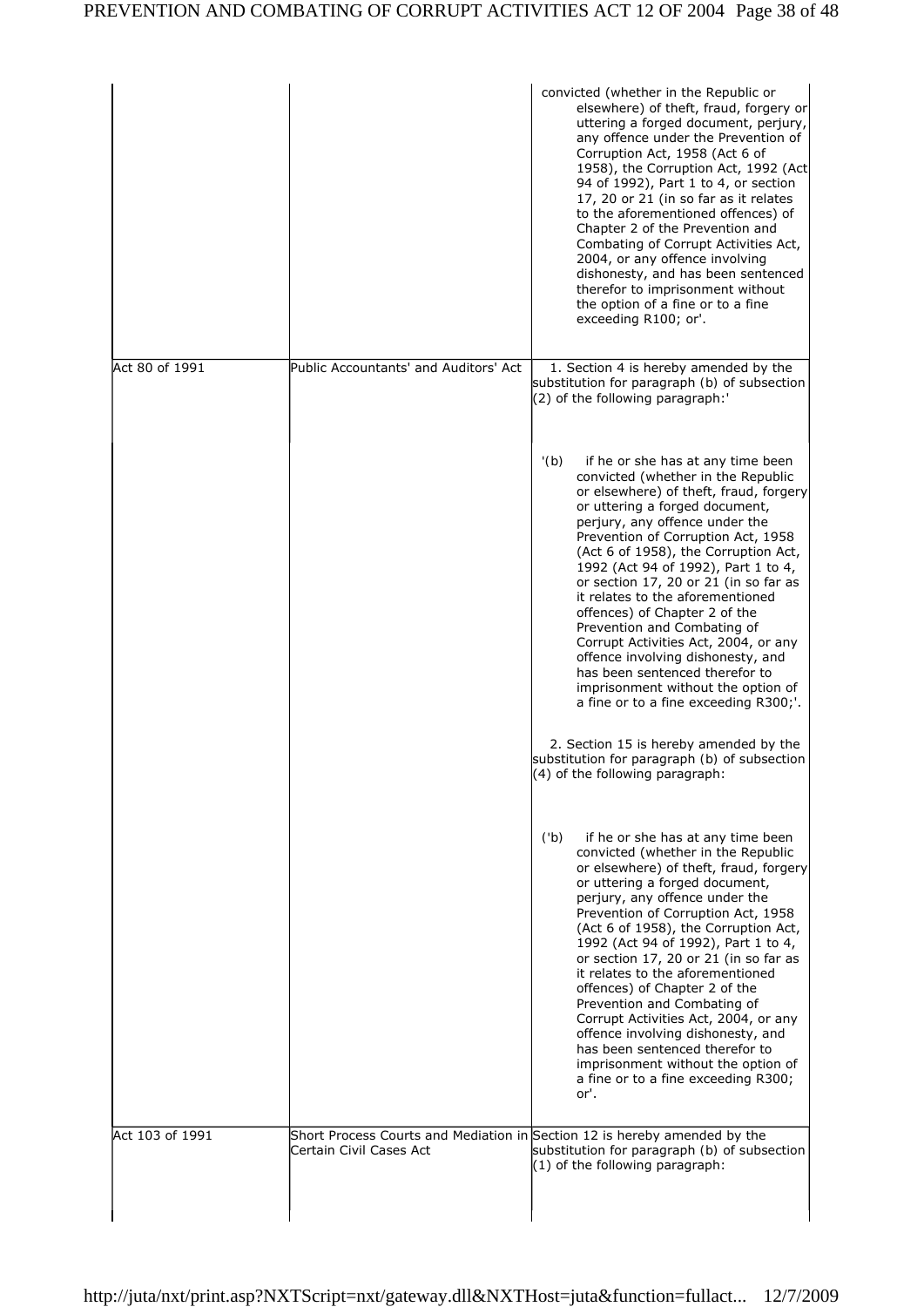|                 |                                          | '(b)<br>interest in the cause, bias, malice<br>or the commission of an offence<br>referred to in Part 1 to 4, or section<br>17, 20 or 21 (in so far as it relates<br>to the aforementioned offences) of<br>Chapter 2 of the Prevention and<br>Combating of Corrupt Activities Act,<br>2004, on the part of the mediator or<br>the presiding adjudicator, as the<br>case may be; and'.                                                                                                                                                                                                                                      |
|-----------------|------------------------------------------|----------------------------------------------------------------------------------------------------------------------------------------------------------------------------------------------------------------------------------------------------------------------------------------------------------------------------------------------------------------------------------------------------------------------------------------------------------------------------------------------------------------------------------------------------------------------------------------------------------------------------|
| Act 94 of 1992  | Corruption Act                           | $\operatorname{\mathsf{The}}$ whole                                                                                                                                                                                                                                                                                                                                                                                                                                                                                                                                                                                        |
| Act 106 of 1993 | Natural Scientific Professions Act       | Section 11 is hereby amended by the<br>substitution for paragraph (b) of subsection<br>(9) of the following paragraph:                                                                                                                                                                                                                                                                                                                                                                                                                                                                                                     |
|                 |                                          | '(b)<br>has at any time been convicted of<br>extortion, bribery, any offence under<br>the Prevention of Corruption Act,<br>1958 (Act 6 of 1958), the Corruption<br>Act, 1992 (Act 94 of 1992), Part 1 to<br>4, or sections 17, 20 or 21 (in so far<br>as it relates to the aforementioned<br>offences) of Chapter 2 of the<br>Prevention and Combating of<br>Corrupt Activities Act, 2004, theft,<br>fraud, forgery or uttering a forged<br>document knowing it to be false or<br>perjury and has in respect thereof<br>been sentenced to imprisonment<br>without the option of a fine or to a<br>fine exceeding R1 000;'. |
| Act 148 of 1993 | Independent Media Commission Act         | Section 6 is hereby amended by the<br>substitution for subparagraph (i) of<br>paragraph $(j)$ of subsection (1) of the<br>following subparagraph:                                                                                                                                                                                                                                                                                                                                                                                                                                                                          |
|                 |                                          | $^{\prime}$ (i)<br>in the Republic, of theft, fraud,<br>forgery and uttering a forged<br>document, perjury or an offence in<br>terms of the Prevention of<br>Corruption Act, 1958 (Act 6 of<br>1958), the Corruption Act, 1992 (Act<br>94 of 1992), Part 1 to 4, or section<br>17, 20 or 21 (in so far as it relates<br>to the aforementioned offences) of<br>Chapter 2 of the Prevention and<br>Combating of Corrupt Activities Act,<br>2004, or'.                                                                                                                                                                        |
| Act 209 of 1993 | Local Government Transition Act,<br>1993 | 1. Section 10G is hereby amended by<br>the substitution for paragraph $(q)$ of<br>subsection (2) of the following paragraph:                                                                                                                                                                                                                                                                                                                                                                                                                                                                                               |
|                 |                                          | '(g)<br>Any loss suffered by a municipality<br>and which the chief executive<br>officer, or if the chief executive<br>officer is responsible, the council,<br>suspects to be due to any fraudulent<br>act or an offence referred to in Part<br>1 to 4, or section 17, 20 or 21 (in so<br>far as it relates to the                                                                                                                                                                                                                                                                                                          |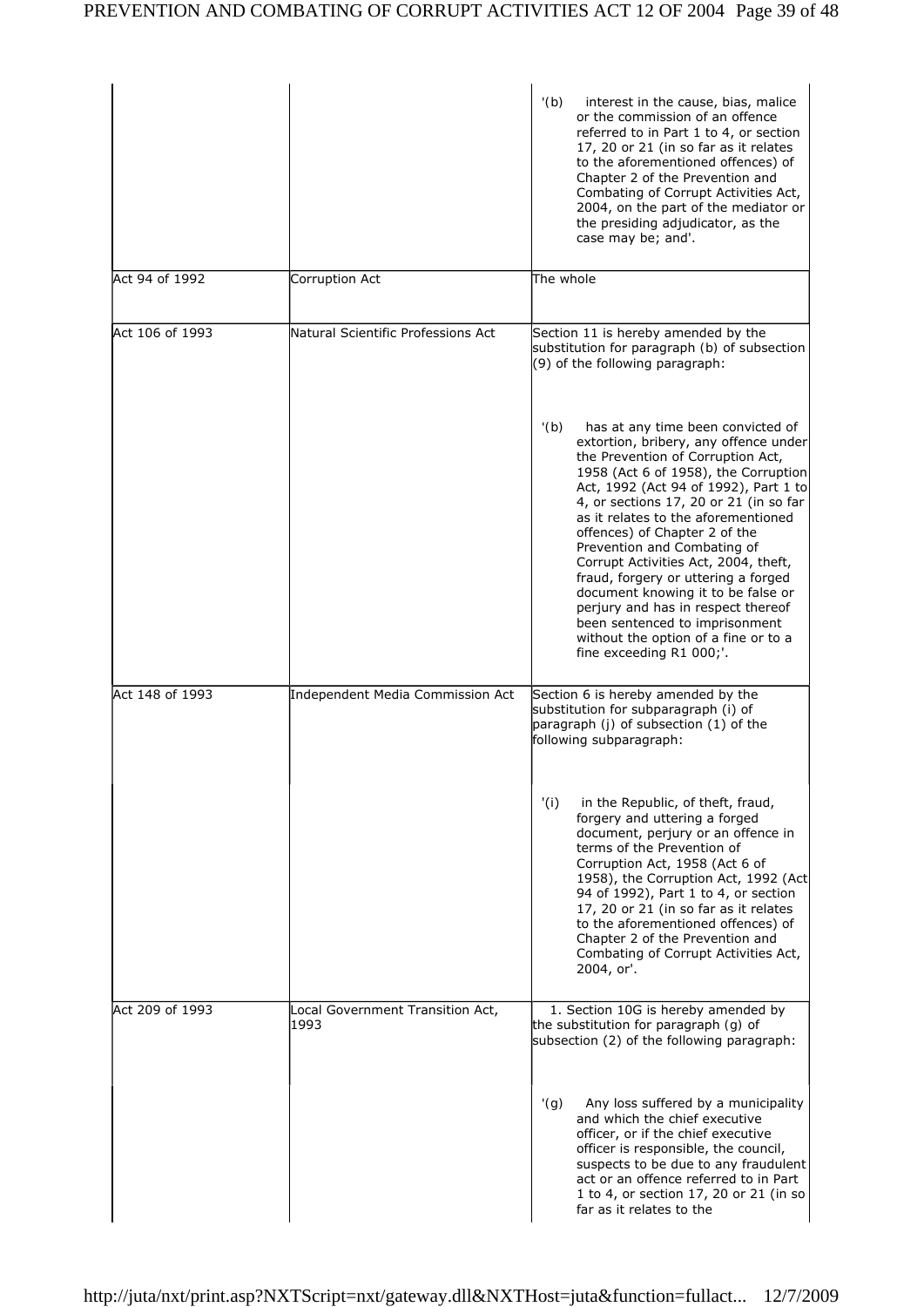|                |                      | aforementioned offences) of Chapter 2 of<br>the Prevention and Combating of<br>Corrupt Activities Act, 2004,<br>committed by any person, shall<br>forthwith be reported by the chief<br>executive officer or the council, as<br>the case may be, to the South<br>African Police Service.'.<br>2. Section 10H is hereby amended by<br>the substitution for the words following<br>paragraph (b) of subsection (4) of the<br>following words:                                                                                                                                                                                                                                                                                                                                                                                                                                                                                                                                                                                                                                                                                                                                                                                                                        |
|----------------|----------------------|--------------------------------------------------------------------------------------------------------------------------------------------------------------------------------------------------------------------------------------------------------------------------------------------------------------------------------------------------------------------------------------------------------------------------------------------------------------------------------------------------------------------------------------------------------------------------------------------------------------------------------------------------------------------------------------------------------------------------------------------------------------------------------------------------------------------------------------------------------------------------------------------------------------------------------------------------------------------------------------------------------------------------------------------------------------------------------------------------------------------------------------------------------------------------------------------------------------------------------------------------------------------|
|                |                      | 'is <i>prima facie</i> of the opinion that a<br>council member, a chief executive<br>officer or an employee has acted<br>unlawfully or is responsible for any<br>act or omission which has resulted<br>or may result in fraud, an offence<br>referred to in Part 1 to 4, or section<br>17, 20 or 21 (in so far as it relates<br>to the aforementioned offences) of<br>Chapter 2 of the Prevention and<br>Combating of Corrupt Activities Act,<br>2004, or maladministration, or is of<br>the opinion that the allegation is of<br>such a nature that it justifies further<br>action, he or she shall, subject to<br>subsection (5), appoint a<br>commission of inquiry in terms of<br>the respective provincial laws to<br>inquire into the matter: Provided<br>that in the absence of a provincial<br>law relating to a commission of<br>inquiry, the provisions of sections 2,<br>3, 4, 5 and 6 of the Commissions<br>Act, 1947 (Act 8 of 1947), and the<br>regulations made thereunder, shall<br>with the necessary changes apply to<br>the municipality concerned in so far<br>as they are applicable to the<br>functions of the municipality.'.<br>3. Section 10H is hereby amended by<br>the substitution for subsection (6) of the<br>following subsection: |
|                |                      | '(6) If the MEC, after considering a<br>report referred to in subsection (4) or a<br>report of a commission contemplated in<br>subsection (5), is of the opinion that a<br>council, a member or a chief executive<br>officer or employee either intentionally<br>acted unlawfully or is responsible for any<br>act or omission which has resulted or may<br>result in fraud, an offence referred to in<br>Part 1 to 4, or section 17, 20 or 21 (in so<br>far as it relates to the aforementioned<br>offences) of Chapter 2 of the Prevention<br>and Combating of Corrupt Activities Act,<br>2004, or maladministration, he or she may<br>take such steps as he or she may deem<br>necessary so as to deal with the matter.'.                                                                                                                                                                                                                                                                                                                                                                                                                                                                                                                                       |
| Act 23 of 1994 | Public Protector Act | Section 6 is hereby amended by the<br>substitution for subparagraph (iii) of<br>paragraph $(a)$ of subsection (4) of the                                                                                                                                                                                                                                                                                                                                                                                                                                                                                                                                                                                                                                                                                                                                                                                                                                                                                                                                                                                                                                                                                                                                           |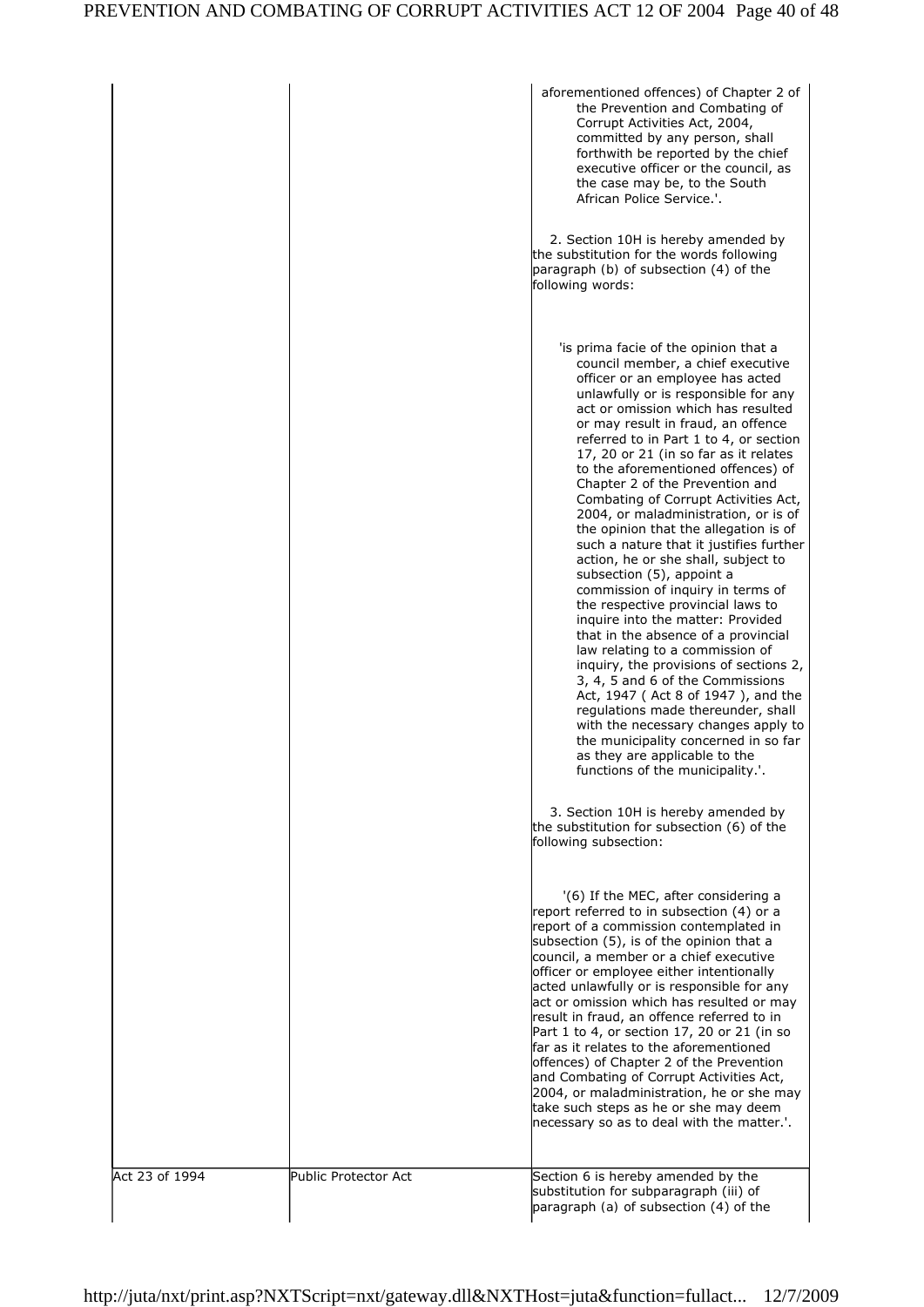|                |                                   | following subparagraph:                                                                                                                                                                                                                                                                                                                                                                                                                                                                                                                                                                                  |
|----------------|-----------------------------------|----------------------------------------------------------------------------------------------------------------------------------------------------------------------------------------------------------------------------------------------------------------------------------------------------------------------------------------------------------------------------------------------------------------------------------------------------------------------------------------------------------------------------------------------------------------------------------------------------------|
|                |                                   | $'$ (iii)<br>Improper or dishonest act, or<br>omission or offences referred to in<br>Part 1 to 4, or section 17, 20 or 21<br>(in so far as it relates to the<br>aforementioned offences) of Chapter<br>2 of the Prevention and Combating<br>of Corrupt Activities Act, 2004, with<br>respect to public money;'.                                                                                                                                                                                                                                                                                          |
| Act 40 of 1994 | Intelligence Services Control Act | Section 7 is hereby amended by the<br>substitution for paragraph $(c A)$ of<br>subsection (7) of the following paragraph:                                                                                                                                                                                                                                                                                                                                                                                                                                                                                |
|                |                                   | $\sqrt{c}$ A ) to receive and investigate<br>complaints from members of the<br>public and members of the Services<br>on alleged maladministration, abuse<br>of power, transgressions of the<br>Constitution, laws and policies<br>referred to in paragraph $(a)$ , the<br>commission of an offences referred<br>to in Part 1 to 4, or section 17, 20 or<br>21 (in so far as it relates to the<br>aforementioned offences) of Chapter<br>2 of the Prevention and Combating<br>of Corrupt Activities Act, 2004, and<br>improper enrichment of any person<br>through an act or omission of any<br>member;'. |
| Act 66 of 1995 | Labour Relations Act              | Section 145 is hereby amended by the<br>substitution for paragraphs (a) and (b) of<br>subsection (1) of the following paragraphs:                                                                                                                                                                                                                                                                                                                                                                                                                                                                        |
|                |                                   | within six weeks of the date that<br>'(a)<br>the award was served on the<br>applicant, unless the alleged defect<br>involves the commission of an<br>offence referred to in Part 1 to 4, or<br>section 17, 20 or 21 (in so far as it<br>relates to the aforementioned<br>offences) of Chapter 2 of the<br>Prevention and Combating of<br>Corrupt Activities Act, 2004; or<br>if the alleged defect involves an<br>(b)<br>offence referred to in paragraph<br>(a), within six weeks of the date<br>that the applicant discovers such<br>offence.'.                                                        |
| Act 67 of 1995 | Development Facilitation Act      | 1. Section 8 is hereby amended by the<br>substitution for paragraph (d) of subsection<br>(2) of the following paragraph:                                                                                                                                                                                                                                                                                                                                                                                                                                                                                 |
|                |                                   | '(d)<br>he or she is convicted of an offence<br>involving dishonesty or an offence<br>referred to in Part 1 to 4, or section<br>17, 20 or 21 (in so far as it relates<br>to the aforementioned offences) of<br>Chapter 2 of the Prevention and<br>Combating of Corrupt Activities Act,                                                                                                                                                                                                                                                                                                                   |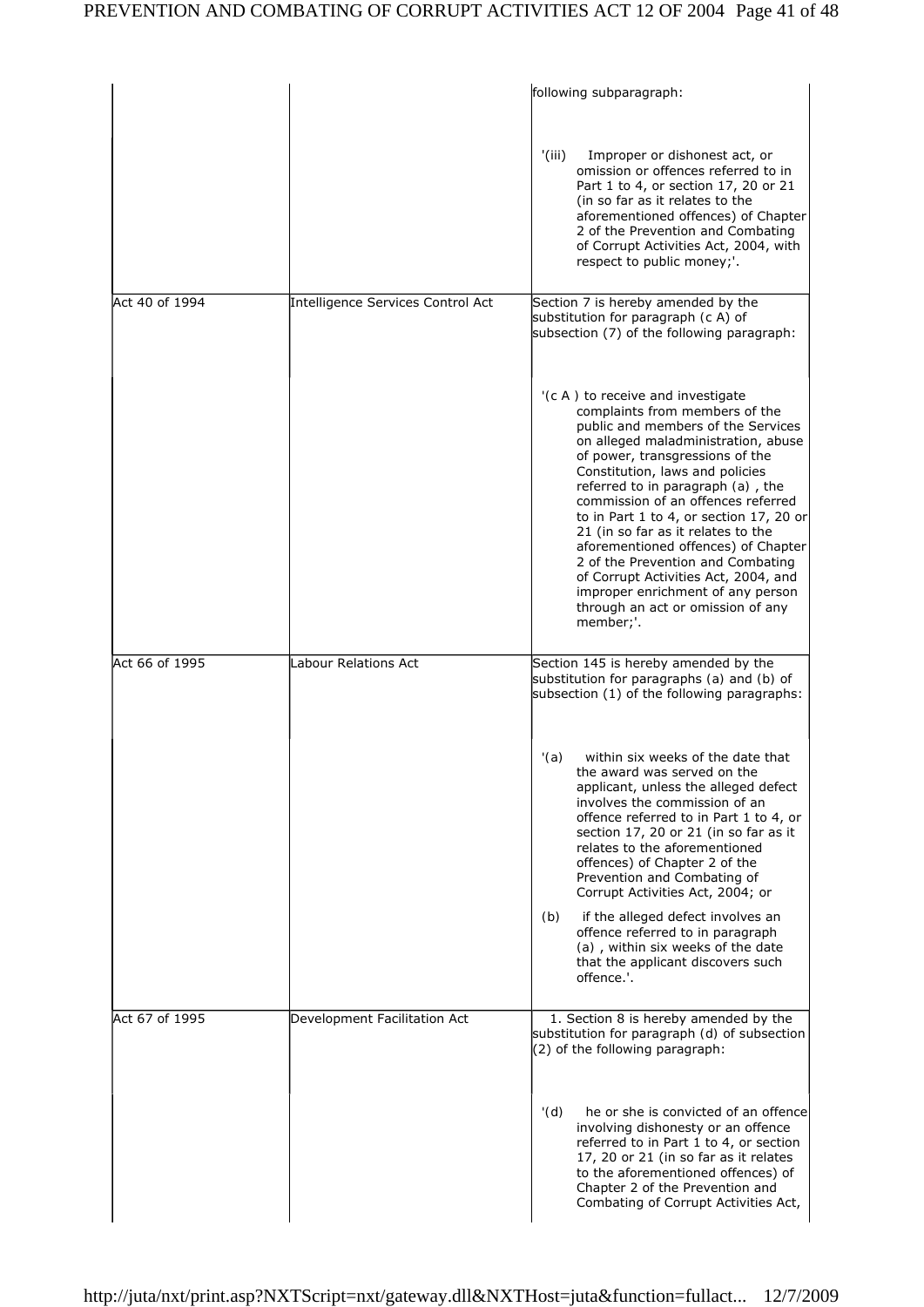|                |                                                          | 2004, or sentenced to imprisonment<br>without the option of a fine; or'.                                                                                                                                                                                                                                                                                                                                                                                                                                                           |
|----------------|----------------------------------------------------------|------------------------------------------------------------------------------------------------------------------------------------------------------------------------------------------------------------------------------------------------------------------------------------------------------------------------------------------------------------------------------------------------------------------------------------------------------------------------------------------------------------------------------------|
|                |                                                          | 2. Section 15 is hereby amended by the<br>substitution for subparagraph (iv) of<br>paragraph (b) of subsection (6) of the<br>following subparagraph:                                                                                                                                                                                                                                                                                                                                                                               |
|                |                                                          | $'$ (iv)<br>he or she is convicted of an<br>offence involving dishonesty, or an<br>offence referred to in Part 1 to 4, or<br>section 17, 20 or 21 (in so far as it<br>relates to the aforementioned<br>offences) of Chapter 2 of the<br>Prevention and Combating of<br>Corrupt Activities Act, 2004, or<br>sentenced to imprisonment without<br>the option of a fine; or'.                                                                                                                                                         |
| Act 33 of 1996 | National Gambling Act                                    | Section 3 is hereby amended by the<br>substitution for item (dd) of subparagraph<br>(iii) of paragraph $(a)$ of subsection (7) of<br>the following item:                                                                                                                                                                                                                                                                                                                                                                           |
|                |                                                          | "'(dd) has at any time been or is<br>convicted, whether in the Republic<br>or elsewhere, of theft, fraud, forgery<br>or uttering a forged document,<br>perjury, any offence under the<br>Prevention of Corruption Act, 1958<br>(Act 6 of 1958), the Corruption Act,<br>1992 (Act 94 of 1992), Part 1 to 4,<br>or section 17, 20 or 21 (in so far as<br>it relates to the aforementioned<br>offences) of Chapter 2 of the<br>Prevention and Combating of<br>Corrupt Activities Act, 2004, or any<br>offence involving dishonesty.'. |
| Act 65 of 1996 | Films and Publications Act                               | Section 7 is hereby amended by the<br>substitution for subparagraph (i) of<br>paragraph $(h)$ of subsection (1) of the<br>following subparagraph:                                                                                                                                                                                                                                                                                                                                                                                  |
|                |                                                          | $'(\mathsf{i})$<br>in the Republic, of theft, fraud,<br>forgery and uttering a forged<br>document, perjury, or any offence<br>under the Prevention of Corruption<br>Act, 1958 (Act 6 of 1958), the<br>Corruption Act, 1992 (Act 94 of<br>1992), or Part 1 to 4, or section 17,<br>20 or 21 (in so far as it relates to<br>the aforementioned offences) of<br>Chapter 2 of the Prevention and<br>Combating of Corrupt Activities Act,<br>$2004$ ;'.                                                                                 |
| Act 74 of 1996 | Special Investigating Units and<br>Special Tribunals Act | Section 2 is hereby amended by the<br>substitution for paragraph (f) of subsection<br>(2) of the following paragraph:                                                                                                                                                                                                                                                                                                                                                                                                              |
|                |                                                          | '(f)<br>offence referred to in Part 1 to 4, or<br>section 17, 20 or 21 (in so far as it                                                                                                                                                                                                                                                                                                                                                                                                                                            |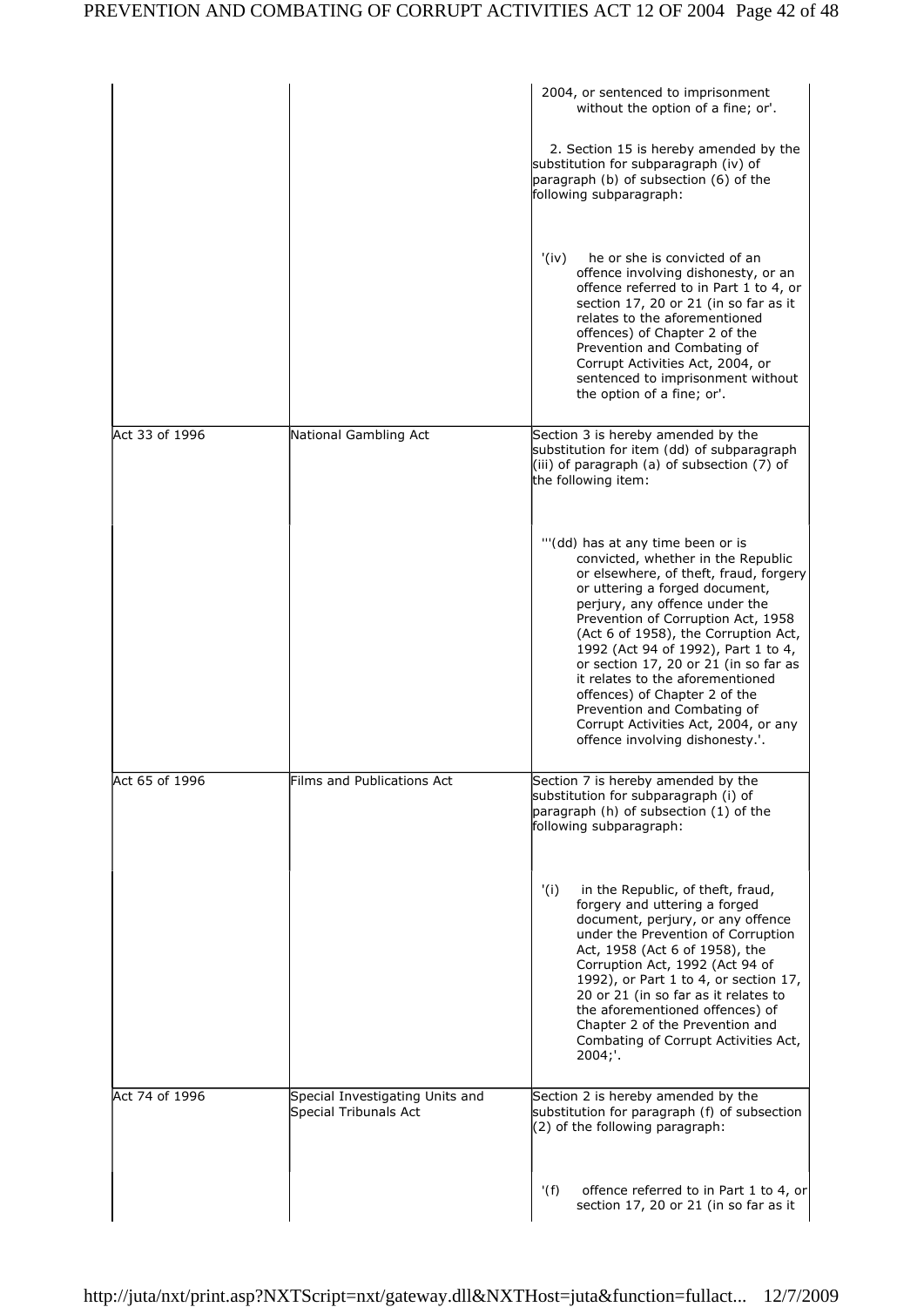|                |               |     | relates to the aforementioned offences) of<br>Chapter 2 of the Prevention and<br>Combating of Corrupt Activities Act,<br>2004, and which offences was<br>committed in connection with the<br>affairs of any State institution; or'.                                                                                                                                                                                                                                                                                                                                     |
|----------------|---------------|-----|-------------------------------------------------------------------------------------------------------------------------------------------------------------------------------------------------------------------------------------------------------------------------------------------------------------------------------------------------------------------------------------------------------------------------------------------------------------------------------------------------------------------------------------------------------------------------|
| Act 57 of 1997 | Lotteries Act |     | 1. Section 3 is hereby amended by-                                                                                                                                                                                                                                                                                                                                                                                                                                                                                                                                      |
|                |               | (a) | the substitution for paragraph (b)<br>of subsection (5) of the following<br>paragraph:                                                                                                                                                                                                                                                                                                                                                                                                                                                                                  |
|                |               |     | '(b)<br>shall suspend the<br>membership of any<br>member of the board in the<br>event of the State<br>instituting criminal<br>proceedings in a court of<br>law on a charge of theft,<br>fraud, forgery or uttering a<br>forged document, perjury,<br>an offence in terms of the<br>Corruption Act, 1992 (Act<br>94 of 1992), Part 1 to 4, or<br>section 17, 20 or 21 (in so<br>far as it relates to the<br>aforementioned offences) of<br>Chapter 2 of the Prevention<br>and Combating of Corrupt<br>Activities Act, 2004, or any<br>offence involving<br>dishonesty;'; |
|                |               | (b) | the substitution for subparagraph<br>(i) of paragraph $(c)$ of subsection (5)<br>of the following subparagraph:                                                                                                                                                                                                                                                                                                                                                                                                                                                         |
|                |               |     | $'(\mathsf{i})$<br>being found guilty in a<br>court of law of contravening<br>this Act or of theft, fraud,<br>forgery or uttering a forged<br>document, perjury, an<br>offence in terms of the<br>Prevention of Corruption<br>Act, 1958 (Act 6 of 1958),<br>the Corruption Act, 1992,<br>Part 1 to 4, or section 17,<br>20 or 21 (in so far as it<br>relates to the<br>aforementioned offences) of<br>Chapter 2 of the Prevention<br>and Combating of Corrupt<br>Activities Act, 2004, or any<br>offence involving<br>dishonesty; or;';                                 |
|                |               | (c) | the substitution for item (dd) of<br>subparagraph (iii) of paragraph (a)<br>of subsection (7) of the following<br>item:                                                                                                                                                                                                                                                                                                                                                                                                                                                 |
|                |               |     | $'$ (dd)<br>has at any time been, or<br>is, convicted, whether in<br>the Republic or elsewhere,                                                                                                                                                                                                                                                                                                                                                                                                                                                                         |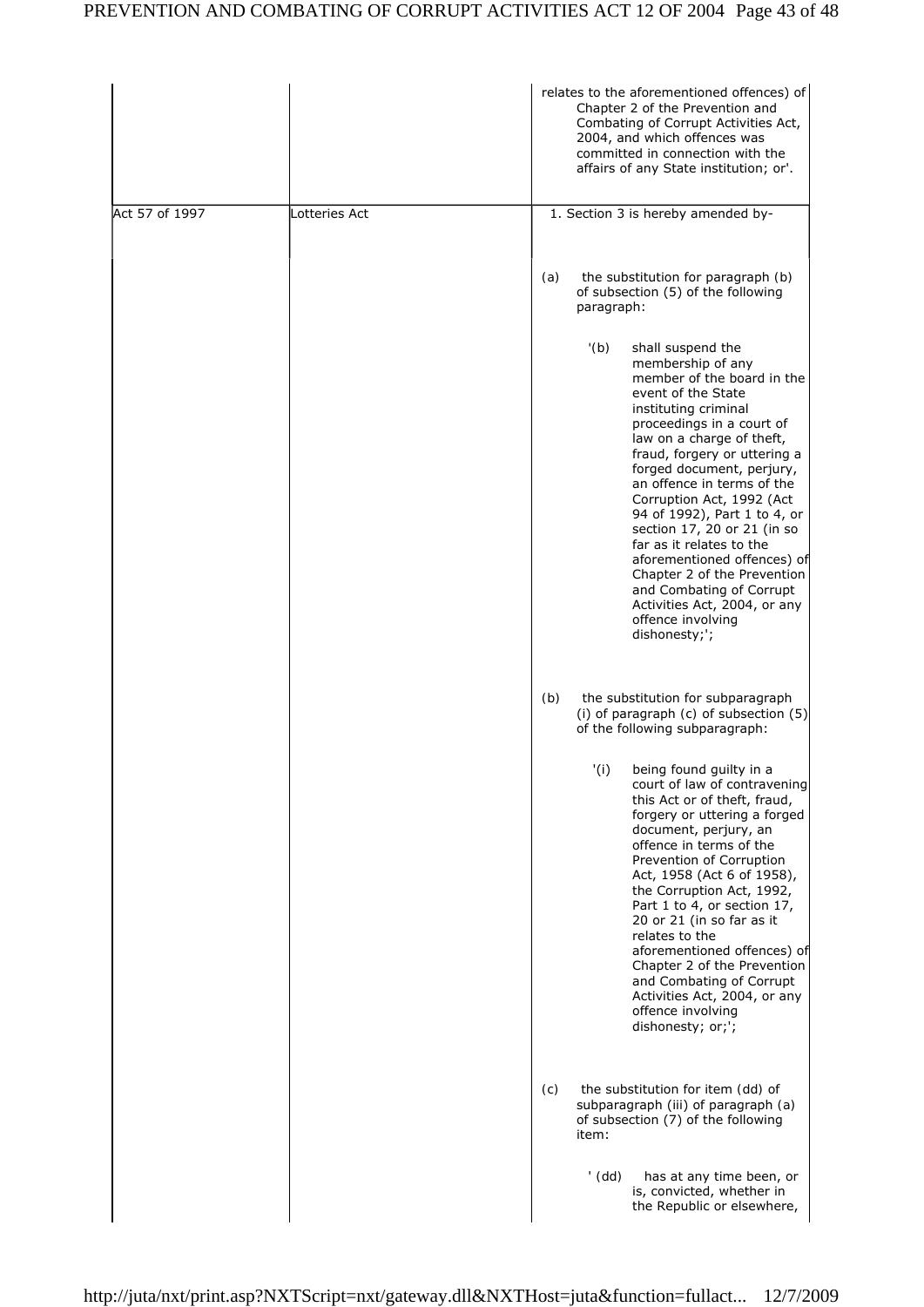|                 |                                               | of theft, fraud, forgery or uttering a<br>forged document, perjury,<br>an offence in terms the<br>Prevention of Corruption<br>Act, 1958 (Act 6 of<br>1958), the Corruption Act,<br>1992, Part 1 to 4, or<br>section 17, 20 or 21 (in so<br>far as it relates to the<br>aforementioned offences) of<br>Chapter 2 of the Prevention<br>and Combating of Corrupt<br>Activities Act, 2004, or any<br>offence involving<br>dishonesty.'.                                                      |
|-----------------|-----------------------------------------------|------------------------------------------------------------------------------------------------------------------------------------------------------------------------------------------------------------------------------------------------------------------------------------------------------------------------------------------------------------------------------------------------------------------------------------------------------------------------------------------|
|                 |                                               | 2. Section 51 is hereby amended by the<br>substitution for paragraph $(e)$ of subsection<br>(1) of the following paragraph:                                                                                                                                                                                                                                                                                                                                                              |
|                 |                                               | if the certificate holder is convicted<br>'(e)<br>on a charge of theft, fraud, forgery<br>or uttering a forged document,<br>perjury, an offence in terms of the<br>Prevention of Corruption Act, 1958<br>(Act 6 of 1958), the Corruption Act,<br>1992, Part 1 to 4, or section 17, 20<br>or 21 (in so far as it relates to the<br>aforementioned offences) of Chapter<br>2 of the Prevention and Combating<br>of Corrupt Activities Act, 2004, or<br>any offence involving dishonesty.'. |
| Act 105 of 1997 | Criminal Law Amendment Act                    | 1. Section 51 is hereby amended by the<br>addition of the following subsection:                                                                                                                                                                                                                                                                                                                                                                                                          |
|                 |                                               | '(9) The amounts mentioned in<br>respect of the offences referred to in<br>PART II of Schedule 2 to the Act,<br>may be adjusted by the Minister<br>from time to time by notice in the<br>Gazette '.                                                                                                                                                                                                                                                                                      |
|                 |                                               | 2. PART II of Schedule 2 is hereby<br>amended by the substitution of the words<br>preceding paragraph $(a)$ in the last offence<br>of PART II, of the following words:                                                                                                                                                                                                                                                                                                                   |
|                 |                                               | 'Any offence relating to exchange<br>control, extortion, fraud, forgery, uttering,<br>theft, or an offence in Part 1 to 4, or<br>section 17, 20 or 21 (in so far as it relates<br>to the aforementioned offences) of Chapter<br>2 of the Prevention and Combating of<br>Corrupt Activities Act, 2004-'.                                                                                                                                                                                  |
| Act 40 of 1998  | South African Civil Aviation Authority<br>Act | Section 9 is hereby amended by the<br>substitution for subparagraph (ii) of<br>$\beta$ paragraph (a) of subsection (3) of the<br>following subparagraph:                                                                                                                                                                                                                                                                                                                                 |
|                 |                                               | $'$ (ii)<br>of any offence in terms of the                                                                                                                                                                                                                                                                                                                                                                                                                                               |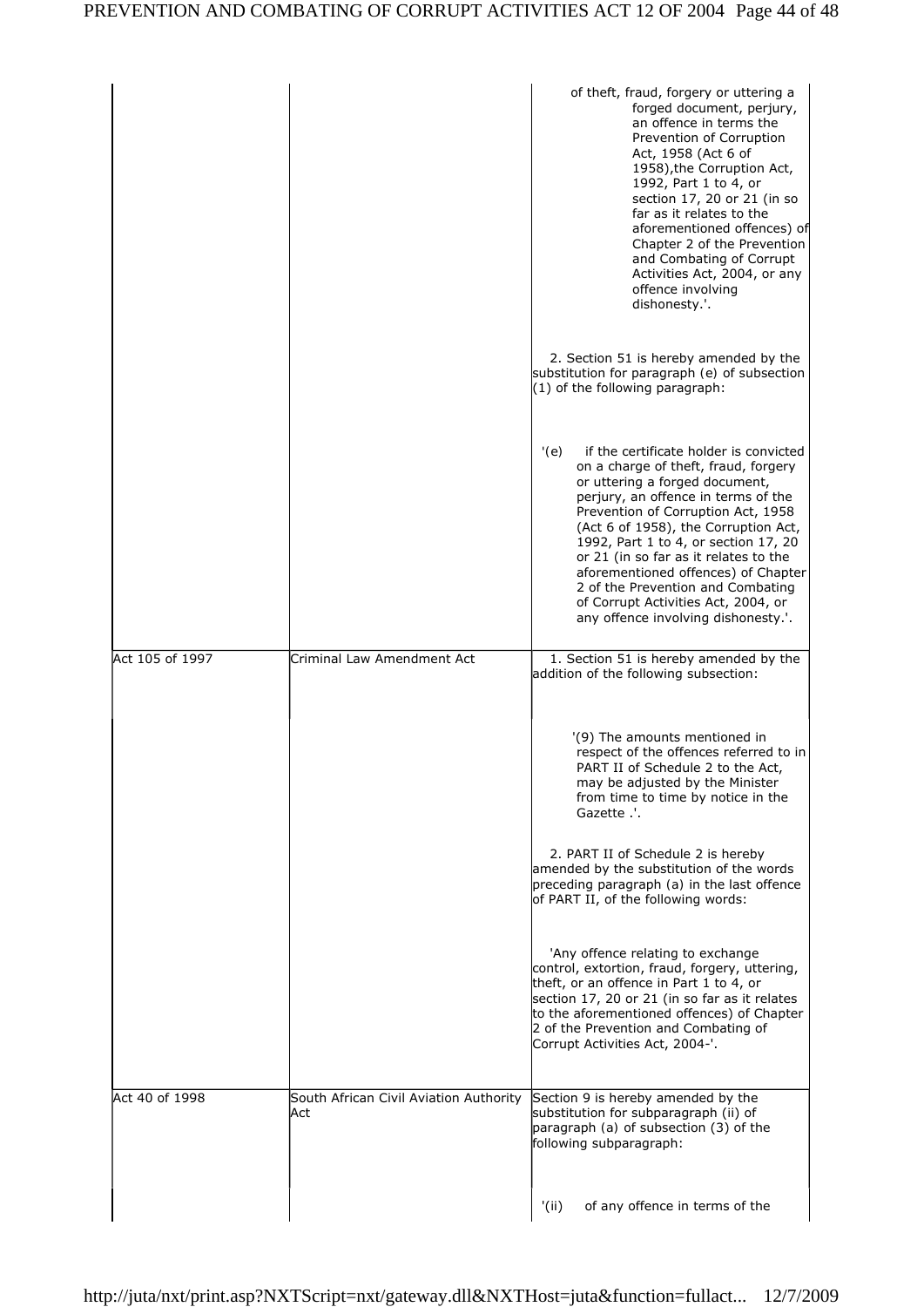|                 |                                   | Prevention of Corruption Act, 1958 (Act 6<br>of 1958), the Corruption Act, 1992<br>(Act 94 of 1992), Part 1 to 4, or<br>section 17, 20 or 21 (in so far as it<br>relates to the aforementioned<br>offences) of Chapter 2 of the<br>Prevention and Combating of<br>Corrupt Activities Act, 2004, the<br>Companies Act, 1973, or of<br>contravening this Act;'.                                                                                                                                                              |
|-----------------|-----------------------------------|----------------------------------------------------------------------------------------------------------------------------------------------------------------------------------------------------------------------------------------------------------------------------------------------------------------------------------------------------------------------------------------------------------------------------------------------------------------------------------------------------------------------------|
| Act 105 of 1998 | National Empowerment Fund Act     | Section 7 is hereby amended by the<br>substitution for paragraph $(e)$ of subsection<br>$(1)$ of the following paragraph:                                                                                                                                                                                                                                                                                                                                                                                                  |
|                 |                                   | '(e)<br>has at any time been convicted,<br>whether in the Republic or<br>elsewhere, of theft, fraud, forgery<br>and uttering, perjury, an offence in<br>terms of the Prevention of<br>Corruption Act, 1958 (Act 6 of<br>1958), the Corruption Act, 1992 (Act<br>94 of 1992), Part 1 to 4, or section<br>17, 20 or 21 (in so far as it relates<br>to the aforementioned offences) of<br>Chapter 2 of the Prevention and<br>Combating of Corrupt Activities Act,<br>2004, or any other offence involving<br>dishonesty; or'. |
| Act 112 of 1998 | Witness Protection Act            | The Schedule to the Act is hereby amended<br>by the substitution for the words<br>proceeding paragraph $(a)$ in item 14 of the<br>following words:                                                                                                                                                                                                                                                                                                                                                                         |
|                 |                                   | 'Any offence relating to exchange<br>control, extortion, fraud, forgery,<br>uttering, theft, or an offence<br>referred to in Part 1 to 4, or section<br>17, 20 or 21 (in so far as it relates<br>to the aforementioned offences) of<br>Chapter 2 of the Prevention and<br>Combating of Corrupt Activities Act,<br>2004.                                                                                                                                                                                                    |
| Act 121 of 1998 | Prevention of Organised Crime Act | Schedule 1 to the Act is hereby amended<br>by the substitution for item 12 of the<br>following item:                                                                                                                                                                                                                                                                                                                                                                                                                       |
|                 |                                   | '12. any offence contemplated in Part 1<br>to 4, or section 17, 18, 20 or 21 (in so far<br>as it relates to the aforementioned<br>offences) of Chapter 2 of the Prevention<br>and Combating of Corrupt Activities Act,<br>2004;'.                                                                                                                                                                                                                                                                                          |
| Act 131 of 1998 | Medical Schemes Act               | Section 5 is hereby amended by the<br>substitution for paragraph $(d)$ of subsection<br>$(1)$ of the following paragraph:                                                                                                                                                                                                                                                                                                                                                                                                  |
|                 |                                   | has at any time been convicted<br>'(d)<br>(whether in the Republic of South<br>Africa or elsewhere) of theft, fraud,                                                                                                                                                                                                                                                                                                                                                                                                       |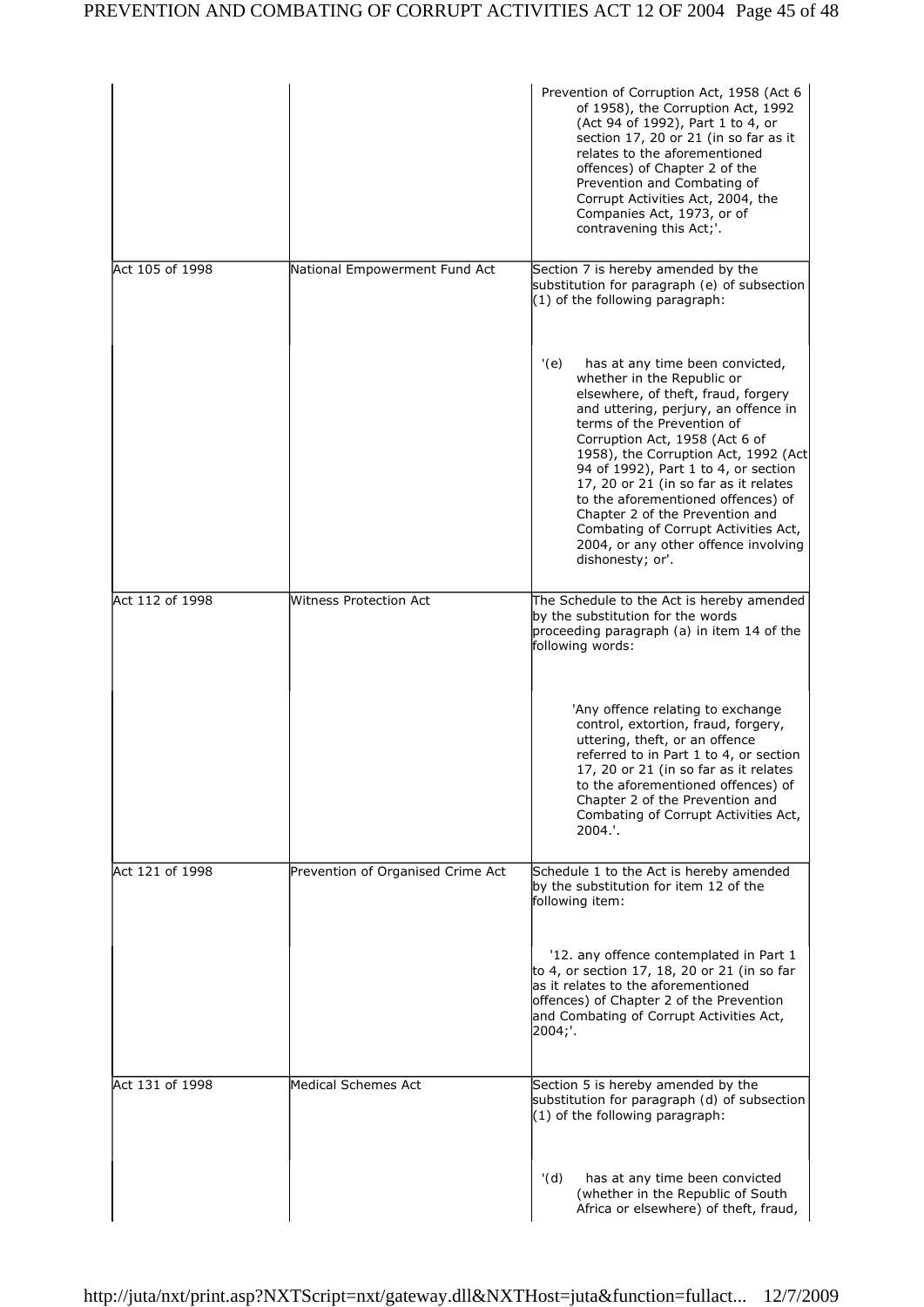|                 |                                                                                 | forgery or uttering a forged document,<br>perjury, an offence under the<br>Prevention of Corruption Act, 1958<br>(Act 6 of 1958), the Corruption Act,<br>1992 (Act 94 of 1992), Part 1 to 4,<br>or section 17, 20 or 21 (in so far as<br>it relates to the aforementioned<br>offences) of Chapter 2 of the<br>Prevention and Combating of<br>Corrupt Activities Act, 2004, or any<br>offence involving dishonesty, and<br>has been sentenced therefor to<br>imprisonment without the option of<br>a fine.'. |
|-----------------|---------------------------------------------------------------------------------|-------------------------------------------------------------------------------------------------------------------------------------------------------------------------------------------------------------------------------------------------------------------------------------------------------------------------------------------------------------------------------------------------------------------------------------------------------------------------------------------------------------|
| Act 132 of 1998 | South African Medicines and Medical<br>Devices Regulatory Authority Act         | Section 8 is hereby amended by the<br>substitution for subparagraph (i) of<br>$\beta$ paragraph (j) of subsection (1) of the<br>following subparagraph:                                                                                                                                                                                                                                                                                                                                                     |
|                 |                                                                                 | $'(\mathsf{i})$<br>theft, fraud, forgery or uttering a<br>forged document, perjury, an<br>offence in terms of the Prevention of<br>Corruption Act, 1958 (Act 6 of 1958)<br>the Corruption Act, 1992 (Act 94 of<br>1992), Part 1 to 4, or section 17, 20<br>or 21 (in so far as it relates to the<br>aforementioned offences) of Chapter<br>2 of the Prevention and Combating<br>of Corrupt Activities Act, 2004, or<br>any other offence involving<br>dishonesty;'.                                         |
| Act 4 of 1999   | Broadcasting Act                                                                | Section 16 is hereby amended by the<br>substitution for subparagraph (i) of<br>paragraph $(d)$ of subsection (1) of the<br>following subparagraph:                                                                                                                                                                                                                                                                                                                                                          |
|                 |                                                                                 | $'(\mathsf{i})$<br>in the Republic, of theft, fraud,<br>forgery and uttering a forged<br>document, perjury, or an offence in<br>terms of the Prevention of<br>Corruption Act, 1958 (Act 6 of 1958)<br>the Corruption Act, 1992 (Act 94 of<br>1992), Part 1 to 4, or section 17, 20<br>or 21 (in so far as it relates to the<br>aforementioned offences) of Chapter<br>2 of the Prevention and Combating<br>of Corrupt Activities Act, 2004;'.                                                               |
| Act 20 of 1999  | Road Traffic Management Corporation Section 10 is hereby amended by the<br> Act | substitution for subparagraph (ii) of<br>$\beta$ paragraph (a) of subsection (1) of the<br>following subparagraph:                                                                                                                                                                                                                                                                                                                                                                                          |
|                 |                                                                                 | $^{\prime}$ (ii)<br>of any offence in terms of the<br>Prevention of Corruption Act, 1958<br>(Act 6 of 1958), the Corruption Act,<br>1992 (Act 94 of 1992), Part 1 to 4,<br>or section 17, 20 or 21 (in so far as<br>it relates to the aforementioned<br>offences) of Chapter 2 of the<br>Prevention and Combating of<br>Corrupt Activities Act, 2004, the<br>Companies Act, 1973 (Act 61 of<br>1973 ), or this Act;'.                                                                                       |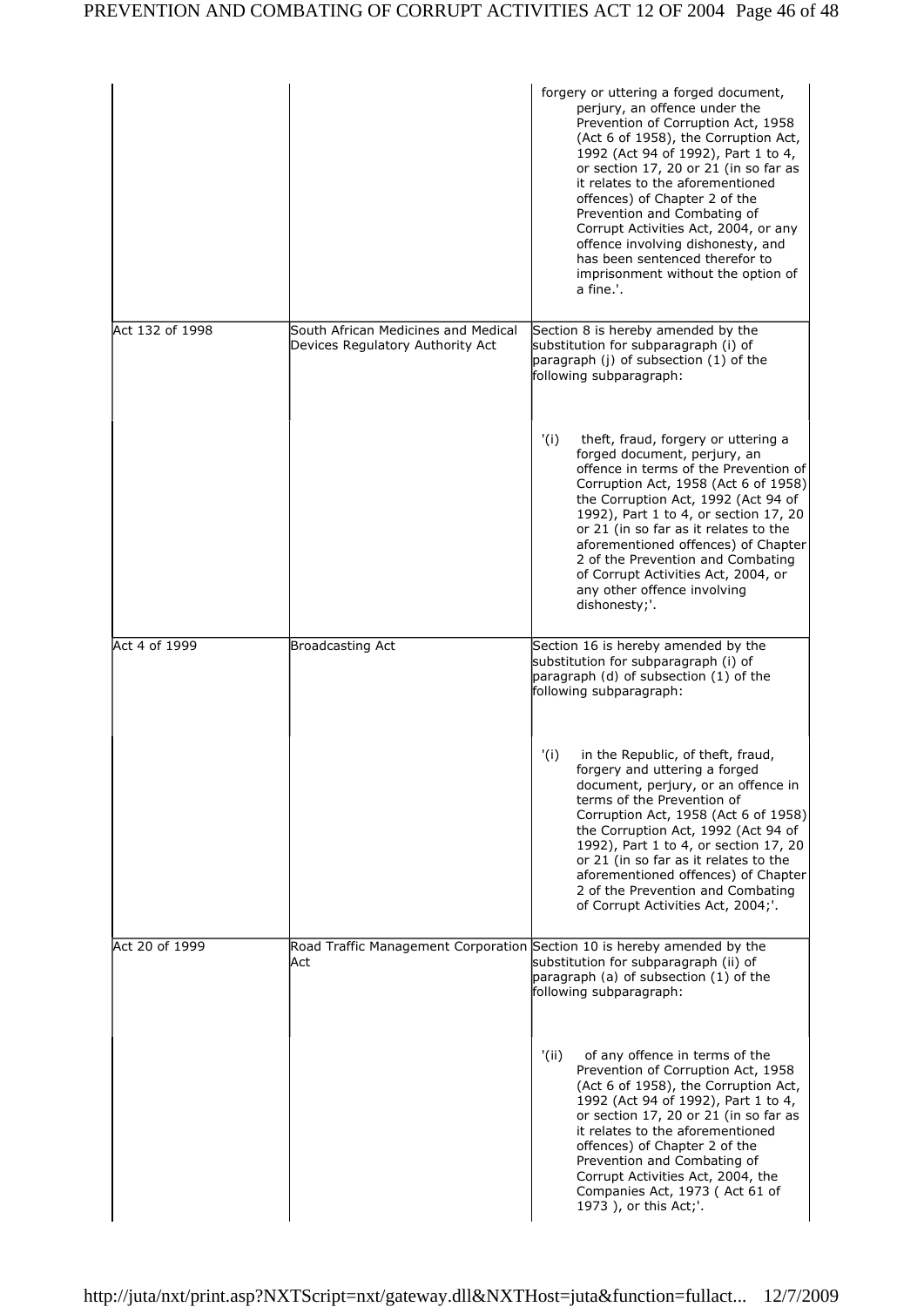| Act 13 of 2000 | Independent Communications<br>Authority of South Africa Act | Section 6 is hereby amended by the<br>substitution for subparagraph (i) of<br>$\beta$ paragraph (j) of subsection (1) of the<br>following subparagraph:<br>$^{\prime}$ (i)<br>theft, fraud, forgery or uttering a                                                                                                                                                                                                                                                                                                                                                                                      |
|----------------|-------------------------------------------------------------|--------------------------------------------------------------------------------------------------------------------------------------------------------------------------------------------------------------------------------------------------------------------------------------------------------------------------------------------------------------------------------------------------------------------------------------------------------------------------------------------------------------------------------------------------------------------------------------------------------|
|                |                                                             | forged document, perjury, an<br>offence in terms of the Prevention of<br>Corruption Act, 1958 (Act 6 of<br>1958), the Corruption Act, 1992 (Act<br>94 of 1992), Part 1 to 4, or section<br>17, 20 or 21 (in so far as it relates<br>to the aforementioned offences) of<br>Chapter 2 of the Prevention and<br>Combating of Corrupt Activities Act,<br>2004, or any other offence involving<br>dishonesty; or'.                                                                                                                                                                                          |
| Act 38 of 2000 | Construction Industry Development<br>Board Act              | Section 7 is hereby amended by the<br>substitution for paragraph (a) of subsection<br>(4) of the following paragraph:                                                                                                                                                                                                                                                                                                                                                                                                                                                                                  |
|                |                                                             | '(a)<br>is convicted, whether in the<br>Republic or elsewhere, of theft,<br>fraud, forgery or uttering a forged<br>document, perjury, or any offence<br>involving dishonesty or of any<br>offence in terms of the Prevention of<br>Corruption Act, 1958 (Act 6 of<br>1958), the Corruption Act, 1992 (Act<br>94 of 1992), Part 1 to 4, or section<br>17, 20 or 21 (in so far as it relates<br>to the aforementioned offences) of<br>Chapter 2 of the Prevention and<br>Combating of Corrupt Activities Act,<br>2004, or the Companies Act, 1973<br>(Act 61 of 1973), or of<br>contravening this Act;'. |
| Act 63 of 2000 | Home Loan and Mortgage Disclosure<br> Act                   | Section 8 is hereby amended by the<br>substitution for subparagraph (i) of<br>$\beta$ paragraph $\left(e\right)$ of subsection (2) of the<br>following subparagraph:                                                                                                                                                                                                                                                                                                                                                                                                                                   |
|                |                                                             | $^{\prime}$ (i)<br>an offence involving dishonesty or<br>an offence referred to in Part 1 to 4,<br>or section 17, 20 or 21 (in so far as<br>it relates to the aforementioned<br>offences) of Chapter 2 of the<br>Prevention and Combating of<br>Corrupt Activities Act, 2004; or'.                                                                                                                                                                                                                                                                                                                     |
| Act 56 of 2001 | Private Security Industry Regulation<br> Act                | The Schedule to the Act is hereby amended<br>by the substitution for the offence<br>mentioned in the 26th line of the following<br>loffence:                                                                                                                                                                                                                                                                                                                                                                                                                                                           |
|                |                                                             | 'An offence referred to in Part 1 to 4,<br>or section 17, 20 or 21 (in so far as<br>it relates to the aforementioned<br>offences) of Chapter 2 of the<br>Prevention and Combating of                                                                                                                                                                                                                                                                                                                                                                                                                   |